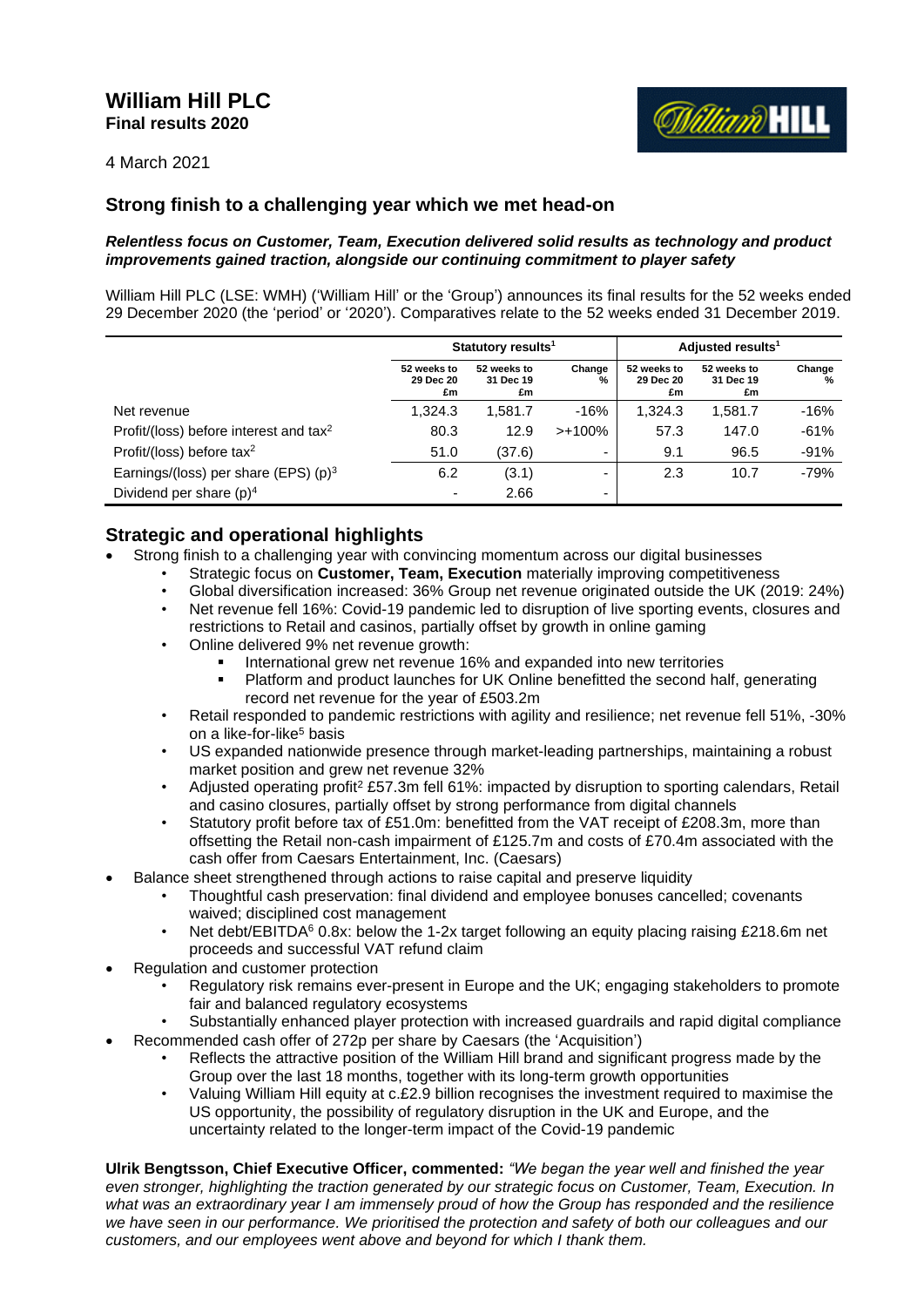*"In 2020 we put our strategic plans firmly into action, diversifying our geographical footprint, expanding our team's capabilities and rebuilding our technology. We are embedding proprietary components across the platform architecture and are delivering a constant flow of new features including faster product experience, improved navigation and greater protection to our customers around the world.*

*"The performance in the second half is clear testimony that our strategy is bearing fruit. In the UK, the competitive position of our online offerings for both gaming and sports has been materially strengthened, and our omni-channel product is delivering encouraging early results. Retail has undergone regional disruption although where stores did re-open, they quickly traded towards pre-Covid levels.*

*"We are delighted with our International Online performance, where our investment in our product and technology is producing clear benefits, particularly in light of the regulatory headwinds in Germany and temporary restrictions elsewhere. We will continue to benefit from our agile marketing engine, and the recent agreement to acquire Alfabet S.A.S. in Colombia and our licence in Argentina both offer further promising growth opportunities in Latin America.*

*"The US traded well into the year-end, concluding the year with 19% market share and delivering a profitable return. Our partnerships have ensured that brand awareness has risen, our product offering has expanded, and our end-to-end proprietary tech is facilitating rapid new state openings.*

*"As William Hill embarks on a new chapter, we will continue to prioritise the protection of our customers. The UK Government has commenced the gambling review and we will engage with the relevant stakeholders to encourage evidence-led legislation that finds the right balance to keep our customers safe within a well-regulated ecosystem, to secure the tax base and to secure the industry. The William Hill brand remains highly regarded and is well-positioned for its future under new ownership. I am indebted to my colleagues and employees, who have made this happen and realised such value for our shareholders."*

### **Notes:**

- 1. Both the statutory and adjusted results include the performance of Mr Green since the acquisition completed in January 2019.
- 2. Adjusted operating profit/loss is defined as profit/loss from continuing operations before interest and tax, excluding exceptional items and other defined adjustments. Further detail on adjusted measures is provided in note 3 to the financial statements.
- 3. Basic EPS is based on an average of 967.4 million shares for 2020 and an average of 873.0 million shares for 2019 after an equity placing in June 2020 led to the issue of 174.9 million shares. Adjusted EPS is based upon adjusted profits after tax.
- 4. The final 2019 dividend was cancelled in 2020.
- 5. Where like-for-like (LFL) results are stated, this compares the trading performance of the shops that were open and trading in 2020 (subject to Covid-19 restrictions) to their 2019 performance. During 2020 when the full estate was closed due to Covid-19 the 2019 comparator was included. As shops re-opened on a phased basis from week 24 the comparator was only included from the first full week of trade (daily for weeks 24 to 26).
- 6. Net debt for covenant purposes and EBITDA for covenant purposes are non-statutory measures. The basis of the calculation is as described in note 25 to the financial statements within our Annual Report and Accounts 2020.
- 7. When referring to states this includes Washington D.C.
- 8. Where US staking or wagering are cited, it is based on total US\$ amounts wagered through both direct and indirect channels.
- 9. Where pro-forma results are stated, this assumes Mr Green was consolidated into the Group at the start of January 2019, in order to provide a more meaningful comparator period.
- 10. We now report the combined US Existing and US Expansion business as William Hill US.
- 11. PwC 2021: Review of unlicensed online gambling in the UK.
- 12. European Gaming and Betting Association and H2 Gambling Capital, [www.h2gc.com.](http://www.h2gc.com/)
- 13. Caesars Entertainment, Inc. scheme document<https://investor.caesars.com/static-files/69f966f5-ff04-4dcb-a87f-971ab920a09d>

OAM: Additional Regulated Information William Hill LEI: 213800MDW 41W5UZQIX82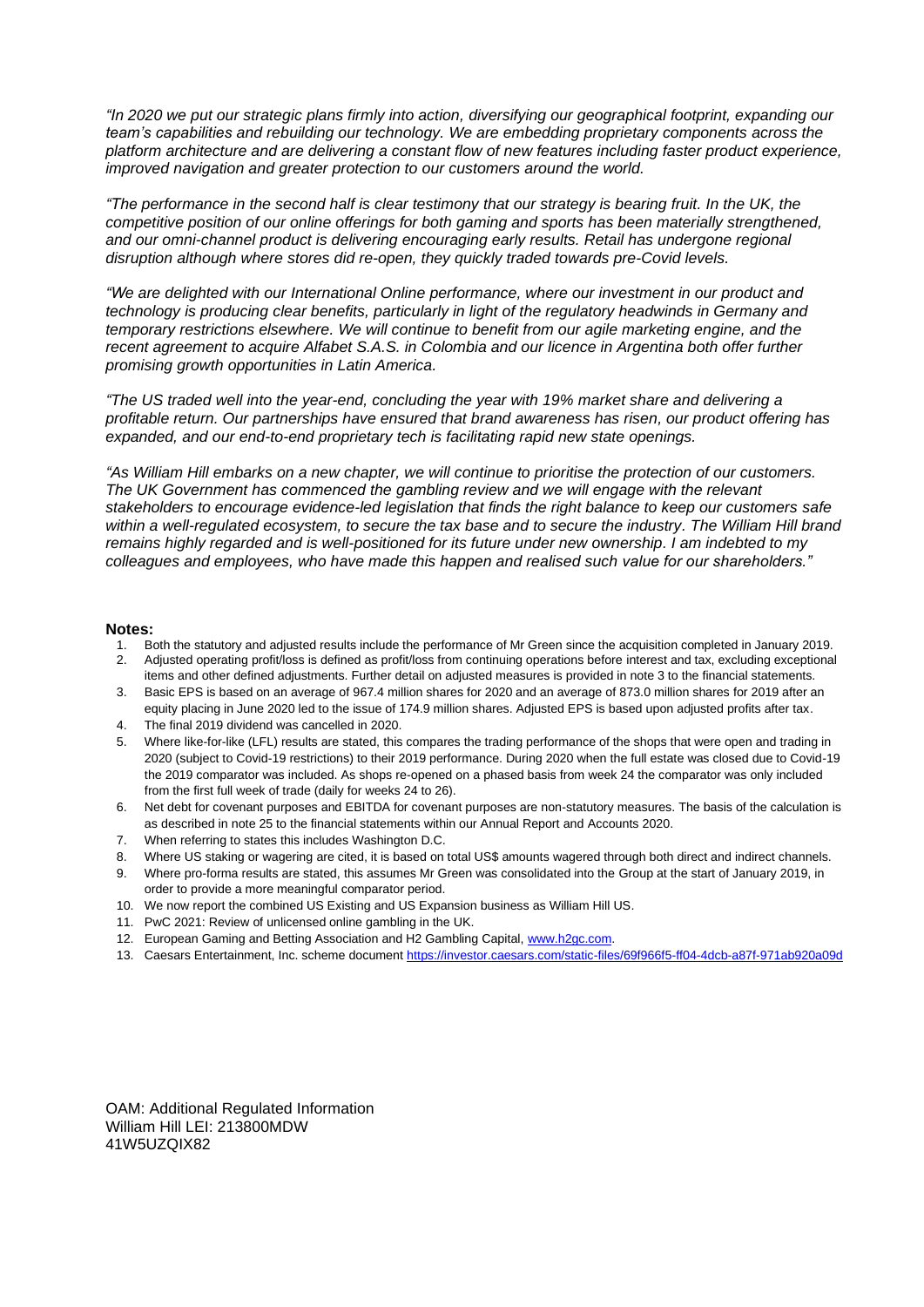| <b>Enquiries</b> |                                                                                                          |                                                        |
|------------------|----------------------------------------------------------------------------------------------------------|--------------------------------------------------------|
| William Hill     | Louise Turner-Smith, Director of Investor Relations<br>Alison Cole, Director of Corporate Communications | Tel: +44 (0) 20 7612 3251<br>Tel: +44 (0) 20 7612 3233 |
| <b>Brunswick</b> | Andrew Porter / Samantha Chiene                                                                          | Tel: +44 (0) 20 7404 5959                              |

### **About William Hill**

William Hill PLC is one of the world's leading betting and gaming companies, employing c12,000 people. Its origins are in the UK where it was founded in 1934, and where it is listed on the London Stock Exchange. Approximately two-thirds of its £1.3bn annual revenues are derived from the UK, where it has a national presence of licensed betting offices and is one of the leading online betting and gaming services. William Hill's European Online business is headquartered in Gibraltar and Malta and is licensed online in 13 countries following the acquisition of Mr Green & Co AB in January 2019. In 2012, it established William Hill US with a focus on inperson and mobile operations in Nevada and became the largest sports betting business in the US. Following the ruling in May 2018 by the Supreme Court that the federal ban on state sponsored sports betting was unconstitutional, William Hill US has grown and continues to expand as new states regulate sports betting. It is now operating in 15 states: Colorado, Delaware, Illinois, Indiana, Iowa, Michigan, Mississippi, Nevada, New Mexico, New Jersey, Pennsylvania, Rhode Island, Virginia, Washington D.C. and West Virginia. Caesars Entertainment, Inc. currently owns shares representing 20% of the share capital of William Hill US Holdco, Inc., the holding company of William Hill US.

### **Cautionary note regarding forward-looking statements**

This announcement includes statements that are, or may be deemed to be, "forward-looking statements". These forward-looking statements can be identified by the use of forward-looking terminology, including the terms "believes", "estimates", "anticipates", "expects", "intends", "plans", "goal", "target", "aim", "may", "will", "would", "could" or "should" or, in each case, their negative or other variations or comparable terminology. These forward-looking statements include all matters that are not historical facts. They appear in a number of places throughout these results and the information incorporated by reference into these results and include statements regarding the intentions, beliefs or current expectations of the directors, William Hill or the Group concerning, amongst other things, the results of operations, financial condition, liquidity, prospects, growth, strategies and dividend policy of William Hill and the industry in which it operates. By their nature, forward-looking statements involve risks and uncertainties because they relate to events and depend on circumstances that may or may not occur in the future and may be beyond William Hill's ability to control or predict. Forward-looking statements are not a guarantee of future performance. The Group's actual results of operations, financial condition, liquidity, dividend policy and the development of the industry in which it operates may differ materially from the impression created by the forward-looking statements contained in these results and/or the information incorporated by reference into these results. In addition, even if the results of operations, financial condition, liquidity and dividend policy of the Group and the development of the industry in which it operates, are consistent with the forward-looking statements contained in these results and/or the information incorporated by reference into these results, those results or developments may not be indicative of results or developments in subsequent periods. Other than in accordance with its legal or regulatory obligations (including under the Market Abuse Regulation (596/2014), the Listing Rules, the Disclosure Guidance and Transparency Rules and the Prospectus Rules), William Hill does not undertake and expressly disclaims any obligation to update or revise publicly any forward-looking statement, whether as a result of new information, future events or otherwise.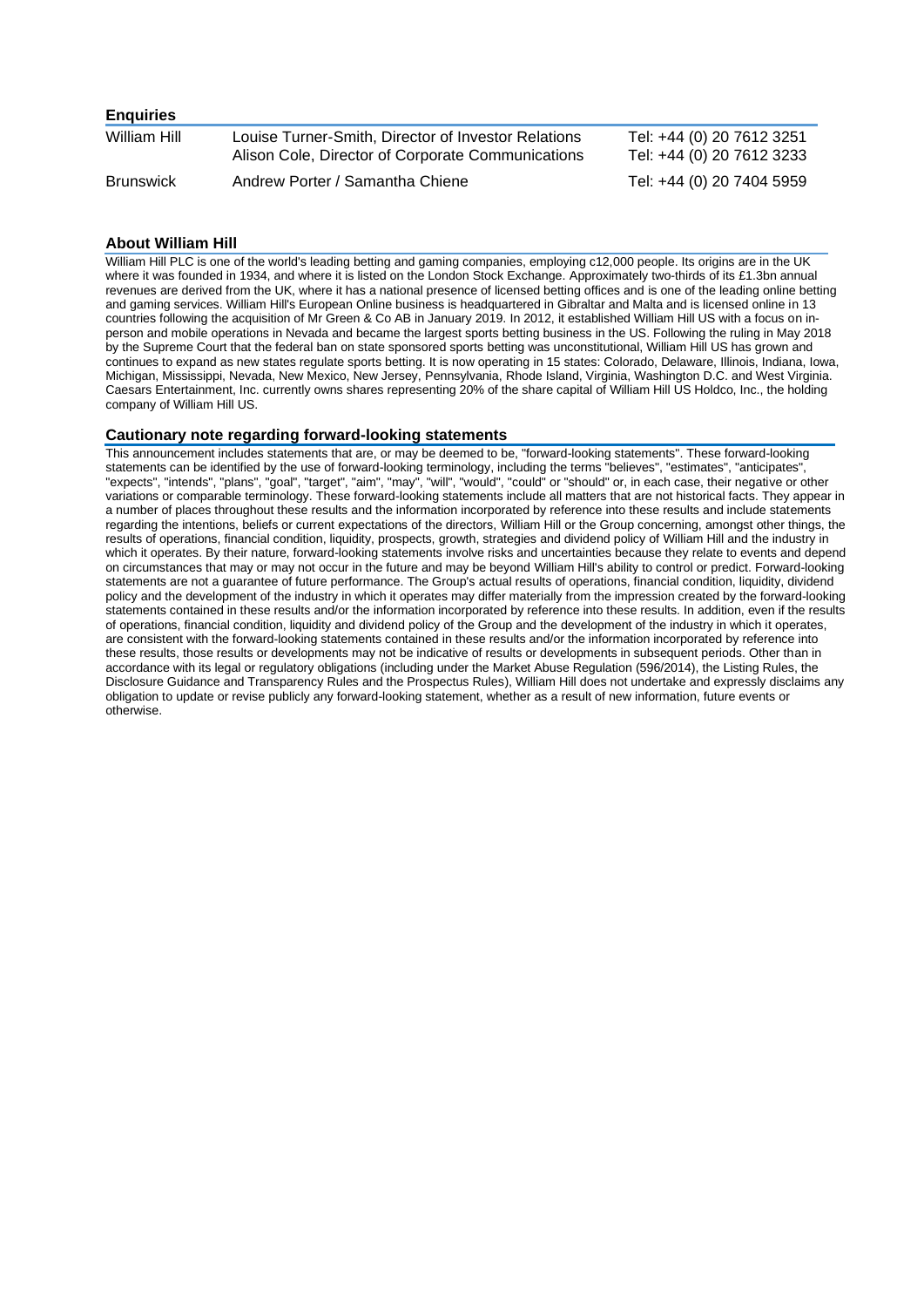# **A year like no other**

In order to deliver on our ambition to be internationally diverse and digitally led, we committed to advance the long-term competitiveness of William Hill. To do that, we have focused on three key strategic priorities which culturally we refer to as **Customer, Team, Execution:**

- Win with the customer
- Build the right capabilities across our teams and increase engagement and collaboration
- Execute on our commitments evidenced through leveraging our global platform components, finding operational efficiencies and start to deliver sustainable and profitable revenue growth

Our strategic focus on Customer, Team, Execution has served us well during 2020 and we have made significant progress, increasing our digital capability and, as a consequence, accelerating the velocity of product launches. We have expanded our international footprint with 36% of Group net revenue now generated outside the UK (2019: 24%) and over two-thirds of our total net revenue now comes from digital channels.

The Covid-19 pandemic has impacted almost every aspect of our business and our lives in 2020 and we are now living and working in a world where offering a digitally accessible product, and being able to work remotely and remain productive, are more important than ever.

We anticipate that the systemic and structural change in our customers' behaviour will outlive the pandemic as they conduct more business and access more leisure activities online, and thus expanding our opportunities. Our product lends itself to be digitally delivered and, by increasing the velocity of product development and by continuously strengthening our capabilities, William Hill is positioned for success.

# **Delivering real progress**

This year, William Hill saw real progress, showing encouraging growth Online and in the US and clearly benefitting from the changes we have been making. The Group adapted swiftly to the Covid-19 pandemic, demonstrating innovation and resilience to generate £57.3m adjusted operating profit<sup>2</sup> (2019: £147.0m) and secured an offer for the Company of c.£2.9bn.

We continued developing our proprietary technology platform, deploying a steady stream of product improvements and this year's UK Online customer Net Promoter Scores (NPS) reached levels not seen since enhanced customer due diligence measures were introduced in 2018. Our International customer NPS for both William Hill and Mr Green brands maintained its high rating. Retail increased customer NPS by 12%, driven by customer service and the quality of our retail product, particularly our proprietary Self-Service Betting Terminals (SSBTs) which took 26% of Retail sports staking (2019: 19%).

International Online performed strongly throughout the year to grow net revenue 16%, setting an all-time high, with strong contributions from Sweden, Denmark and Italy. There were temporary regulations applied in a number of markets to protect players during pandemic related lockdowns, extending to deposit limits and advertising restrictions. Germany implemented a transitional regulatory regime on 15 October 2020, applying a number of changes including deposit limits and we anticipate these new regulations will reduce EBITDA by c.£10m after mitigations in 2021.

International continued to pursue expansion opportunities. We extended our operations into Latin America by acquiring a majority stake in Alfabet S.A.S., a licenced Colombia operator branded as BetAlfa.co, in December 2020. We also received a licence in the province of Buenos Aires, Argentina in January 2021.

UK Online net revenue was up 5% despite limited live sport during the second quarter, benefitting from favourable gross win margins when live sport was available. Continuous platform and product enhancements enabled a better product experience and greater marketing efficiencies, leading to gaming net revenue growth gaining momentum in the fourth quarter.

Our decisive action in 2019 to remodel the UK retail estate enabled us to respond swiftly to the national and regional lockdowns. Consequently, Retail net revenue was down 30% on a like-for-like<sup>5</sup> (LFL) basis. Driven by our expectation of a systemic change in our customers' playing behaviour, 119 shops remained closed following the first UK lockdown.

We made substantial progress on our ambitions to build scale in the US as more states regulated sports betting and iCasino. We opened in five new states<sup>7</sup> during 2020 and accelerated the development and rollout of our proprietary technology platform, enabling us to expand our mobile presence and launch iCasino in New Jersey. Handle (staking) grew 28% online<sup>8</sup> and, although casinos experienced a variety of Covid-19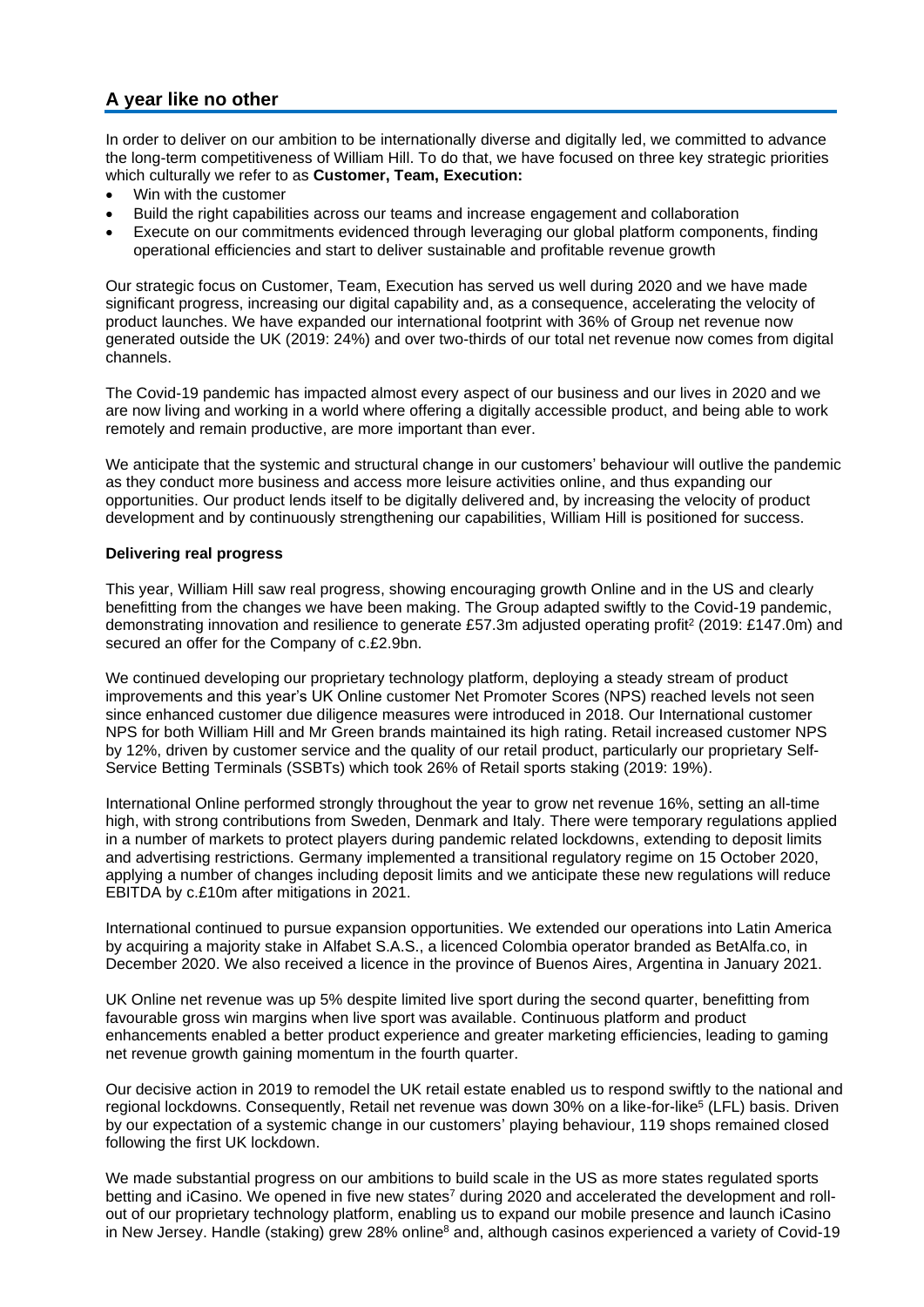pandemic closures and restrictions, in-person handle decreased only 10%, demonstrating the popularity and resilience of the in-person experience. Gross win margins benefitted from favourable results, leading to net revenue growth of 32%.

Our US business continued to build on its partnership model, achieving a number of strategic milestones through the year. In February 2020, we agreed a new media partnership with CBS Sports where William Hill is the exclusive provider of sports book and wagering data across all digital platforms. In July, Eldorado Resorts Inc. (Eldorado) completed its acquisition of Caesars Entertainment, Inc. (Caesars) following which we absorbed the operation of Caesars' in-person sports books onto the William Hill platform. In August, we expanded our footprint on the iconic Las Vegas Strip with the acquisition of CG Technology. In September, we further extended our digital and media presence to ESPN through a co-exclusive agreement signed by our US partner, Caesars. ESPN and CBS Sports are two of the pre-eminent media brands in US sport and these partnerships will deliver cost-efficient access to tens of millions of sports fans, raising awareness of the William Hill brand across the US.

The global pandemic impacted US casinos, with many closed for long periods, and live sport was disrupted, seeing the NFL, NBA, MLB and NHL seasons all shortened and rescheduled. We took the early decision to redirect our focus, using the time to maximum effect to accelerate the development of our market-leading proprietary platform, Liberty. Consequently, we can now go live rapidly in new states. In the second half of the year, we introduced mobile in five new states and launched mobile in a further two states in the first quarter of 2021. As we gain additional access and new states regulate sports betting and iCasino, we are well-positioned for swift launches and we are clearly benefitting from our expanding relationship with Caesars.

While the Group made substantial progress on the many fronts noted here, it also withstood significant disruption to its UK Retail and US in-person experience during 2020. In recognition, we took a number of actions to reduce costs and protect our colleagues:

- All salary increases and bonuses were stopped while the 2020 Performance Share Plan awards were cancelled
- UK employees' wages were topped up to 100% while on furlough, all shop and office environments were made Covid-safe and we introduced a flexible working policy, 'Balance', empowering our colleagues to work in a way that suits them
- The UK Government job retention support scheme was taken during the first half and enabled us to protect UK jobs. However, in light of the performance of Online and Retail, we repaid the furlough monies of £24.5m in the second half and have since forgone further UK Government job support
- The William Hill USA Charitable Foundation was established to provide financial assistance to US employees adversely impacted by the pandemic

Although our UK and US teams responded with agility and innovation to keep our customers safe and enable them to continue to play in person, the impact of the Covid-19 pandemic resulted in adjusted operating profit falling to £57.3m (2019: £147.0m).

### **Balance sheet strengthened**

We took steps to protect our cash flow, delivering cost savings and cancelling the final dividend in addition to the actions already noted. We agreed covenant waivers with our lenders and strengthened the balance sheet, facilitating the repayment of a £203m 2020 bond in June.

During the year, we positioned our balance sheet for the future, securing the funds to support our growth ambitions and match the added capability of our teams. We raised net proceeds of £218.6m in June through the equity placing, and successfully concluded the VAT refund claim, receiving net cash proceeds of £208.3m in the second half of 2020. The consequence being, year-end net debt/EBITDA of 0.8x is below our target range of 1-2x, despite the Covid-induced temporary dip in net revenue and EBITDA, which puts us in a strong position to take advantage of the opportunities in 2021.

### **Operational efficiency delivering new opportunities**

Our focus is not only on growing the business but also reinventing productivity and processes by tapping into the benefits that come with scale and convergence. We have progressed the merger of our UK Online and Retail operations to reflect a single view of our UK customers, served by one team with one goal, with the intention of growing UK market share. The combination will deliver operational and revenue synergies and early indicators are encouraging as we leverage our Plus loyalty scheme.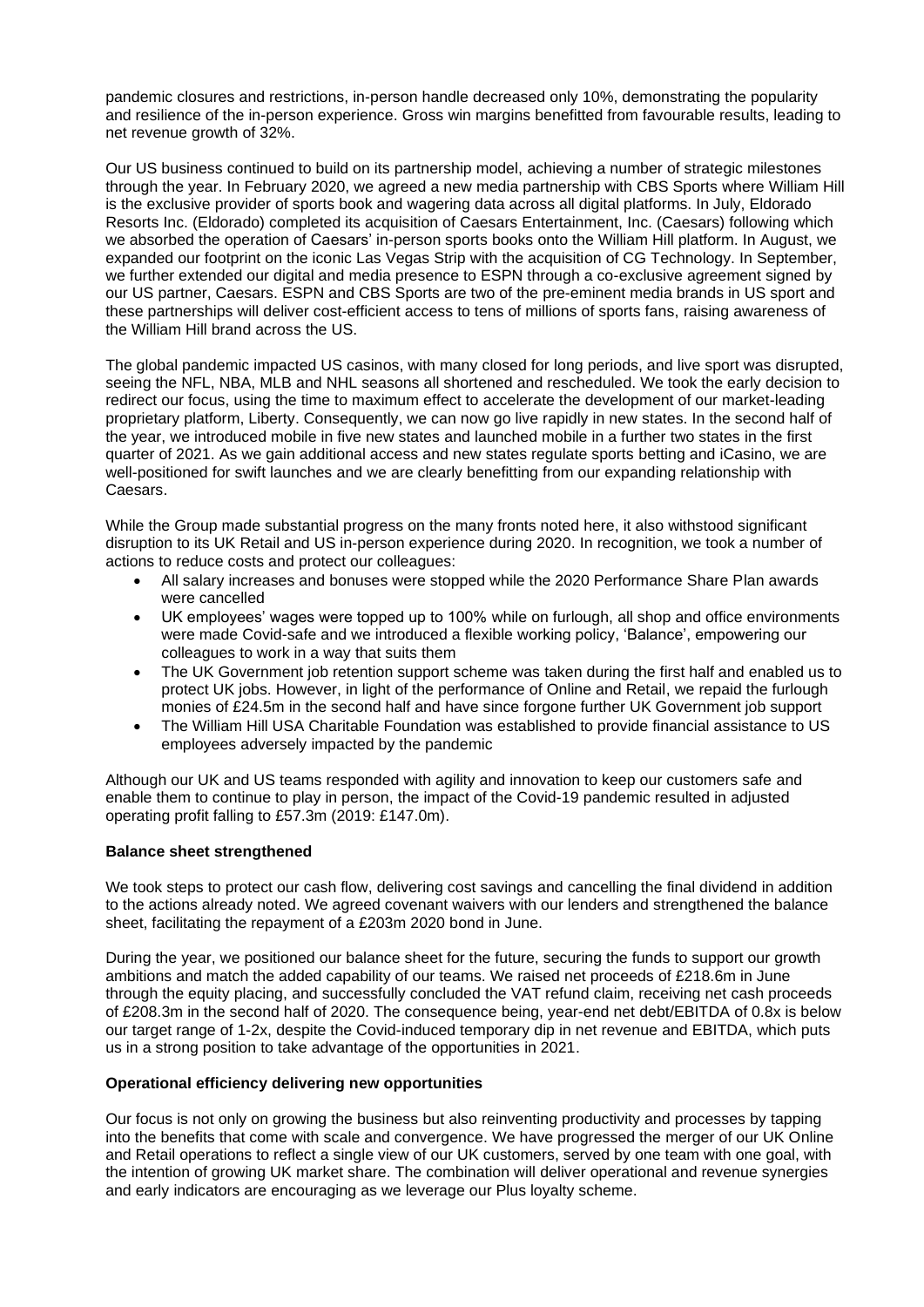We have taken great strides to improve efficiency and productivity in all areas and at all levels, which has led to a reduction in costs and improved marketing efficiencies, generating annualised savings of £16.5m. Stephen Parry, our new Chief Operating Officer, is leading a programme to improve our operational efficiency and further automate customer facing and internal processes. By introducing several cloud-based solutions, we will be able to automate and streamline processes, making our response times to customers quicker and more accurate. We are also building a new capability to interact with our customers, making it easier for them to contact us and enabling us to offer more personalised services and products.

# **Taking care of our team**

In 2019 we committed to develop the capabilities of our organisation, build a digital-led team and drive engagement across the Group. To fulfil that ambition, we reinvigorated the senior leadership team and improved the end-to-end employee experience, attracting and retaining talent. We have seen the benefits of this commitment through 2020 with our recent employee engagement survey providing firm evidence that we are succeeding, with employee NPS, based on an exceptional participation rate of 90%, increasing by 25 points.

The global pandemic has challenged us all. We have used the experience to listen to and act on colleague feedback to drive a step change in our culture, to give employees a greater feeling of empowerment and to build on our high-trust culture. We acted quickly to support our colleagues when on furlough by topping up their pay to 100% and making available our award-winning wellbeing programme.

All of our values put the customer at the heart of everything we do and are founded in the belief that, with a growth mindset, everyone can develop and thrive. We are now a fast-paced, forward-thinking organisation that people want to join and where they love to stay. To continue to build on that, we introduced three programmes this year.

- **Balance** is about flexible ways of working, where our people can find a successful work/life balance. We are creating a high-trust culture, tied to our values, that empowers colleagues to work flexibly in ways that suit them
- **Build** is an initiative to add skills and capabilities that make William Hill known as the betting and gaming company that enables personal growth and development
- **Belong** is our new identity for diversity and inclusion. We have set out to achieve a business-wide culture shift, celebrating our differences to bring us together. We want our colleagues to feel they belong, are represented and respected at all levels of the business

We were delighted to be recognised in the Financial Times Diversity Leaders Index where William Hill ranked 150 out of 850, an improvement of 132 places and the highest position of any gambling operator.

As we look forward to operating under new ownership, we are sensitive to the uncertainty this could lead to for our team. Therefore, we have put in place a comprehensive communications programme, increasing the frequency of updates. In addition, the Board has secured a number of concessions for colleagues as part of the deal. Engagement survey results show the majority of colleagues felt well informed about the Caesars transaction and we are focused on operating the business as usual.

# **Enhancing our technology platform**

We have used this year effectively to accelerate the convergence of our proprietary technology platform to realise scale benefits across the business. To achieve our ambition to be a market leader on app performance and personalisation we have launched regular new product improvements and migrated our platform architecture onto AWS (Amazon Web Services) cloud computing. Faster innovation, enabled by the greater effectiveness of our platform and our team, will ensure the key customer moments, navigating from log in through deposit, and customer service to withdrawal, are leading the market and guiding customers in a fast and intuitive way.

This year our online customers enjoyed faster app speeds and our platform is now one of the fastest in the UK. Our Smart Data Platform is now live, facilitating real-time personalisation of customer journeys which, in conjunction with the launch of a new home page, has delivered a responsive user experience. A complete redesign of our betslip, the most significant update to the sportsbook experience in five years, has facilitated greater cross-sell from sports to gaming, and enabled us to launch the new acca 'Freedom' and free-to-play 'Free or 4' offers in the UK. Our overhauled gaming experience has been rolled out to all our gaming assets. As a result of these actions, our gaming experience is now one of the best in the market.

The International team launched Mr Green in Spain and Latvia and migrated our Spanish and Italian business onto our new sportsbook and gaming platforms, allowing increased flexibility and a better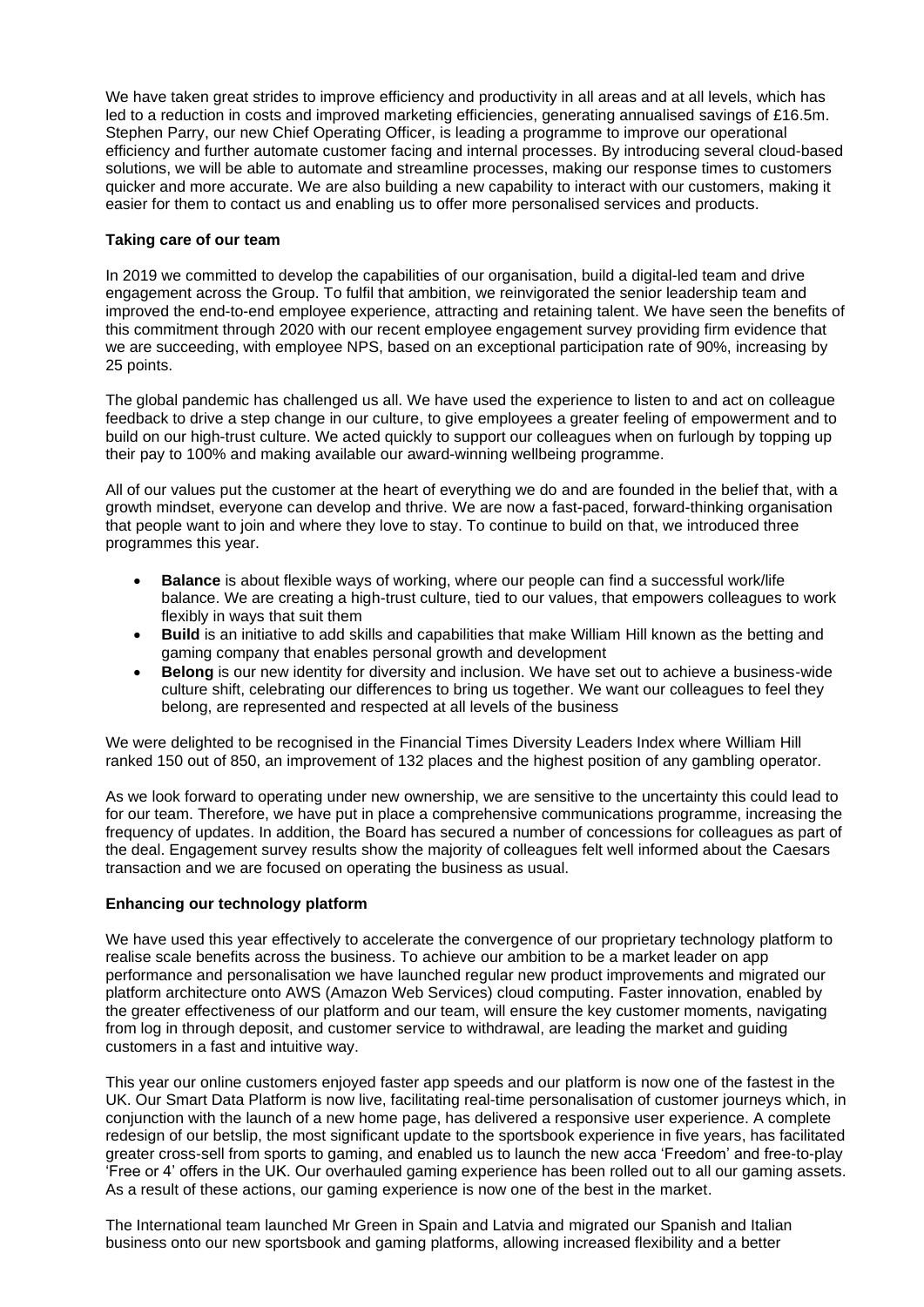customer experience. In addition, the growing US technology team made outstanding progress in 2020, deploying iCasino in New Jersey, taking our digital presence into five new states and migrating Iowa onto the new Liberty platform. We collaborated with teams at CBS Sports and ESPN, leading to the William Hill brand having an exclusive or co-exclusive presence, respectively, on two of North America's leading sports media platforms, enabling cost efficient marketing and customer acquisition. A culture of continuous improvement is now embedded in our process and will continue to drive product and platform improvements in the future.

# **Safeguarding our customers**

We achieved these advances while also enhancing our rigorous player safety measures across the Group and implementing the credit card ban and numerous other measures introduced in the UK during the year. Many regulators across Europe imposed a variety of temporary measures to protect customers during the periods of lockdown, including advertising restrictions and deposit limits. We trialled new affordability measures and implemented guardrails to encourage all our players to maintain control by taking 'time-outs' and setting deposit and time limits while also increasing our Online customer interactions.

Throughout 2020, we have been reminded of the ever-present risk of regulatory change in Europe and the UK. We have continued to work with the UK Government, appearing at the House of Lords enquiry in February 2020 and engaging frequently since. We have also maintained a regular dialogue with the Gambling Commission and our industry body, the Betting and Gaming Council (BGC), to promote an evidence-led review of the Gambling Act in the UK where we welcome a new regulatory framework that protects customers, protects the tax base and protects the industry.

Achieving this optimal balance is essential for safeguarding the many who choose to enjoy sports betting or gaming. Countries that have recently strengthened gambling regulations excessively have reduced channelisation (the use of regulated operators), pushing customers to seek unregulated operators, where they receive no protection and generate no tax revenues. In the UK, unregulated gambling sites were visited c.27 million times in a year<sup>11</sup> and the proportion of UK online gamblers that have used an unlicensed operator in the last 12 months has doubled in the last two years from 2.2% to 4.5%, capturing c.£2.8bn in wagers. Elsewhere, channelisation in Europe in 2019 was only 73.5%<sup>12</sup>, which means over a quarter of gamblers are playing without protection. Player safety will always remain one of our highest priorities and we will continue to work with governments and regulators to seek a fair and balanced regulatory framework.

# **Looking forward**

Our renewed focus on the long-term competitiveness of William Hill is bearing fruit by driving growth through competitive products, smart retail and engaged talented teams.

We acknowledge that a number of headwinds will persist in 2021. We anticipate the Covid-19 pandemic will continue to impact the economic health of the UK high street and affect the ability of US casinos and our retail shops to fully open. We are also alert to the ever-changing regulatory landscape, in the UK and overseas, and will continue to monitor developments closely and act responsibly. As we deliver on our ambitions to accelerate growth and diversify internationally, we recognise the responsibility we have to ensure the products and services we offer, allow our customers to play safely. The gambling review was launched by the UK Government in December 2020 and we look forward to engaging with the UK Government to encourage an evidence-led regulatory framework. We are committed to working with all stakeholders to create partnerships, solutions and policies that will create a long-term, sustainable betting and gaming ecosystem that keeps players safe.

Nonetheless, the momentum that built into the year end, driven by our Customer, Team, Execution strategic priorities, has been maintained into the first quarter of 2021. The US and Online continued to benefit from the product upgrades and the roll-out of our proprietary platform in 2020 and we saw staking during the Superbowl nearly double compared to last year.

Looking forward, inevitably 2021 will see significant changes within the Group. Caesars' current expectation is that the remaining approvals required to be obtained from the relevant US gaming authorities will be received in time to allow completion of the Acquisition to occur early in the second quarter of 2021 and possibly as early as March 2021. Nonetheless, our strategic priorities - Customer, Team, Execution - are thriving and we remain focused on business as usual. Today, our broader set of internal capabilities matches our external opportunities, the William Hill brand has significant potential, and is well-positioned for its future under new ownership.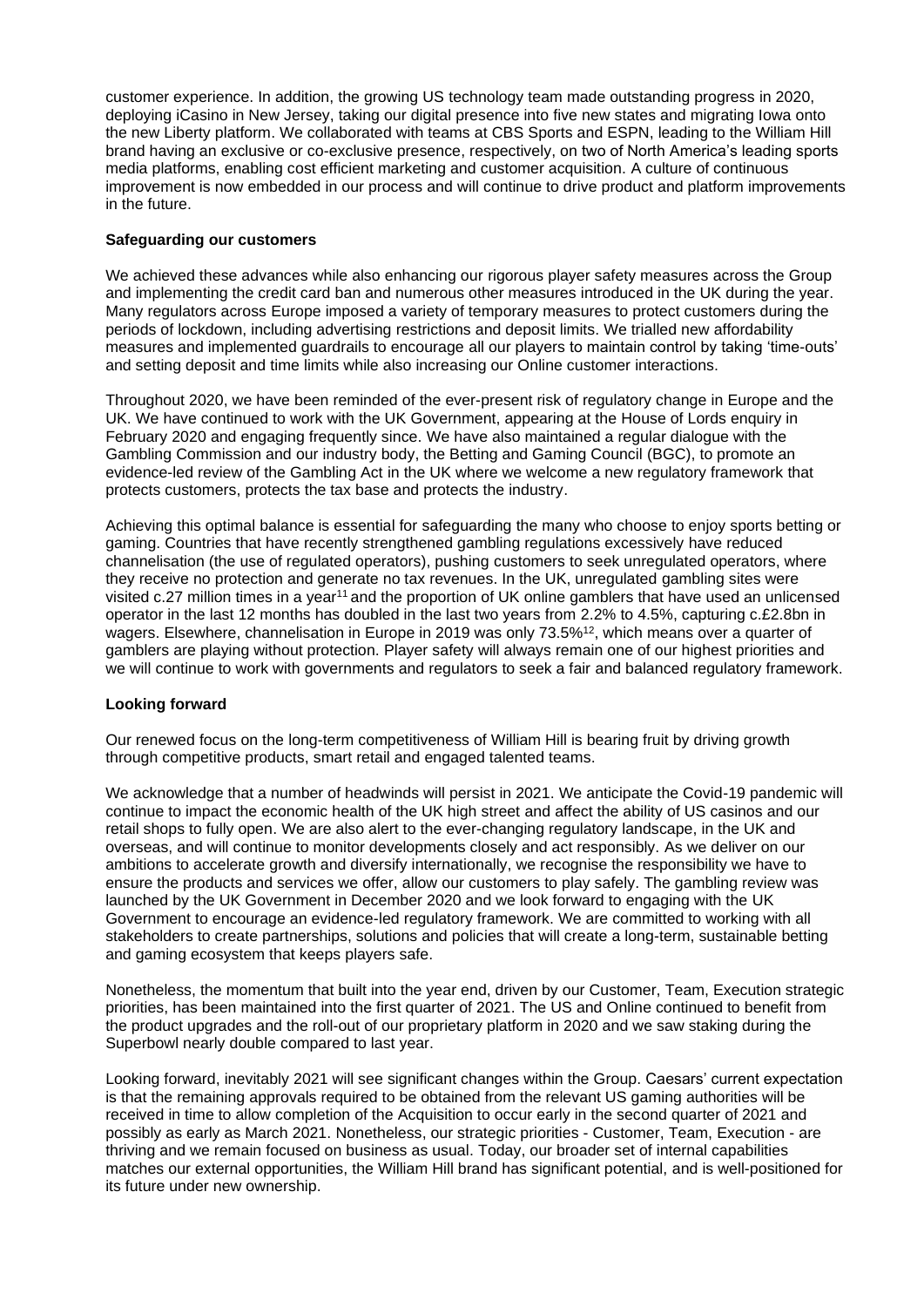The commentary below on divisional performance addresses adjusted results, reflecting the basis on which they are reported internally and in our segmental analysis. An explanation of our adjusted results, including a reconciliation to the statutory results, is provided in note 3 to the financial statements.

The following narrative, unless stated otherwise, relates to the 52-week period to 29 December 2020, with comparatives relating to the 52 weeks ended 31 December 2019.

|                                        | FY 2020<br>£m | FY 2019<br>£m | Change      | Pro-forma <sup>9</sup> |
|----------------------------------------|---------------|---------------|-------------|------------------------|
| Sportsbook amounts wagered             | 4,107.7       | 4,528.4       | $-9%$       | $-10%$                 |
| Gross win margin                       | 9.3%          | 8.0%          | $+1.3$ ppts | $+1.3$ ppts            |
| UK net revenue                         | 503.2         | 481.0         | $+5%$       | $+4%$                  |
| International net revenue              | 299.6         | 257.3         | $+16%$      | $+12%$                 |
| Sportsbook net revenue                 | 320.6         | 307.6         | $+4%$       | $+4%$                  |
| Gaming net revenue                     | 482.2         | 430.7         | $+12%$      | $+10%$                 |
| Online net revenue                     | 802.8         | 738.3         | $+9%$       | $+7%$                  |
| Cost of sales                          | (230.4)       | (202.4)       | $+14%$      |                        |
| Operating costs                        | (450.5)       | (417.1)       | $+8\%$      |                        |
| Adjusted operating profit <sup>2</sup> | 121.9         | 118.8         | $+3%$       |                        |

# **Online<sup>9</sup> (61% of Group revenue)**

The migration online of sports betting and gaming is unmistakable. With only c.20% of all global gambling<sup>11</sup> happening online, the penetration of digital remains relatively low. The restrictions placed upon the retail format during 2020 are driving a structural change and global customers accelerated their use of digital channels in 2020, up from c.14% the prior year.

To succeed in today's global gambling market, operators need a competitive customer offering with enhanced in-built customer protection tools. Our strategy to drive our digital capability has begun to bear fruit with a steady stream of product and platform upgrades building real momentum as the year progressed.

This was the first full year operating both the William Hill and Mr Green brands from our Malta hub and enabling further expansion into new territories as we continue to diversify our product, brand and geographic exposure. In 2020, 37% of Online revenues originated outside the UK (2019: 35%) and statutory net revenue increased 9% (7% pro-forma<sup>9</sup>).

### *Regulatory and legal backdrop*

Both the UK and International operations faced extensive regulatory pressures during 2020. While some were temporary and applied in response to the Covid-19 pandemic, others were structural. Temporary restrictions were implemented in Sweden, Spain, Italy and Latvia during the first wave of lockdowns and the UK implemented a permanent ban on the use of credit cards online.

In October, Germany introduced a complex set of measures in relation to gaming ahead of an Interstate Treaty in 2021. Several measures have been implemented including deposit limits of €1,000 per month and the removal of live casino. As a result of these measures, net revenue in the fourth quarter fell 30% in Germany and we anticipate the EBITDA contribution for 2021 will be reduced by c.£10m after mitigations.

We worked swiftly to comply with all regulatory requirements and ensure player safety, implementing rigorous customer protection protocols in the UK and International markets, for example by implementing guardrails and increasing safer gambling interactions.

### *UK building momentum*

Online UK performance benefitted from many strategic technology developments which delivered a fundamental structural change in the competitiveness of our product. We progressed the roll-out of the Smart Data Platform and deployed product improvements with increasing velocity, releasing a new sportsbook front end, a new betslip and a refresh of our gaming suite. Consequently, we achieved greater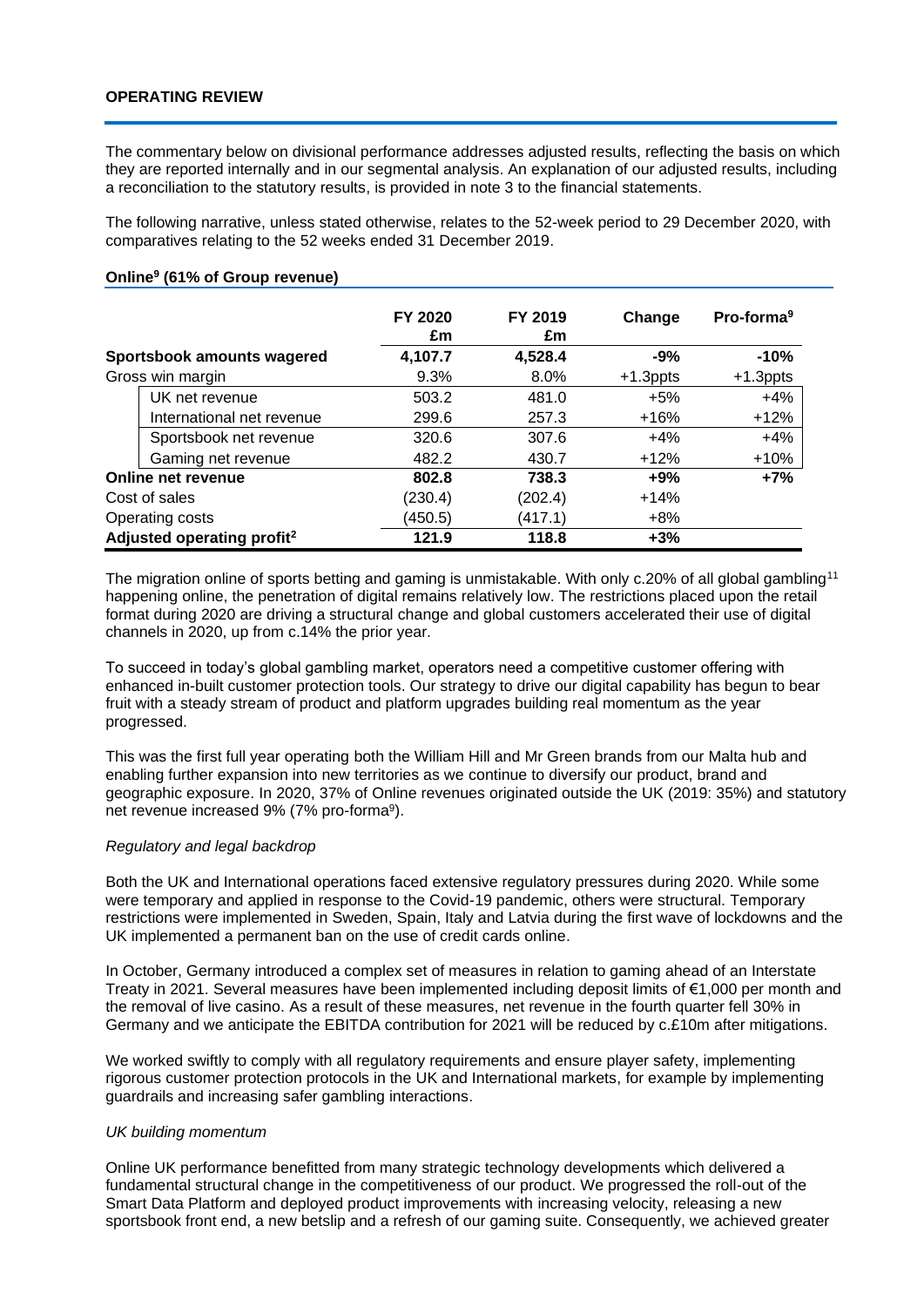marketing efficiencies and our customers enjoyed a faster, more personalised user experience, expressed in the NPS which nearly doubled during 2020.

The year started well, growing 7% in the first ten weeks prior to the first UK lockdown and the interruption of live sport. Whilst the second quarter was materially impacted by an absence of live sports events, the second half benefitted from a full sporting calendar combined with new product roll-outs and favourable sports outcomes to deliver record UK Online net revenue of £503.2m, up 5% on the previous year. We continued to focus our marketing strategy on yield, reducing spend by 2%, as our technology developments enabled a carefully targeted application of the budget. As a result, while unique actives fell 1%, average revenue per user (ARPU) increased 6%.

### *International expansion gaining traction*

Online International began 2020 confidently as new product roll-outs gained traction. With the full integration of the Mr Green acquisition completed at the start of the year, the international team, which now has extensive global expertise, further refined its consolidation in the Malta hub. The ongoing platform improvements enabled faster entry into new markets, and we were able to accelerate the regional multibrand expansion strategy. The Mr Green brand was launched in Spain and Latvia and we commenced entry to the rapidly regulating Latin American market, acquiring a majority stake in Colombian operator, Alfabet S.A.S. which operates the brand BetAlfa.co that will be rebranded to William Hill. In addition, and since the end of the financial reporting period, we secured a new license in the Argentinean province of Buenos Aires.

We maintained an agile marketing strategy, focused on improving efficiency, while responding swiftly to the changing sports landscape. Unique active players increased 4%, while ARPU was up 12%. Football activity recovered in the second half and gross win margins increased. However, our second largest market in International is tennis, which remained constrained by the pandemic below the elite levels, and this has been reflected in our sportsbook net revenue. Gaming remained strong throughout the year and we increased market share in Sweden and Denmark. As a result, International net revenue grew 16%.

### *Online operating profit*

Cost of sales increased 14%, primarily reflecting the increase in remote gaming duty, which was implemented in April 2019, and the mix shift towards gaming. Operating costs increased 8%, primarily reflecting an increase in the targeted marketing budget for International, resulting in an adjusted operating profit<sup>2</sup> of £121.9m, an increase of 3%.

The platform improvements and product enhancements implemented in recent years are bedding in and gaining traction. They have enabled the Online business to respond to the impact of the pandemic, drive revenue growth and marketing efficiencies while continuing to ensure customer protection remains one of our highest priorities.

# **Online Outlook**

The progress we have seen in the UK and International Online is gaining momentum, evident in the strong start to 2021. With further platform improvements and product enhancements to follow this year we are confident in further improving our competitive position. With the introduction of customer-facing automation and further internal process automation during the year, there remains considerable opportunity to further personalise the customer experience, drive greater marketing efficiencies and take customer service to new levels as we continue to open in new territories to sustain long-term growth.

We are more committed than ever to player safety and we welcome the gambling review launched by the UK Government in December 2020. We will engage with the relevant authorities throughout the review to encourage the new regulatory framework to work alongside progress already made by our industry. It is important the review is evidence-led and strikes the right balance between protecting the vulnerable and continuing to deliver a popular product that provides the customer protection not available outside the regulated space.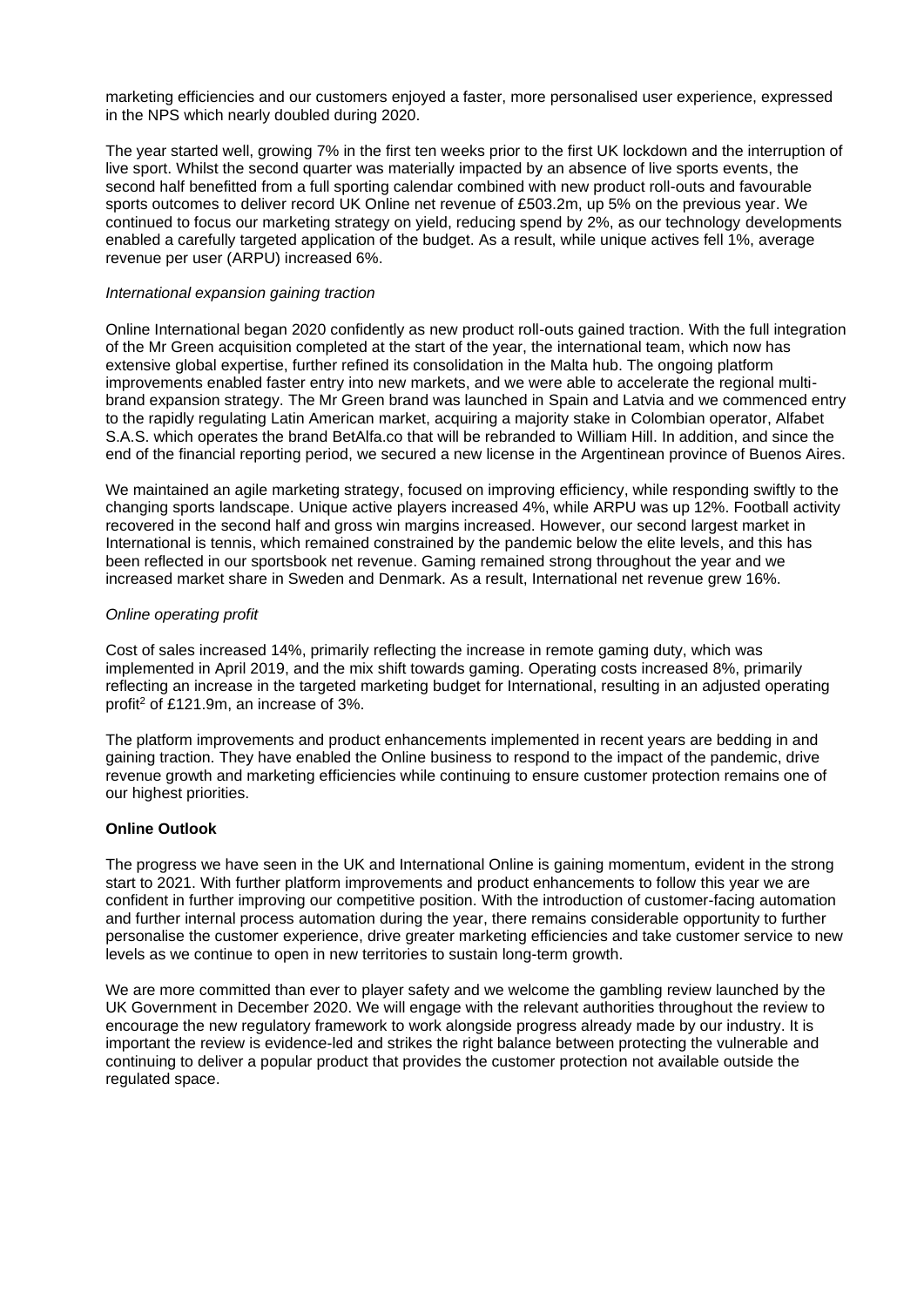### **Retail (26% of Group revenue)**

|                                        | FY 2020<br>£m | FY 2019<br>£m | Change      | Like-for-like <sup>5</sup> |
|----------------------------------------|---------------|---------------|-------------|----------------------------|
| Sportsbook amounts wagered             | 1,068.2       | 2,161.6       | $-51%$      | $-30%$                     |
| Gross win margin                       | 19.9%         | 18.5%         | $+1.4$ ppts | $+0.9$ ppts                |
| Sportsbook net revenue                 | 212.7         | 400.0         | $-47%$      | $-26%$                     |
| Gaming net revenue                     | 141.5         | 317.0         | -55%        | $-35%$                     |
| <b>Retail net revenue</b>              | 354.2         | 717.0         | $-51%$      | $-30%$                     |
| Cost of sales                          | (76.0)        | (162.2)       | $-53%$      |                            |
| Operating costs                        | (307.7)       | (471.6)       | $-35%$      |                            |
| Adjusted operating profit <sup>2</sup> | (29.5)        | 83.2          |             |                            |

Retail performance during 2020 reflects a number of significant dynamics: the first anniversary of the implementation of the £2 stake limit on B2 gaming machines in April 2019; a year since implementing our shop closure programme in September 2019; and a series of UK national and regional lockdowns in response to Covid-19. As a consequence, Retail net revenue fell 30% on a like-for-like<sup>5</sup> (LFL) basis.

# *Operating with agility*

The pandemic has had a material impact on the operation and profitability of the Retail estate, with all our 1,414 shops (2019: 1,568) impacted by the various lockdowns and tier restrictions at some point during 2020. Nonetheless, we began the year in a strong position, having completed the closure of 713 shops in response to the Triennial review in September 2019. We completed the sale of 35 shops in Northern Ireland and the Isle of Man to BoyleSports in the first half. We also concluded negotiations with our landlords in the second half to secure sustainable commercial terms.

We anticipated the pandemic would lead to an uncertain Retail trading environment for some time. As a result, following a review of the estate, in June we decided not to re-open 119 shops. We re-deployed the majority of the impacted colleagues throughout the remaining estate and absorbed the net cost of the closures within the pre-existing programme of shop closures. A revision of the forecasts for Retail and their impact on the expected cash flows has led to a non-cash impairment of the Retail estate of £125.7m.

As a result of these agile actions, we have ensured a sustainable future for the Retail business. Our shops traded well and profitably when open and the retail format remains resilient and popular, with activity returning quickly towards pre-Covid levels when restrictions were lifted. However, the requirement to periodically close our shops led to a material fall in Retail net revenue. Sports wagering reduced 30% LFL and, although gross win margins increased to 19.8% LFL (2019: 18.9%), as a consequence of bookie friendly sports results, sports net revenue fell 26% LFL. Gaming net revenue continued to be impacted in the first quarter from the effect of the £2 stake limit, leading net revenue to fall 35% LFL.

When open, we focused on operating the estate safely, protecting our customers and colleagues and responding swiftly to Government restrictions. We set the standard for retail operations, implementing extensive measures to ensure a Covid safe environment, creating an in-shop experience which achieved a safety rating of 9.4/10.

We increased the density of our proprietary Self-Service Betting Terminals (SSBTs) to 2.5 per shop at the year-end (2019: 2.4) and expect to reach a density of 2.7 when shops re-open and we redistribute unallocated units across the estate. The proportion of sports wagers placed in this way rose to 26% (2019: 19%), with 70% of all football stakes placed via SSBTs, while our shop colleagues facilitated more than 1 million 'call over bets'.

For our shop colleagues, we topped up the pay of furloughed employees to 100% and increased the frequency of our internal communications leading to an increase in the Retail employee Net Promoter Score (eNPS) of 32.

Through disciplined cost management we were able to reduce our operating expenses by 35% while cost of sales fell 53%, in line with net revenue. However, our Retail operating cost base is primarily fixed. As a result, Retail generated an adjusted operating loss<sup>2</sup> of £29.5m (2019; adjusted operating profit £83.2m).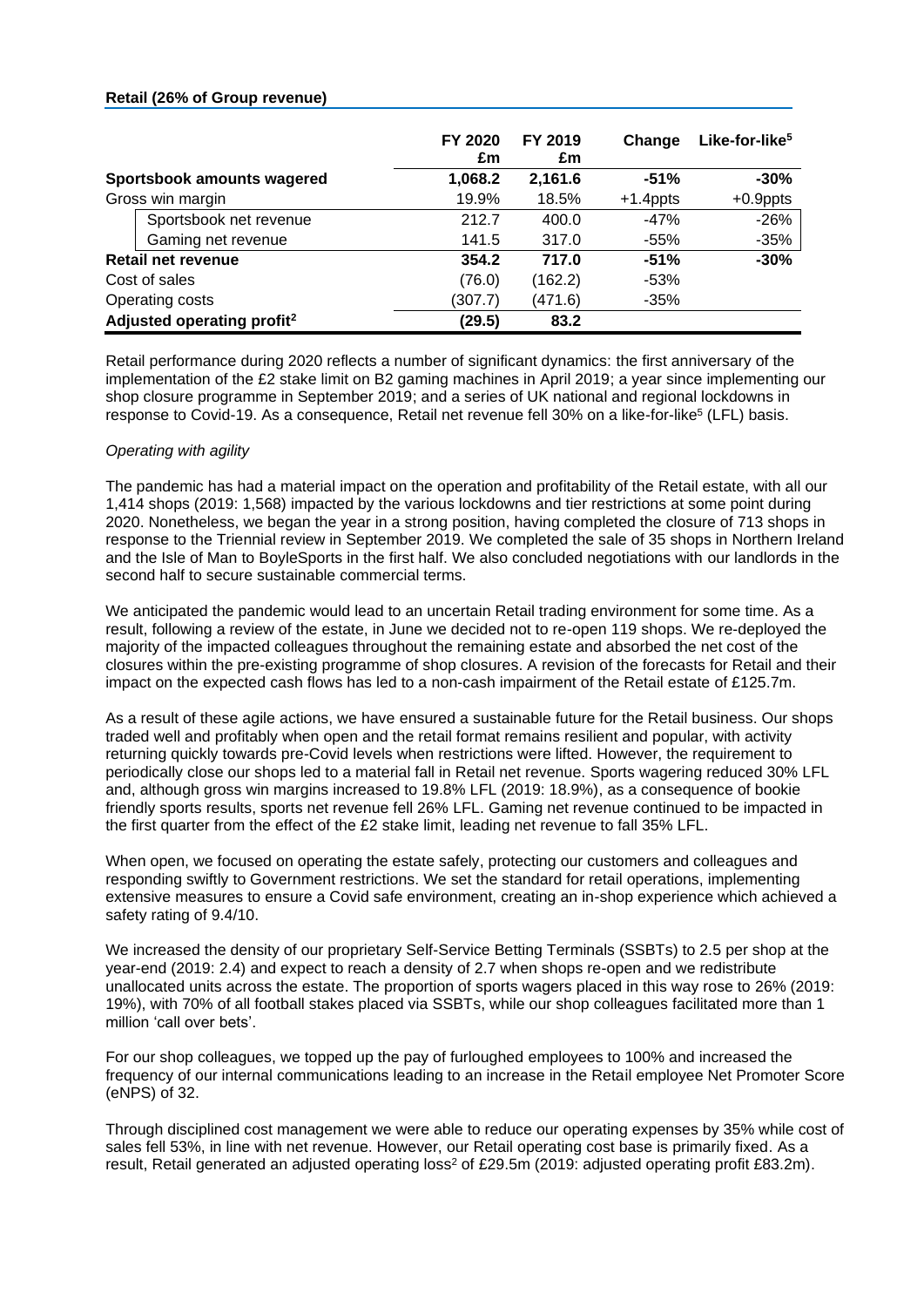### *One team: One goal*

Retail continues to play a key role in sustaining the value of the William Hill brand and delivering a single view of our UK customer. We have begun to move towards an omni-channel offering, bringing UK Retail and UK Online together under one leadership team with one goal - to be our UK customer's first choice for betting and gaming.

Developing the omni-channel product has significant potential. By aligning our Retail and Online technology platforms, leveraging our digital shop windows with a unified marketing strategy and training our shop colleagues to provide our omni-customers with a seamless experience, we will reinforce the future of Retail.

### **Retail outlook**

At the time of writing, the UK retail estate remains in national lockdown with all shops closed. As we await UK Government guidance on exactly when and how our shops can re-open, we continue to develop our omni-channel strategy, rolling out and utilising digital shop windows to promote the William Hill brand and a unified UK marketing strategy. Our shops offer real potential to modernise the in-person experience for our customers as we converge the Online and Retail technology platforms.

### **William Hill US<sup>10</sup> (13% of Group revenue)**

|                                        |               | On a statutory reporting basis | On a local currency basis |                  |                         |             |
|----------------------------------------|---------------|--------------------------------|---------------------------|------------------|-------------------------|-------------|
|                                        | FY 2020<br>£m | FY 2019<br>£m                  | Change                    | FY 2020<br>US\$m | <b>FY 2019</b><br>US\$m | Change      |
| <b>Amounts wagered</b>                 | 2,169.4       | 1,794.6                        | $+21%$                    | 2,828.3          | 2,295.2                 | $+23%$      |
| Gross win margin                       | 7.7%          | 6.7%                           | $+1.0$ ppts               | 7.8%             | 6.7%                    | $+1.1$ ppts |
| Net revenue                            | 167.3         | 126.4                          | $+32%$                    | 218.7            | 161.7                   | $+35%$      |
| Cost of sales                          | (19.1)        | (13.3)                         | $+44%$                    | (25.0)           | (17.1)                  | $+46%$      |
| Operating costs                        | (135.8)       | (112.1)                        | $+21%$                    | (176.4)          | (143.0)                 | $+23%$      |
| Adjusted operating profit <sup>2</sup> | 12.4          | 1.0                            |                           | 17.3             | 1.6                     |             |

The legal sports betting marketplace in the US has been transformed since the Professional and Amateur Sports Protection Act was overturned in May 2018 and the US is expected to be one of the largest sports betting and iCasino markets, with addressable market size forecasts ranging up to US\$30bn to US\$35bn<sup>13</sup>.

2020 was a transformative year for our US business. We grew the team, expanded our nationwide presence, and accelerated the development of our proprietary technology platform. These achievements were delivered under the most challenging circumstances where major league and college sports were suspended for long periods, casinos were periodically closed or maintained restricted access, and our colleagues were temporarily furloughed. Nevertheless, our team remained focused and committed and we grew amounts wagered<sup>8</sup> directly and indirectly for the eighth consecutive year to US\$3.25bn, extended our live operations to five new states and launched iCasino.

### *Valuable partnership model leverages powerful brand associations*

During the year, we established new partnerships and cemented existing relationships. In February 2020, we announced an exclusive partnership to provide CBS Sports with wagering data and sports betting content. In September, we further extended our media presence, benefitting from the co-exclusive deal signed between our partner, Caesars, and ESPN, whereby William Hill supplies sports book odds and linkintegrations to our sports betting apps across ESPN's deep portfolio of sports assets. These new media relationships bring us a presence on two of North America's leading sports media platforms, providing nationwide exposure to dedicated sports fans, link-outs to our apps and access to one of the largest fantasy databases in the US.

In January 2019, we entered a strategic partnership with Eldorado, granting us the exclusive right to operate all their in-person sports books, and the first mobile licence ('skin') in states where online betting is permitted. In July 2020, Eldorado completed the acquisition of Caesars, creating the largest and most diversified gaming operator in the US, with some of the world's most prestigious gaming brands. Consequently, this confirmed our access to 26 US states<sup>7</sup>, covering two-thirds of the US population. The recommended cash offer made by Caesars for William Hill in September acknowledges the value of this partnership and the complementary expertise the combined group will have to better serve our customers.

In August 2020, we completed the acquisition of Las Vegas operator, CG Technology (also known as Cantor). When combined with the integration of the Caesars sports books onto the William Hill platform, we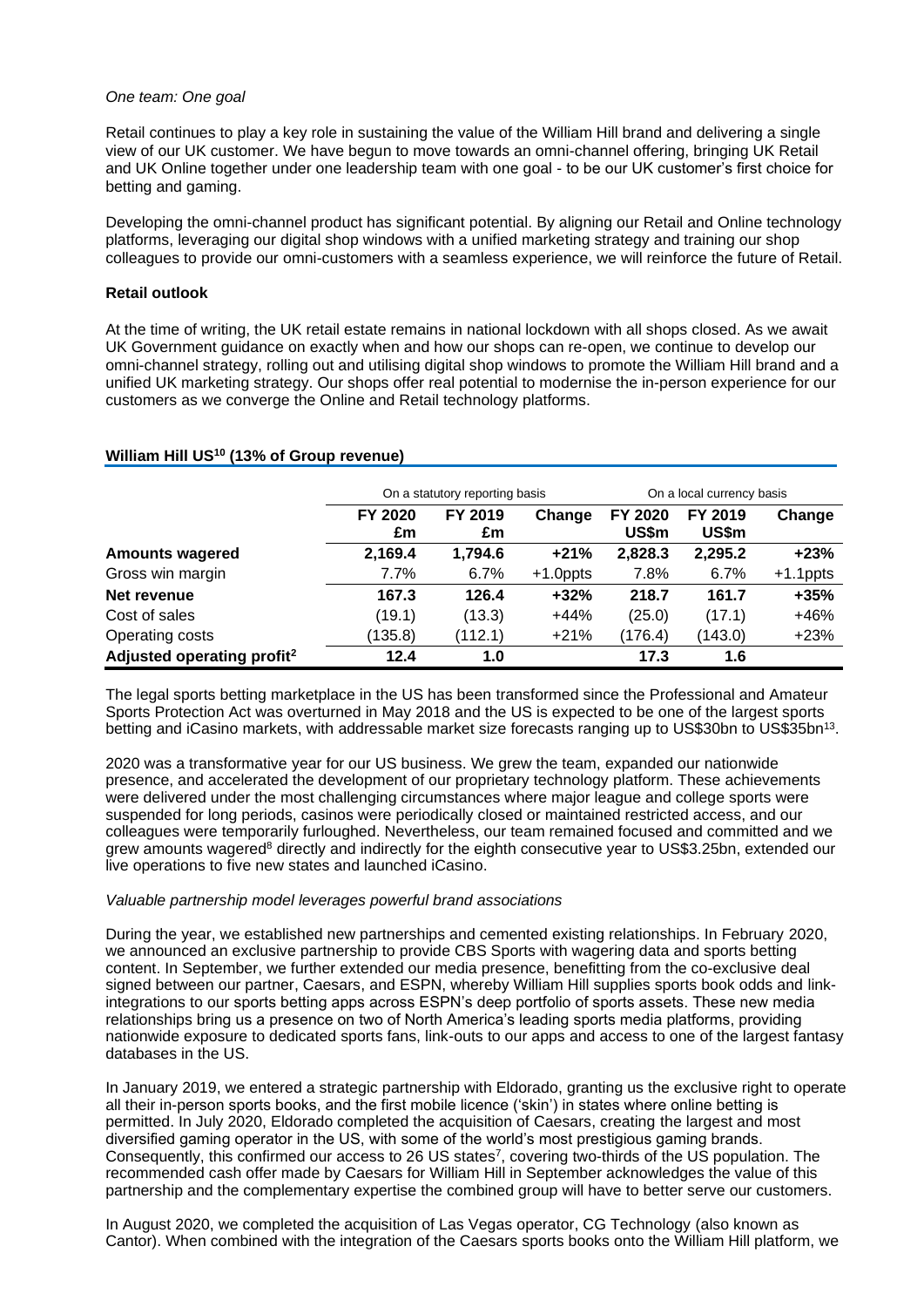have gained access to some of the highest profile sports books on the Las Vegas Strip, including Caesars Palace, The Cosmopolitan of Las Vegas and The Venetian.

### *Accelerated technology development and nationwide expansion*

The hiatus in sport enabled us to accelerate the development of our proprietary and bespoke technology platform, Liberty, as we move to converge all states and products onto a single solution. We launched our new iCasino product in New Jersey in August and our retail kiosks and ePOS were integrated onto Liberty. As new states legislate, we now have the flexibility to launch retail and mobile rapidly and we will continue to build out our leading platform and product as the market develops.

While the pandemic related disruptions materially impacted our in-person retail experience, the US remained an exciting source of strong growth. As of 4 March 2021, we have access to 26 states, operate more than 170 venues in 15 states (2019: nine), of which 11 are taking mobile bets (2019: four) and two offer iCasino (2019: zero), having launched mobile and iCasino in Michigan in January 2021 and Virginia on mobile in February 2021, in time for the Superbowl.

The year started positively, driven by strong wagering growth. After the major sports leagues rescheduled their seasons and casinos re-opened, we experienced a material acceleration in growth in the second half. Operator friendly sports results increased gross win margins by 1.0ppt to 7.7% and combined with total wagering growth of 10% to drive net revenue up 32% to £167.3m. We took 63% of handle through online channels (2019: 55%), directly as well as indirectly in our capacity as a service provider, and we concluded the year with 19% pro-forma market share, adjusted to incorporate Caesars and CG Technology.

Cost of sales increased in line with net revenue growth, rising 44%. We grew the team through a mix of new hires and onboarding the Caesars and Cantor sports book teams. As a consequence of our disciplined cost management, expenses increased 21%, leading to an adjusted operating profit<sup>2</sup> of £12.4m.

# **US outlook**

William Hill US has put in place the building blocks to grow a market-leading nationwide business of scale. The momentum that built towards the end of 2020 has been sustained in the first weeks of 2021 where we saw staking during the Superbowl nearly double compared to last year. We have secured strong brand access and an extensive media presence, broad market access, a best-in-class technology and a world class team. Through our partnership model we are optimally positioned to ensure we participate in the rapid growth of sports betting and iCasino and look forward with anticipation to integrating the William Hill and Caesars sports betting and iCasino assets.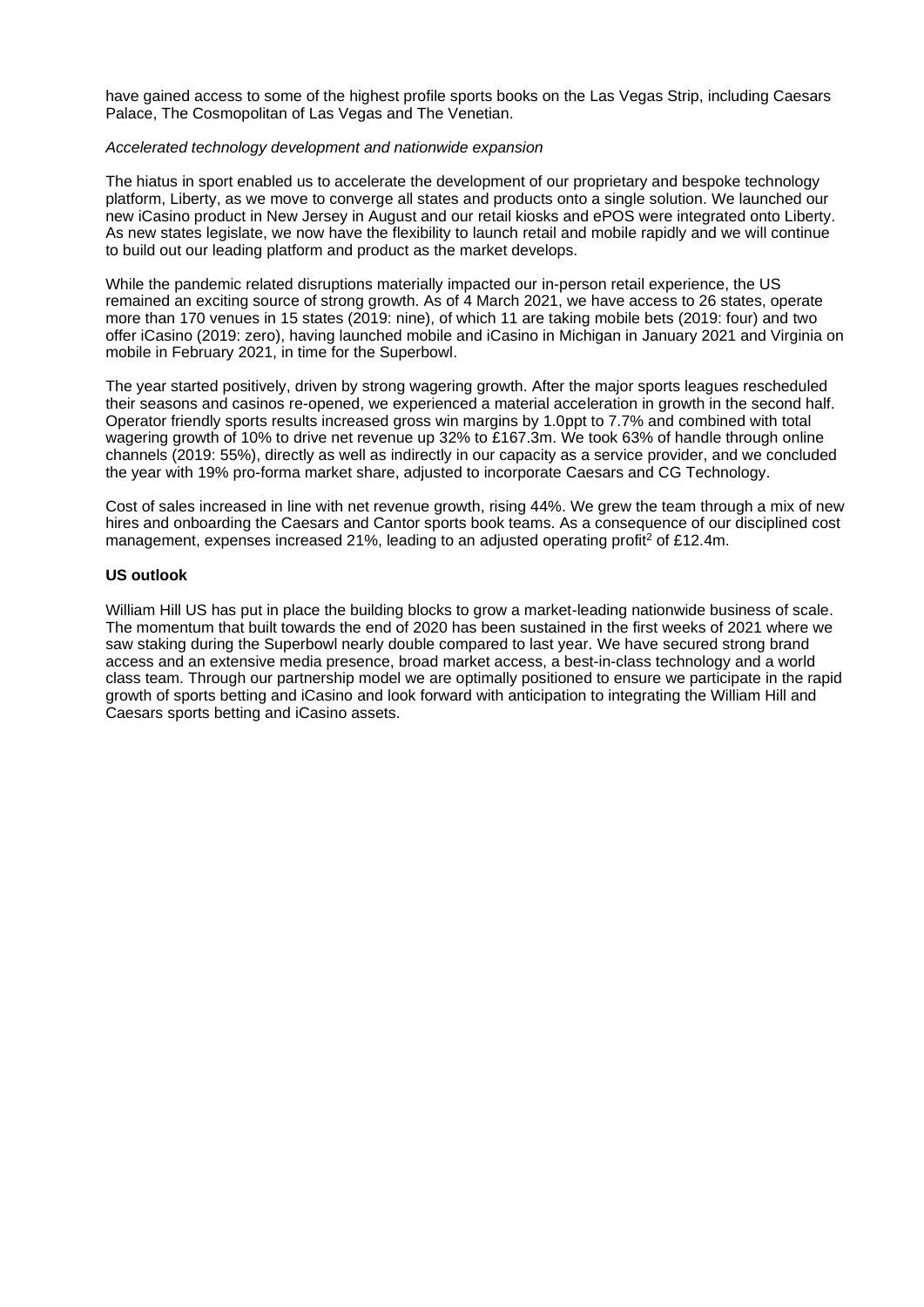# **FINANCIAL REVIEW**

2020 has been a year of uncertainty due to the impact of the Covid-19 pandemic requiring thoughtful navigation leaving the Group in a healthy financial position.

### **Group summary**

In 2020, adjusted operating profit<sup>2</sup> of £57.3m reduced by £89.7m (2019: £147.0m) following the impacts felt across the Group from the Covid-19 pandemic.

The statutory operating profit after tax of £51.0m increased £78.0m (2019: loss after tax £(27.0)m) primarily due to the receipt of £208.3m from the VAT refund claim for charges incurred on retail gaming machines income between 2002 and 2013, more than offsetting a non-cash intangible impairment of the Retail division of £125.7m and costs associated with the acquisition by Caesars Entertainment, Inc. (Caesars) of £70.4m. The reconciliation between adjusted and statutory operating profit is detailed in note 3 to the financial statements.

Total net revenue was down 16% against the prior year as Retail spent much of 2020 either closed or trading with restrictions. Online and the US each experienced revenue growth, despite the reduction in the sporting calendar and attendance restrictions placed in US casinos. This growth was achieved through a combination of investment in new products and promotions as well as entering new markets. In Q4 favourable sporting results contributed to a strong end to the year.

The Group's three divisions are each at different lifecycle stages, which in a normal year is complimentary through a mixture of mature cash generation and investment in market expansion. During 2020, Covid-19 impacted this complimentary mix, requiring a greater degree of financial flexibility across the whole Group to navigate through the uncertainty whilst delivering our strategy.

This flexibility was secured through five discrete steps:

- 1. The drawdown in Q1 of the £425.0m rolling credit facilities ("RCF") and subsequently securing a waiver and reset of the covenants attached to it;
- 2. the repayment of the £203.4m 2020 bond;
- 3. the successful 19.99% equity placement in June that raised £218.6m net of fees;
- 4. the management and receipt of a net £208.3m from the successful appeal of the VAT refund claim; and
- 5. the repayment of the RCF.

This careful management of the Group's finances, in conjunction with the robust performances from the divisions, meant the year concluded with a strengthened balance sheet with net debt<sup>6</sup> of £113.1m and gearing (net debt to EBITDA<sup>6</sup>) of 0.8x, exceeding our expectations.

### **Online summary**

Online was impacted by the loss of sport during March to June and the subsequent rescheduling of the sporting calendar year on year as seasons re-started. During this period customers found what little alternative sporting content was available, such as Russian table tennis and Belarusian football. As a result, Online staking levels were between 30% and 50% of pre-Covid-19 levels.

Gaming performed well across the whole year as customers switched between products and reallocated their leisure spend following restrictions across the broader economy in many countries.

This performance resulted in net revenues being 9% ahead of the prior year on a statutory basis and 7% when including Mr Green for the whole of the prior year. Mr Green is now fully integrated into William Hill and its strong gaming brand has served the Group well, especially when sporting events were suspended.

The increase in net revenue flows through to an adjusted operating profit for the year of £121.9m which is 3% ahead of the prior year.

### **Retail summary**

Covid-19 had the greatest impact on Retail during the year with the closure of all shops from 20 March until 15 June followed by localised closures before the second nationwide closure in England from 4 November to 2 December. Even when open, shops were often subject to restrictions on trade such as no live sport and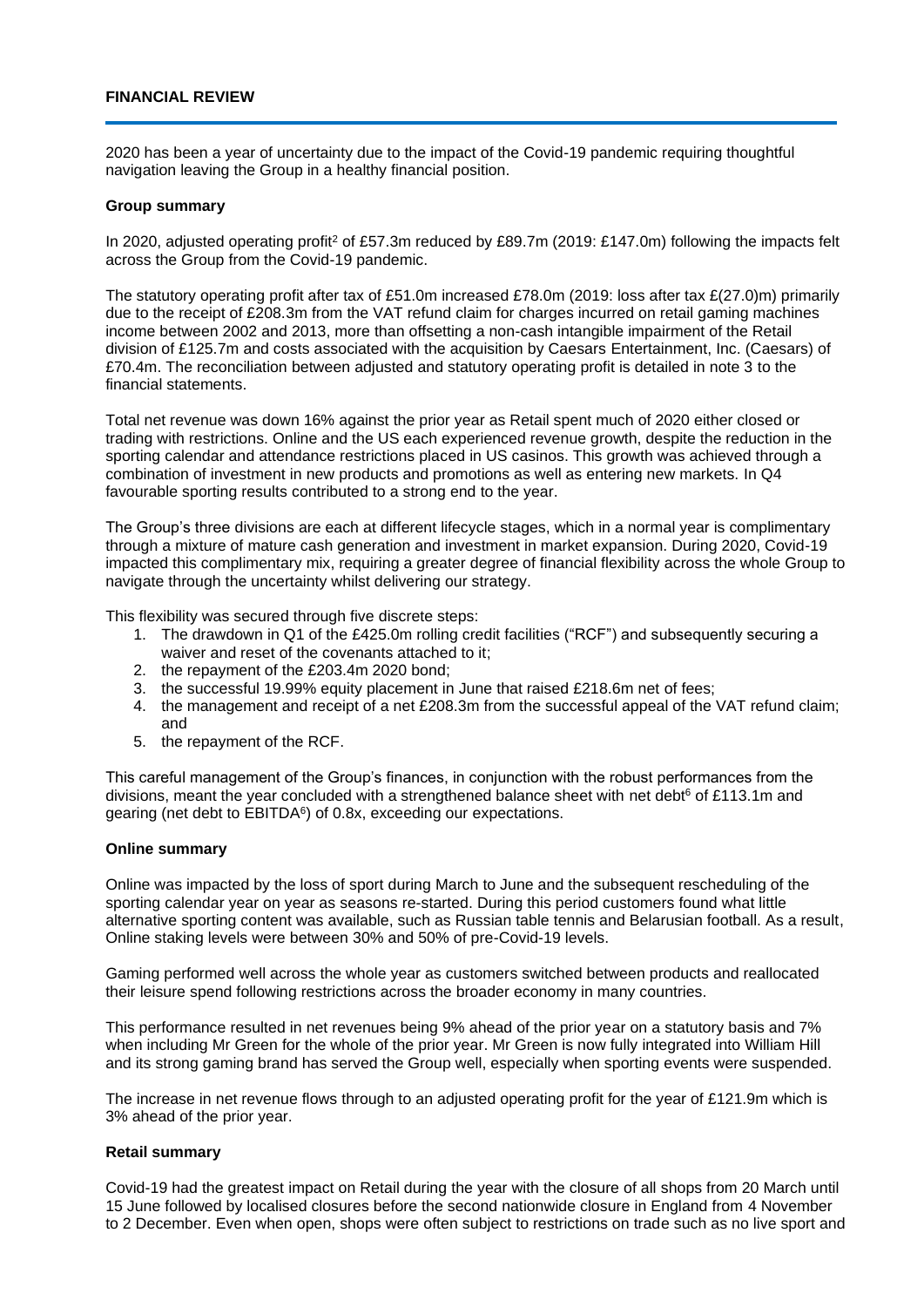a maximum of two gaming machines. As a result of the first lockdown 119 shops were not re-opened leaving an estate of 1,414 shops at the end of the year.

On a statutory basis, net revenue was down 51% year on year as a result of the pandemic, as well as trading over one quarter of pre-£2 stake limit implementation and the closure of 713 shops at the end of the third quarter in 2019. Using a like-for-like<sup>5</sup> measure of performance based on shops that were trading in the same weeks in both years, delivered a net revenue performance of -30%.

During the year, colleagues were paid 100% of their wages and while the UK Government furlough support was taken initially, the full amount of £24.5m was repaid in the second half. This responsible action contributed to a loss in the year of £29.5m against a prior year profit of £83.2m.

# **US summary**

US net revenue of £167.3m was up 32% from 2019, despite casinos being closed or operating under reduced capacity from late in the first quarter. During the year, the investment in the US continued and the division went live in five new states, bringing the total at the year end to 14. The acquisition of Caesars by Eldorado Resorts, Inc. (Eldorado) meant that all of Caesars' sports books transferred to William Hill and the acquisition of CG Technology (previously known as Cantor) was also completed, providing a greater presence on "The Strip" in Las Vegas through marquee properties such as The Venetian and The Cosmopolitan. The US continued its investment in its digital platform and 63% of US handle<sup>8</sup> was via mobile during the year.

The growth in revenues, coupled with a focus on costs, led to the US making an adjusted operating profit of £12.4m against a prior year profit of £1.0m. These results include £3.7m (2019: £10.3m) relating to income from the receipt of shares in The Stars Group (now Flutter Entertainment plc) that arose from the partnership with Eldorado (now Caesars).

# **Capex**

The Group continued to invest in product and technology, notably a new gaming front end (Quicksilver) in Online and the proprietary betting engine platform and retail operating system (Liberty) in the US as well as entering five new states in the year. Capital investment in the year was £93.2m (2019: £94.6m) as a result.

### **Dividend**

Following the announcement of the proposed acquisition by Caesars, the Directors do not recommend the payment of a dividend.

### **Outlook**

2020 has been a decisive year for William Hill, with careful financial management leaving the balance sheet in a healthy position, enabling the Group to capture the opportunities that 2021 will bring through the acquisition by Caesars and their intention to seek suitable partners or owners for the non-US business.

Matt Ashley Chief Financial Officer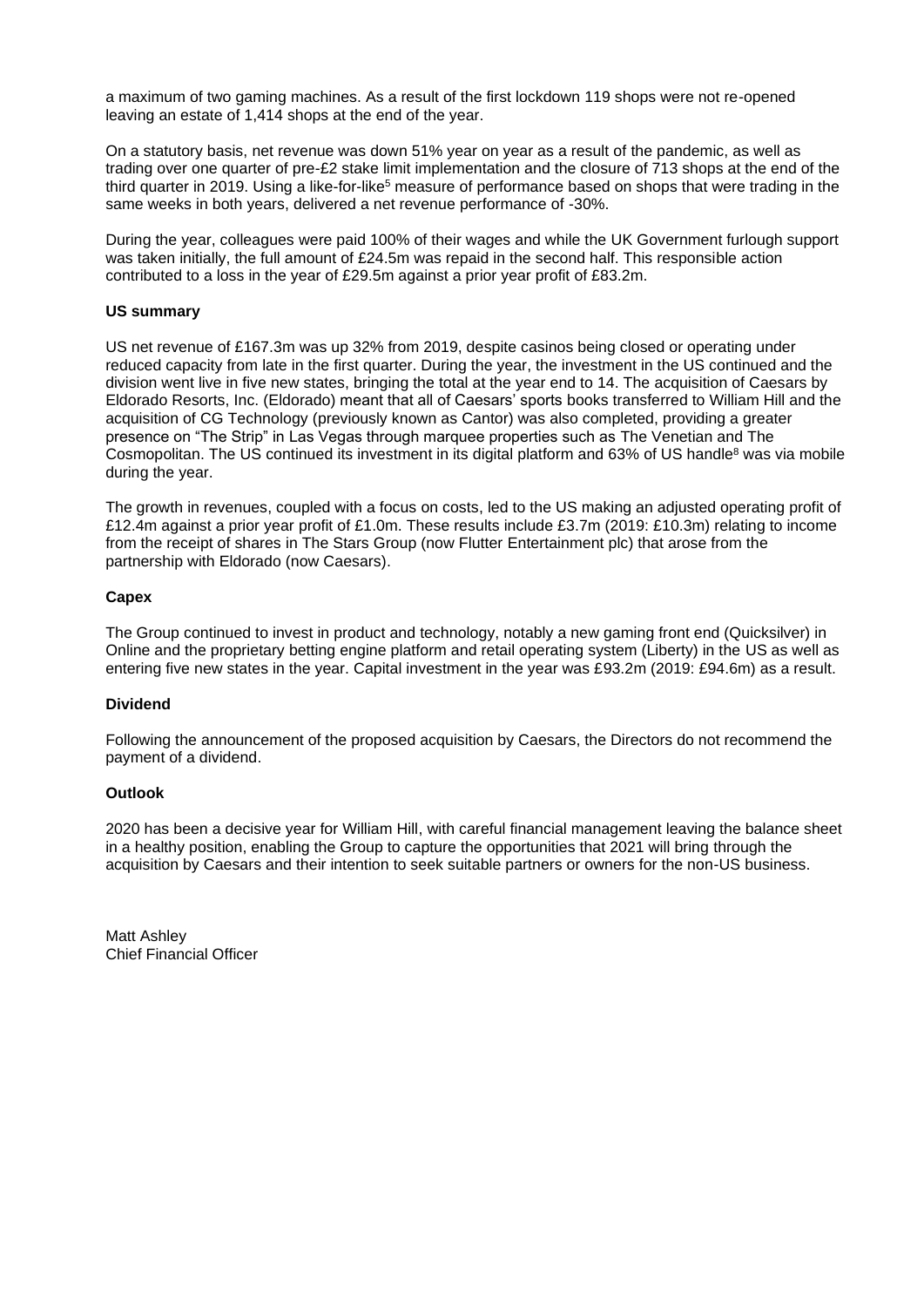# **PRINCIPAL RISKS AND UNCERTAINTIES**

We have reviewed our risk profile and identified six categories of risk:

- Covid-19:
- Brexit;
- Caesars acquisition;
- Regulatory, political and legal risk;
- Operational risk; and
- Tax changes.

We continue to take a thorough and proportionate approach to managing risk which is carefully balanced with our commercial realities. We put our regulatory requirements and the protection of our customers as key priorities when setting our risk appetite. We have invested in our governance and control environment to ensure this approach to regulation and player safety is understood, embedded throughout our business and executed consistently.

The impact of the Covid-19 pandemic continues to affect the risk profile of the business globally. Following the restart of major sporting events in May 2020, the sporting calendar remains in place even though timings are somewhat different to the norm. However, as the pandemic plays out there could be further impact to sporting events and schedules. We have improved our capital structure to ensure the business has the capacity to manage further trading disruptions.

We have successfully migrated to a home working model during the pandemic. Our colleagues' mental and physical wellbeing is being closely monitored and managed across the business, with training and support for all staff. Information security risks around home working have been identified and controls further strengthened to mitigate this risk. This is being kept under continual review by our information security team.

The UK/EU Trade deal, and the agreement between the UK and Spain to bring Gibraltar into the Schengen zone has reduced the level of risk associated with Brexit for our business. Some uncertainty remains, for example relating to the possible impact on recruitment from outside the UK until the effect of the UK Government's new migration measures are clear, which could increase competition for staff in the UK.

The Caesars acquisition will require considerable time and effort by management to ensure it proceeds smoothly, which raises the risk that business as usual activities could be impacted if this is not managed. Caesars has indicated they intend to sell the non-US business and this will also require considerable effort and management resource to ensure this challenge is met in a timely manner with minimal impact or disruption to the Group's usual trading activities.

In terms of regulatory, political and legal risk, these have been well managed through the sensitive Covid-19 lockdown period. The forthcoming review of the UK Gambling Act provides the opportunity for the industry to support an evidence-led review that will provide a regulatory framework that is appropriate for a digital age. We are providing input into the review process in our own right and through the trade body, the Betting and Gaming Council. In the meantime, the most material risk relates to ongoing consultations and proposed changes to the current regulations by the UK Gambling Commission and emerging risks resulting from changes to the regulatory and legal environments affecting our wider operations in Continental Europe.

# **RESPONSIBILITY STATEMENT OF THE DIRECTORS IN RESPECT OF THE FINAL RESULTS ANNOUNCEMENT**

The directors confirm that, to the best of their knowledge:

- The Annual Report & Accounts 2020 and financial statements, taken as a whole, is fair, balanced and understandable and provide the information necessary for shareholders to assess the Company's position and performance, business model and strategy;
- The Group financial statements, which have been prepared in accordance with International Financial Reporting Standards as adopted by the European Union and Article 4 of the IAS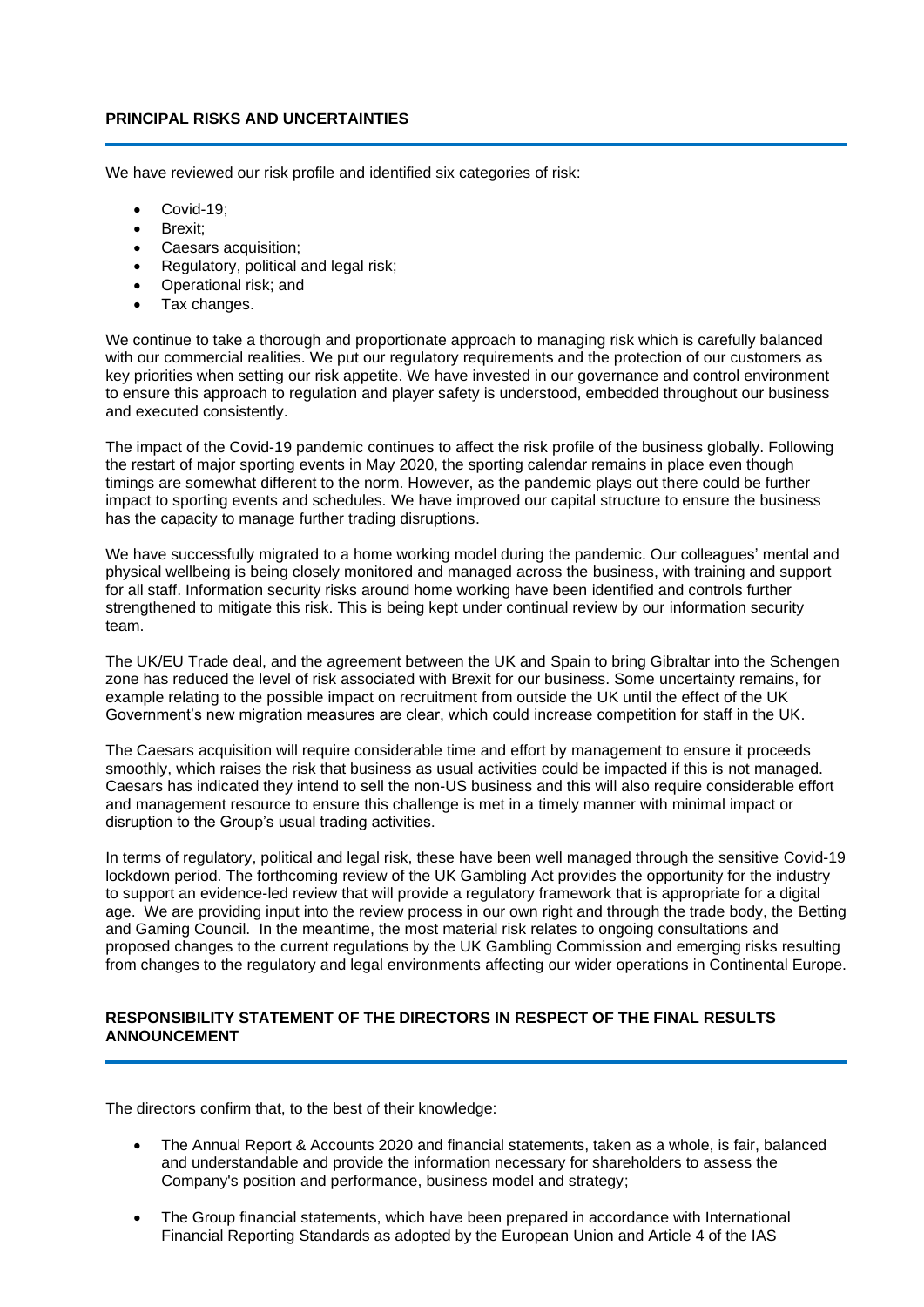Regulation (in the case of the consolidated financial statements) and United Kingdom Generally Accepted Accounting Practice, including Financial Reporting Standard 101 'Reduced Disclosure Framework' (FRS 101) (in the case of the parent company financial statements), give a true and fair view of the assets, liabilities, financial position and profit or loss of the Group and the undertakings included in the consolidation taken as a whole; and

• The Strategic Report and risk sections of the Annual Report & Accounts 2020, which represent the management report, include a fair review of the development and performance of the business and the position of the Group, together with a description of the principal risks and uncertainties that it faces.

This responsibility statement is approved by the Board of directors and is signed on its behalf by:

U. Bengtsson M. Ashley<br>
Chief Executive Officer
Chief Financial Officer Chief Executive Officer<br>4 March 2021

4 March 2021 4 March 2021

It is the intention that the William Hill PLC Annual Report & Accounts 2020 (the "Report") will be available on the Company's website on 10 March 2021 and shall be found at [www.williamhillplc.com.](http://www.williamhillplc.com/) The Report and the Notice of Meeting for the 2021 Annual General Meeting (AGM) will be distributed to shareholders at a later date and before 21 days of the AGM, which shall be held on 30 June 2021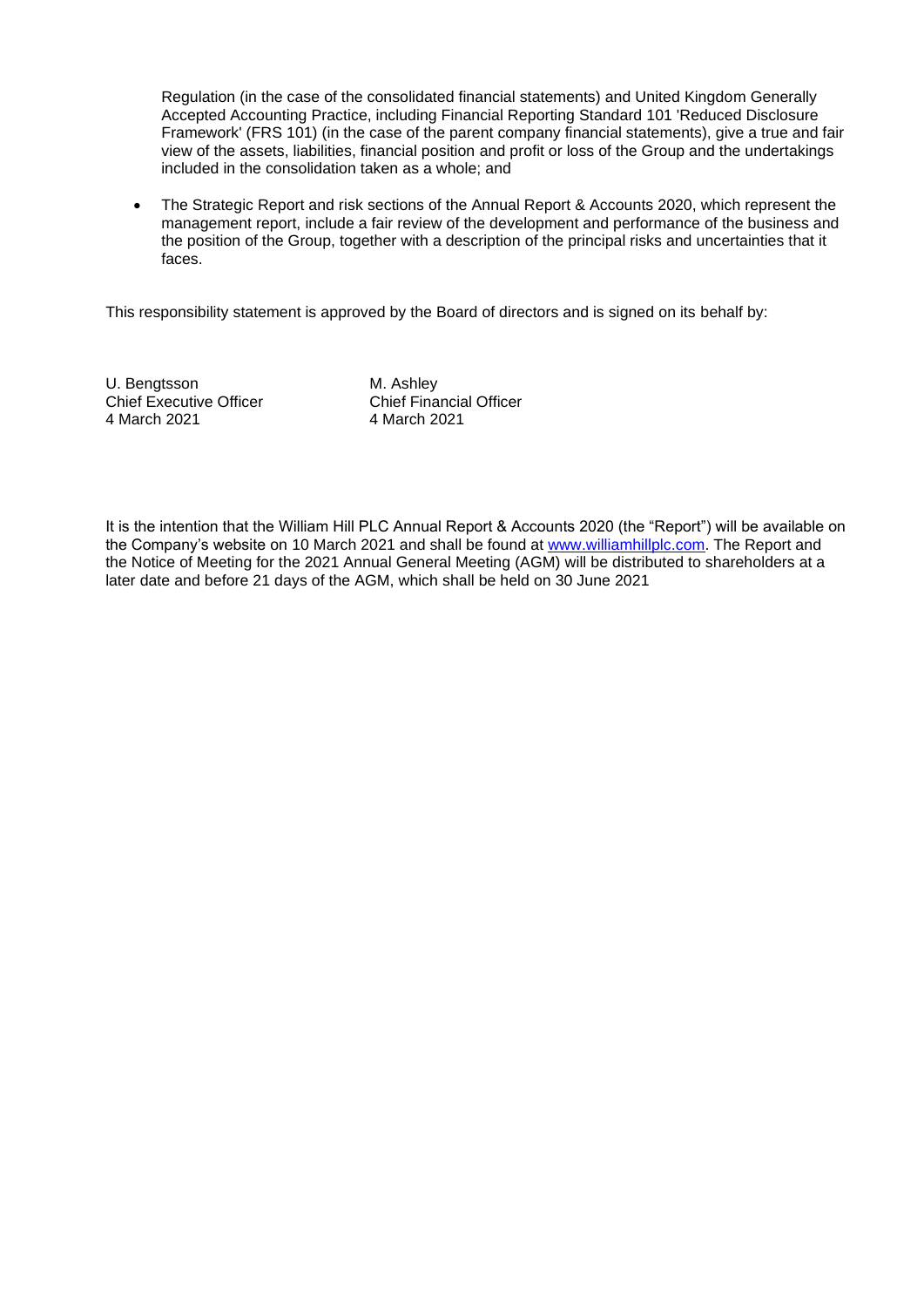## **Consolidated Income Statement**

|                                       |              |                | 52 weeks ended 29 December 2020<br><b>Exceptional</b> |                                | 52 weeks ended 31 December 2019<br>Exceptional |                |             |
|---------------------------------------|--------------|----------------|-------------------------------------------------------|--------------------------------|------------------------------------------------|----------------|-------------|
|                                       |              |                | items and                                             |                                |                                                | items and      |             |
|                                       |              |                | adiustments                                           |                                |                                                | adiustments    | Statutory   |
| <b>Continuing operations</b>          | <b>Notes</b> | Adjusted<br>£m | £m                                                    | (note 3) Statutory total<br>£m | Adjusted<br>£m                                 | (note 3)<br>£m | total<br>£m |
| Revenue                               | 2            | 1,324.3        |                                                       | 1,324.3                        | 1,581.7                                        | -              | 1,581.7     |
| Cost of sales                         | 2, 3         | (325.5)        | 238.3                                                 | (87.2)                         | (377.9)                                        | —              | (377.9)     |
| <b>Gross profit</b>                   | 2            | 998.8          | 238.3                                                 | 1,237.1                        | 1,203.8                                        |                | 1,203.8     |
| Other operating income                |              | 13.9           |                                                       | 13.9                           | 16.1                                           |                | 16.1        |
| Other operating expenses              | 3            | (955.7)        | (215.3)                                               | (1, 171.0)                     | (1,073.8)                                      | (134.1)        | (1,207.9)   |
| Share of results of associates        | 2            | 0.3            |                                                       | 0.3                            | 0.9                                            | —              | 0.9         |
| Profit/(loss) before interest and tax | 2, 4         | 57.3           | 23.0                                                  | 80.3                           | 147.0                                          | (134.1)        | 12.9        |
| Investment income                     | 2            | 3.2            | 18.9                                                  | 22.1                           | 3.0                                            |                | 3.0         |
| Finance costs                         | 2,5          | (51.4)         |                                                       | (51.4)                         | (53.5)                                         |                | (53.5)      |
| Profit/(loss) before tax              | 2            | 9.1            | 41.9                                                  | 51.0                           | 96.5                                           | (134.1)        | (37.6)      |
| Tax                                   | 3, 6         | 13.4           | (13.4)                                                | -                              | (2.7)                                          | 13.3           | 10.6        |
| Profit/(loss) for the period          |              | 22.5           | 28.5                                                  | 51.0                           | 93.8                                           | (120.8)        | (27.0)      |
| Attributable to:                      |              |                |                                                       |                                |                                                |                |             |
| Equity holders of the parent          |              |                |                                                       | 59.7                           |                                                |                | (26.9)      |
| Non-controlling interests             |              |                |                                                       | (8.7)                          |                                                |                | (0.1)       |
| Earnings/(loss) per share (pence)     |              |                |                                                       |                                |                                                |                |             |
| Basic                                 | 7            | 2.3            |                                                       | 6.2                            | 10.7                                           |                | (3.1)       |
| <b>Diluted</b>                        | 7            | 2.3            |                                                       | 6.1                            | 10.7                                           |                | (3.1)       |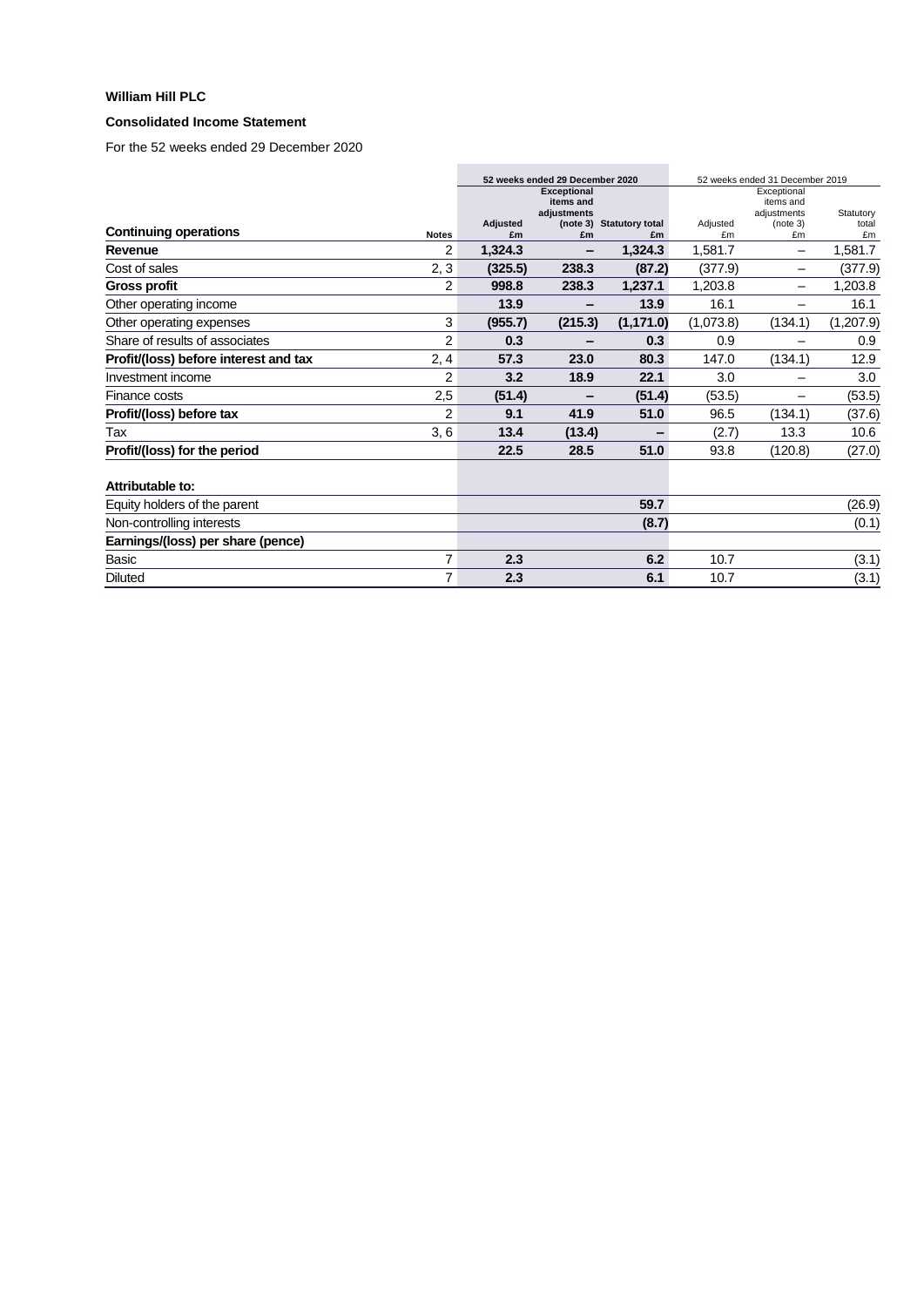# **Consolidated Statement of Comprehensive Income**

|                                                                     | 52 weeks    | 52 weeks    |
|---------------------------------------------------------------------|-------------|-------------|
|                                                                     | ended       | ended       |
|                                                                     | 29 December | 31 December |
|                                                                     | 2020        | 2019        |
|                                                                     | £m          | £m          |
| Profit/(loss) for the period                                        | 51.0        | (27.0)      |
| Items that will not be reclassified subsequently to profit or loss: |             |             |
| Actuarial remeasurements in defined benefit pension scheme          | (1.2)       | (2.0)       |
| Tax on remeasurements in defined benefit pension scheme             | 0.2         | 0.3         |
| Items that may be reclassified subsequently to profit or loss:      |             |             |
| Translation of foreign operations                                   | 9.7         | (4.0)       |
| Other comprehensive income/(loss) for the period                    | 8.7         | (5.7)       |
| Total comprehensive income/(loss) for the period                    | 59.7        | (32.7)      |
| Attributable to:                                                    |             |             |
| Equity holders of the parent                                        | 69.4        | (32.6)      |
| Non-controlling interests                                           | (9.7)       | (0.1)       |
|                                                                     | 59.7        | (32.7)      |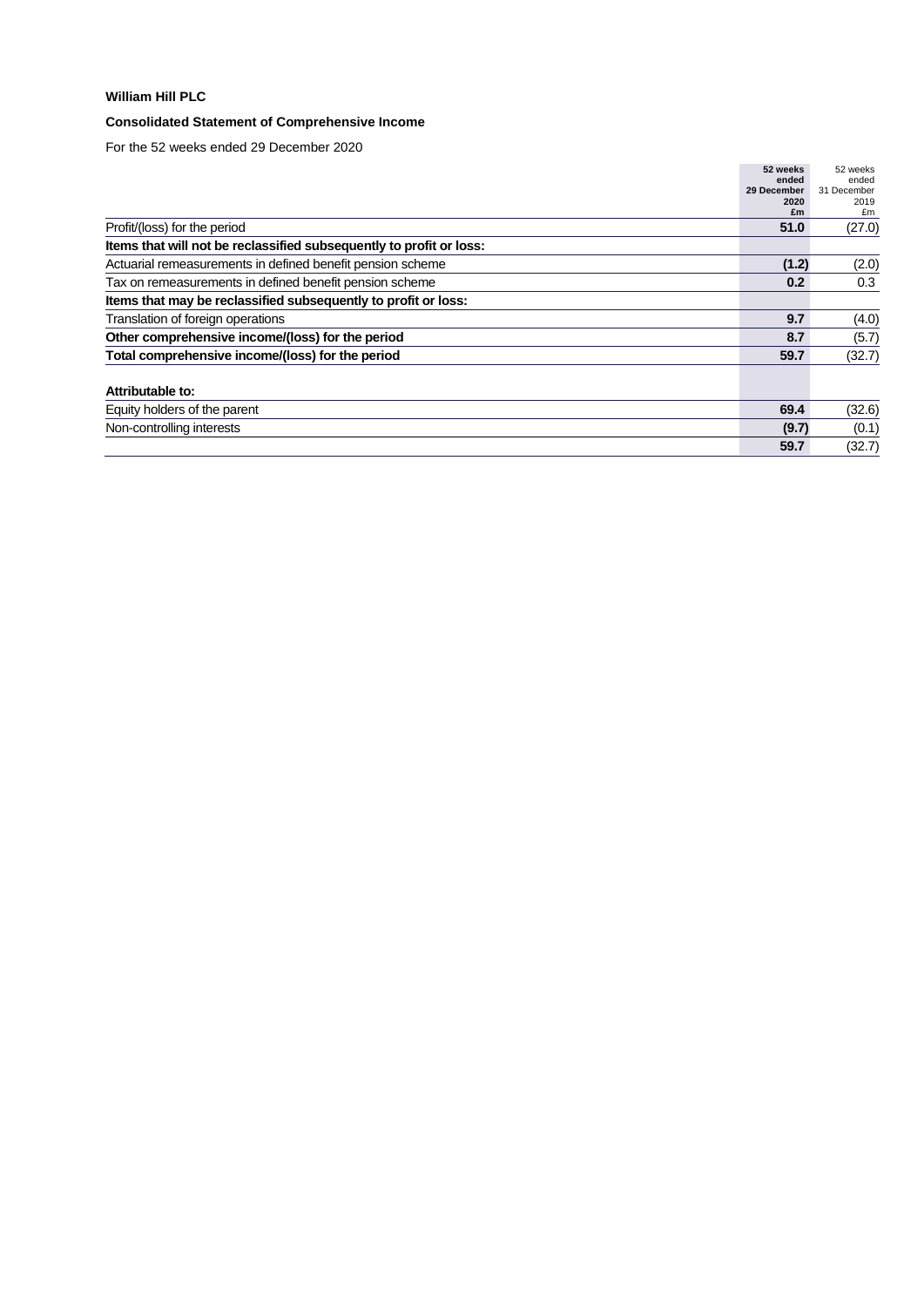# **Consolidated Statement of Changes in Equity**

|                                                               | Attributable to equity holders of the parent |                        |                                                |                         |                             |                                 |                                         |                                        |                              |
|---------------------------------------------------------------|----------------------------------------------|------------------------|------------------------------------------------|-------------------------|-----------------------------|---------------------------------|-----------------------------------------|----------------------------------------|------------------------------|
|                                                               | Called-up<br>share<br>capital<br>£m          | Share<br>account<br>£m | Capital<br>premium redemption<br>reserve<br>£m | Merger<br>reserve<br>£m | Own<br>shares<br>held<br>£m | Hedging<br>and<br>reserve<br>£m | translation Accumulated<br>losses<br>£m | Non-<br>controlling<br>interests<br>£m | <b>Total</b><br>equity<br>£m |
| At 31 December 2019                                           | 90.0                                         | 709.9                  | 6.8                                            | (26.1)                  | (87.0)                      | 2.6                             | (383.3)                                 | 7.3                                    | 320.2                        |
| Profit/(loss) for the financial period                        |                                              |                        |                                                |                         |                             |                                 | 59.7                                    | (8.7)                                  | 51.0                         |
| Actuarial remeasurements in defined benefit<br>pension scheme |                                              |                        |                                                |                         |                             |                                 | (1.2)                                   |                                        | (1.2)                        |
| Tax on remeasurements in defined benefit pension<br>scheme    |                                              |                        |                                                |                         |                             |                                 | 0.2                                     |                                        | 0.2                          |
| Exchange differences on translation of foreign<br>operations  |                                              |                        |                                                |                         |                             | 10.7                            |                                         | (1.0)                                  | 9.7                          |
| Total comprehensive income/(loss) for the<br>period           |                                              |                        |                                                |                         |                             | 10.7                            | 58.7                                    | (9.7)                                  | 59.7                         |
| Purchase and issue of own shares                              |                                              |                        |                                                |                         | (1.6)                       |                                 |                                         |                                        | (1.6)                        |
| Transfer of own shares to recipients                          |                                              |                        |                                                |                         | 4.7                         |                                 | (3.2)                                   |                                        | 1.5                          |
| Equity placing (note 11)                                      | 17.5                                         | 6.7                    |                                                | 194.4                   |                             |                                 |                                         |                                        | 218.6                        |
| Credit recognised in respect of share remuneration            |                                              |                        |                                                |                         |                             | -                               | 3.1                                     |                                        | 3.1                          |
| Tax charge in respect of share remuneration                   |                                              |                        |                                                |                         |                             |                                 | (2.2)                                   |                                        | (2.2)                        |
| At 29 December 2020                                           | 107.5                                        | 716.6                  | 6.8                                            | 168.3                   | (83.9)                      | 13.3                            | (326.9)                                 | (2.4)                                  | 599.3                        |

|                                                    | Attributable to equity holders of the parent |                        |                                                |                         |                             |                                 |                                         |                                        |                       |
|----------------------------------------------------|----------------------------------------------|------------------------|------------------------------------------------|-------------------------|-----------------------------|---------------------------------|-----------------------------------------|----------------------------------------|-----------------------|
|                                                    | Called-up<br>share<br>capital<br>£m          | Share<br>account<br>£m | Capital<br>premium redemption<br>reserve<br>£m | Merger<br>reserve<br>£m | Own<br>shares<br>held<br>£m | Hedging<br>and<br>reserve<br>£m | translation Accumulated<br>losses<br>£m | Non-<br>controlling<br>interests<br>£m | Total<br>equity<br>£m |
| At 1 January 2019                                  | 88.7                                         | 689.4                  | 6.8                                            | (26.1)                  | (88.0)                      | 6.6                             | (378.5)                                 | -                                      | 298.9                 |
| Loss for the financial period                      |                                              |                        |                                                |                         |                             |                                 | (26.9)                                  | (0.1)                                  | (27.0)                |
| Actuarial remeasurements in defined benefit        |                                              |                        |                                                |                         |                             |                                 |                                         |                                        |                       |
| pension scheme                                     |                                              |                        |                                                |                         |                             |                                 | (2.0)                                   |                                        | (2.0)                 |
| Tax on remeasurements in defined benefit pension   |                                              |                        |                                                |                         |                             |                                 |                                         |                                        |                       |
| scheme                                             |                                              |                        |                                                |                         |                             |                                 | 0.3                                     |                                        | 0.3                   |
| Exchange differences on translation of foreign     |                                              |                        |                                                |                         |                             |                                 |                                         |                                        |                       |
| operations                                         |                                              |                        |                                                |                         |                             | (4.0)                           |                                         |                                        | (4.0)                 |
| Total comprehensive loss for the period            |                                              |                        |                                                |                         |                             | (4.0)                           | (28.6)                                  | (0.1)                                  | (32.7)                |
| Purchase and issue of own shares                   |                                              |                        |                                                |                         | (0.5)                       |                                 |                                         |                                        | (0.5)                 |
| Transfer of own shares to recipients               |                                              |                        |                                                |                         | 1.5                         |                                 | (1.5)                                   |                                        |                       |
| Partnership with Caesars                           | 1.3                                          | 20.5                   |                                                |                         |                             |                                 | 110.3                                   | 5.9                                    | 138.0                 |
| Credit recognised in respect of share remuneration |                                              |                        |                                                |                         |                             |                                 | 4.5                                     |                                        | 4.5                   |
| Tax credit in respect of share remuneration        |                                              |                        |                                                |                         |                             |                                 | 1.4                                     |                                        | 1.4                   |
| Acquisition of Mr Green                            |                                              |                        |                                                |                         |                             |                                 |                                         | 1.5                                    | 1.5                   |
| Dividends paid (note 10)                           |                                              |                        |                                                |                         |                             |                                 | (90.9)                                  |                                        | (90.9)                |
| At 31 December 2019                                | 90.0                                         | 709.9                  | 6.8                                            | (26.1)                  | (87.0)                      | 2.6                             | (383.3)                                 | 7.3                                    | 320.2                 |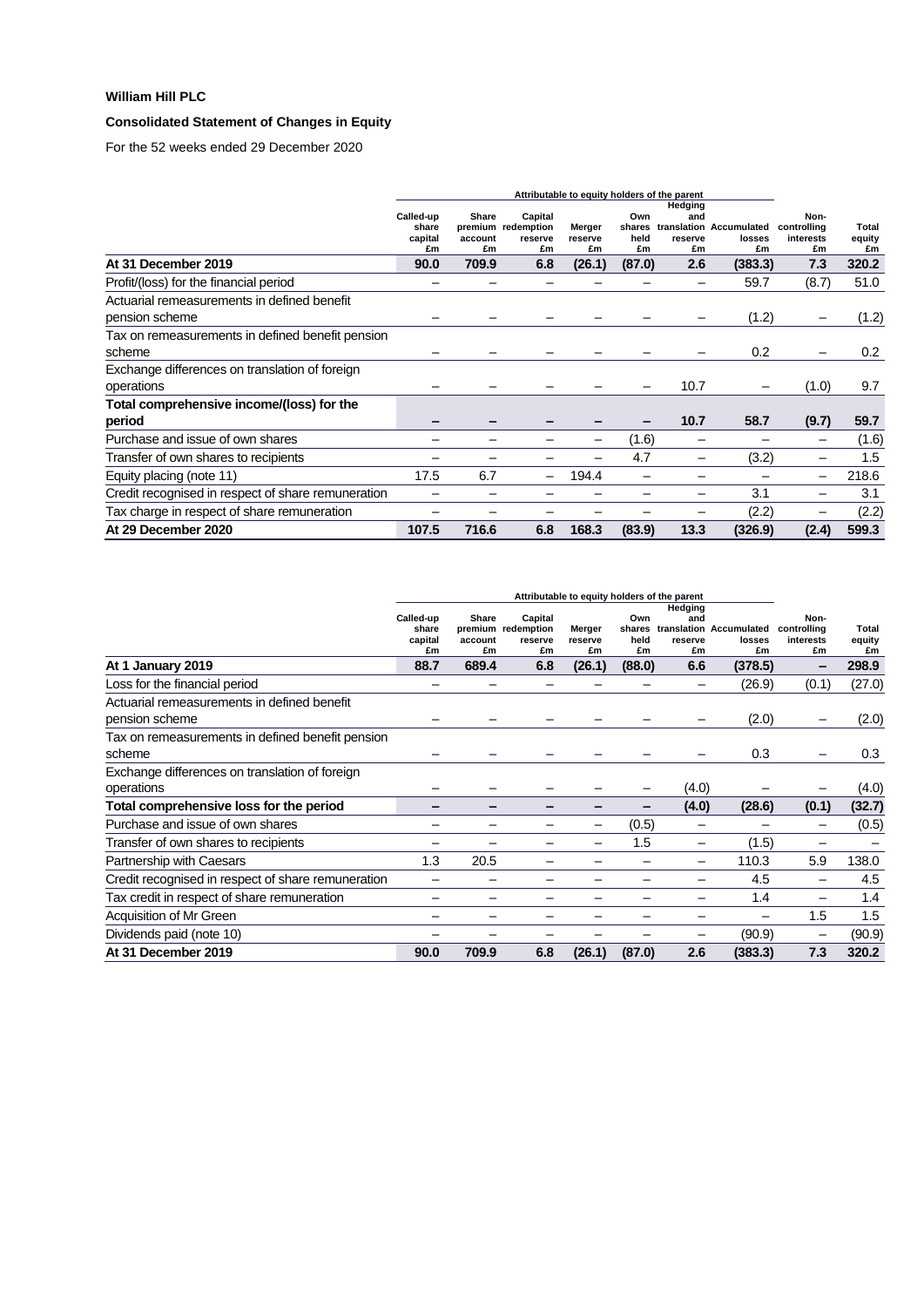### **Consolidated Statement of Financial Position**

As at 29 December 2020

| £m<br>£m<br>Notes<br><b>Non-current assets</b><br>1,095.9<br>Intangible assets<br>8<br>974.6<br>9<br>235.1<br>265.0<br>Property, plant and equipment<br>Interests in associates<br>23.3<br>24.5<br>5.2<br>0.4<br>Investments<br>47.5<br>43.5<br>Deferred tax assets<br>Retirement benefit asset<br>49.2<br>48.4<br>7.7<br>9.9<br>Loans receivable<br>1,342.6<br>1,487.6<br><b>Current assets</b><br>Trade and other receivables<br>63.5<br>45.0<br>722.6<br>Cash and cash equivalents<br>459.4<br>Corporation tax assets<br>4.3<br>Freehold property held for sale<br>1.1<br>0.7<br>1.7<br>Investment property held for sale<br>1.7<br>Disposal group asset held for sale<br>10.1<br>2.1<br>Loans receivable<br>795.3<br>516.9<br>2,004.5<br><b>Total assets</b><br>2,137.9<br><b>Current liabilities</b><br>Trade and other payables<br>(468.9)<br>(421.8)<br>Corporation tax liabilities<br>(26.3)<br>(20.3)<br>Derivative financial instruments<br>(68.5)<br>(19.0)<br>13<br>(203.2)<br><b>Borrowings</b><br>Lease liabilities<br>(36.5)<br>(37.5)<br>Provisions<br>12<br>(84.4)<br>(76.9)<br>Disposal group liabilities held for sale<br>(3.5)<br>(684.6)<br>(782.2)<br><b>Non-current liabilities</b><br>13<br>(693.5)<br><b>Borrowings</b><br>(694.6)<br>Lease liabilities<br>(89.2)<br>(125.7)<br>Provisions<br>12<br>(4.0)<br>(1.6)<br>Deferred tax liabilities<br>(66.2)<br>(81.3)<br>(854.0)<br>(902.1)<br><b>Total liabilities</b><br>(1,538.6)<br>(1,684.3)<br>320.2<br><b>Net assets</b><br>599.3<br><b>Equity</b><br>Called-up share capital<br>11<br>107.5<br>90.0<br>716.6<br>Share premium account<br>709.9<br>Capital redemption reserve<br>6.8<br>6.8<br>Merger reserve<br>168.3<br>(26.1)<br>Own shares held<br>(83.9)<br>(87.0)<br>13.3<br>Hedging and translation reserves<br>2.6<br><b>Accumulated losses</b><br>(326.9)<br>(383.3)<br>Total equity attributable to equity holders of the parent<br>601.7<br>312.9<br>Non-controlling interests<br>(2.4)<br>7.3<br><b>Total equity</b><br>599.3<br>320.2 | 29 December<br>2020 | 31 December<br>2019 |
|---------------------------------------------------------------------------------------------------------------------------------------------------------------------------------------------------------------------------------------------------------------------------------------------------------------------------------------------------------------------------------------------------------------------------------------------------------------------------------------------------------------------------------------------------------------------------------------------------------------------------------------------------------------------------------------------------------------------------------------------------------------------------------------------------------------------------------------------------------------------------------------------------------------------------------------------------------------------------------------------------------------------------------------------------------------------------------------------------------------------------------------------------------------------------------------------------------------------------------------------------------------------------------------------------------------------------------------------------------------------------------------------------------------------------------------------------------------------------------------------------------------------------------------------------------------------------------------------------------------------------------------------------------------------------------------------------------------------------------------------------------------------------------------------------------------------------------------------------------------------------------------------------------------------------------------------------------------------------------------------------------------------------------|---------------------|---------------------|
|                                                                                                                                                                                                                                                                                                                                                                                                                                                                                                                                                                                                                                                                                                                                                                                                                                                                                                                                                                                                                                                                                                                                                                                                                                                                                                                                                                                                                                                                                                                                                                                                                                                                                                                                                                                                                                                                                                                                                                                                                                 |                     |                     |
|                                                                                                                                                                                                                                                                                                                                                                                                                                                                                                                                                                                                                                                                                                                                                                                                                                                                                                                                                                                                                                                                                                                                                                                                                                                                                                                                                                                                                                                                                                                                                                                                                                                                                                                                                                                                                                                                                                                                                                                                                                 |                     |                     |
|                                                                                                                                                                                                                                                                                                                                                                                                                                                                                                                                                                                                                                                                                                                                                                                                                                                                                                                                                                                                                                                                                                                                                                                                                                                                                                                                                                                                                                                                                                                                                                                                                                                                                                                                                                                                                                                                                                                                                                                                                                 |                     |                     |
|                                                                                                                                                                                                                                                                                                                                                                                                                                                                                                                                                                                                                                                                                                                                                                                                                                                                                                                                                                                                                                                                                                                                                                                                                                                                                                                                                                                                                                                                                                                                                                                                                                                                                                                                                                                                                                                                                                                                                                                                                                 |                     |                     |
|                                                                                                                                                                                                                                                                                                                                                                                                                                                                                                                                                                                                                                                                                                                                                                                                                                                                                                                                                                                                                                                                                                                                                                                                                                                                                                                                                                                                                                                                                                                                                                                                                                                                                                                                                                                                                                                                                                                                                                                                                                 |                     |                     |
|                                                                                                                                                                                                                                                                                                                                                                                                                                                                                                                                                                                                                                                                                                                                                                                                                                                                                                                                                                                                                                                                                                                                                                                                                                                                                                                                                                                                                                                                                                                                                                                                                                                                                                                                                                                                                                                                                                                                                                                                                                 |                     |                     |
|                                                                                                                                                                                                                                                                                                                                                                                                                                                                                                                                                                                                                                                                                                                                                                                                                                                                                                                                                                                                                                                                                                                                                                                                                                                                                                                                                                                                                                                                                                                                                                                                                                                                                                                                                                                                                                                                                                                                                                                                                                 |                     |                     |
|                                                                                                                                                                                                                                                                                                                                                                                                                                                                                                                                                                                                                                                                                                                                                                                                                                                                                                                                                                                                                                                                                                                                                                                                                                                                                                                                                                                                                                                                                                                                                                                                                                                                                                                                                                                                                                                                                                                                                                                                                                 |                     |                     |
|                                                                                                                                                                                                                                                                                                                                                                                                                                                                                                                                                                                                                                                                                                                                                                                                                                                                                                                                                                                                                                                                                                                                                                                                                                                                                                                                                                                                                                                                                                                                                                                                                                                                                                                                                                                                                                                                                                                                                                                                                                 |                     |                     |
|                                                                                                                                                                                                                                                                                                                                                                                                                                                                                                                                                                                                                                                                                                                                                                                                                                                                                                                                                                                                                                                                                                                                                                                                                                                                                                                                                                                                                                                                                                                                                                                                                                                                                                                                                                                                                                                                                                                                                                                                                                 |                     |                     |
|                                                                                                                                                                                                                                                                                                                                                                                                                                                                                                                                                                                                                                                                                                                                                                                                                                                                                                                                                                                                                                                                                                                                                                                                                                                                                                                                                                                                                                                                                                                                                                                                                                                                                                                                                                                                                                                                                                                                                                                                                                 |                     |                     |
|                                                                                                                                                                                                                                                                                                                                                                                                                                                                                                                                                                                                                                                                                                                                                                                                                                                                                                                                                                                                                                                                                                                                                                                                                                                                                                                                                                                                                                                                                                                                                                                                                                                                                                                                                                                                                                                                                                                                                                                                                                 |                     |                     |
|                                                                                                                                                                                                                                                                                                                                                                                                                                                                                                                                                                                                                                                                                                                                                                                                                                                                                                                                                                                                                                                                                                                                                                                                                                                                                                                                                                                                                                                                                                                                                                                                                                                                                                                                                                                                                                                                                                                                                                                                                                 |                     |                     |
|                                                                                                                                                                                                                                                                                                                                                                                                                                                                                                                                                                                                                                                                                                                                                                                                                                                                                                                                                                                                                                                                                                                                                                                                                                                                                                                                                                                                                                                                                                                                                                                                                                                                                                                                                                                                                                                                                                                                                                                                                                 |                     |                     |
|                                                                                                                                                                                                                                                                                                                                                                                                                                                                                                                                                                                                                                                                                                                                                                                                                                                                                                                                                                                                                                                                                                                                                                                                                                                                                                                                                                                                                                                                                                                                                                                                                                                                                                                                                                                                                                                                                                                                                                                                                                 |                     |                     |
|                                                                                                                                                                                                                                                                                                                                                                                                                                                                                                                                                                                                                                                                                                                                                                                                                                                                                                                                                                                                                                                                                                                                                                                                                                                                                                                                                                                                                                                                                                                                                                                                                                                                                                                                                                                                                                                                                                                                                                                                                                 |                     |                     |
|                                                                                                                                                                                                                                                                                                                                                                                                                                                                                                                                                                                                                                                                                                                                                                                                                                                                                                                                                                                                                                                                                                                                                                                                                                                                                                                                                                                                                                                                                                                                                                                                                                                                                                                                                                                                                                                                                                                                                                                                                                 |                     |                     |
|                                                                                                                                                                                                                                                                                                                                                                                                                                                                                                                                                                                                                                                                                                                                                                                                                                                                                                                                                                                                                                                                                                                                                                                                                                                                                                                                                                                                                                                                                                                                                                                                                                                                                                                                                                                                                                                                                                                                                                                                                                 |                     |                     |
|                                                                                                                                                                                                                                                                                                                                                                                                                                                                                                                                                                                                                                                                                                                                                                                                                                                                                                                                                                                                                                                                                                                                                                                                                                                                                                                                                                                                                                                                                                                                                                                                                                                                                                                                                                                                                                                                                                                                                                                                                                 |                     |                     |
|                                                                                                                                                                                                                                                                                                                                                                                                                                                                                                                                                                                                                                                                                                                                                                                                                                                                                                                                                                                                                                                                                                                                                                                                                                                                                                                                                                                                                                                                                                                                                                                                                                                                                                                                                                                                                                                                                                                                                                                                                                 |                     |                     |
|                                                                                                                                                                                                                                                                                                                                                                                                                                                                                                                                                                                                                                                                                                                                                                                                                                                                                                                                                                                                                                                                                                                                                                                                                                                                                                                                                                                                                                                                                                                                                                                                                                                                                                                                                                                                                                                                                                                                                                                                                                 |                     |                     |
|                                                                                                                                                                                                                                                                                                                                                                                                                                                                                                                                                                                                                                                                                                                                                                                                                                                                                                                                                                                                                                                                                                                                                                                                                                                                                                                                                                                                                                                                                                                                                                                                                                                                                                                                                                                                                                                                                                                                                                                                                                 |                     |                     |
|                                                                                                                                                                                                                                                                                                                                                                                                                                                                                                                                                                                                                                                                                                                                                                                                                                                                                                                                                                                                                                                                                                                                                                                                                                                                                                                                                                                                                                                                                                                                                                                                                                                                                                                                                                                                                                                                                                                                                                                                                                 |                     |                     |
|                                                                                                                                                                                                                                                                                                                                                                                                                                                                                                                                                                                                                                                                                                                                                                                                                                                                                                                                                                                                                                                                                                                                                                                                                                                                                                                                                                                                                                                                                                                                                                                                                                                                                                                                                                                                                                                                                                                                                                                                                                 |                     |                     |
|                                                                                                                                                                                                                                                                                                                                                                                                                                                                                                                                                                                                                                                                                                                                                                                                                                                                                                                                                                                                                                                                                                                                                                                                                                                                                                                                                                                                                                                                                                                                                                                                                                                                                                                                                                                                                                                                                                                                                                                                                                 |                     |                     |
|                                                                                                                                                                                                                                                                                                                                                                                                                                                                                                                                                                                                                                                                                                                                                                                                                                                                                                                                                                                                                                                                                                                                                                                                                                                                                                                                                                                                                                                                                                                                                                                                                                                                                                                                                                                                                                                                                                                                                                                                                                 |                     |                     |
|                                                                                                                                                                                                                                                                                                                                                                                                                                                                                                                                                                                                                                                                                                                                                                                                                                                                                                                                                                                                                                                                                                                                                                                                                                                                                                                                                                                                                                                                                                                                                                                                                                                                                                                                                                                                                                                                                                                                                                                                                                 |                     |                     |
|                                                                                                                                                                                                                                                                                                                                                                                                                                                                                                                                                                                                                                                                                                                                                                                                                                                                                                                                                                                                                                                                                                                                                                                                                                                                                                                                                                                                                                                                                                                                                                                                                                                                                                                                                                                                                                                                                                                                                                                                                                 |                     |                     |
|                                                                                                                                                                                                                                                                                                                                                                                                                                                                                                                                                                                                                                                                                                                                                                                                                                                                                                                                                                                                                                                                                                                                                                                                                                                                                                                                                                                                                                                                                                                                                                                                                                                                                                                                                                                                                                                                                                                                                                                                                                 |                     |                     |
|                                                                                                                                                                                                                                                                                                                                                                                                                                                                                                                                                                                                                                                                                                                                                                                                                                                                                                                                                                                                                                                                                                                                                                                                                                                                                                                                                                                                                                                                                                                                                                                                                                                                                                                                                                                                                                                                                                                                                                                                                                 |                     |                     |
|                                                                                                                                                                                                                                                                                                                                                                                                                                                                                                                                                                                                                                                                                                                                                                                                                                                                                                                                                                                                                                                                                                                                                                                                                                                                                                                                                                                                                                                                                                                                                                                                                                                                                                                                                                                                                                                                                                                                                                                                                                 |                     |                     |
|                                                                                                                                                                                                                                                                                                                                                                                                                                                                                                                                                                                                                                                                                                                                                                                                                                                                                                                                                                                                                                                                                                                                                                                                                                                                                                                                                                                                                                                                                                                                                                                                                                                                                                                                                                                                                                                                                                                                                                                                                                 |                     |                     |
|                                                                                                                                                                                                                                                                                                                                                                                                                                                                                                                                                                                                                                                                                                                                                                                                                                                                                                                                                                                                                                                                                                                                                                                                                                                                                                                                                                                                                                                                                                                                                                                                                                                                                                                                                                                                                                                                                                                                                                                                                                 |                     |                     |
|                                                                                                                                                                                                                                                                                                                                                                                                                                                                                                                                                                                                                                                                                                                                                                                                                                                                                                                                                                                                                                                                                                                                                                                                                                                                                                                                                                                                                                                                                                                                                                                                                                                                                                                                                                                                                                                                                                                                                                                                                                 |                     |                     |
|                                                                                                                                                                                                                                                                                                                                                                                                                                                                                                                                                                                                                                                                                                                                                                                                                                                                                                                                                                                                                                                                                                                                                                                                                                                                                                                                                                                                                                                                                                                                                                                                                                                                                                                                                                                                                                                                                                                                                                                                                                 |                     |                     |
|                                                                                                                                                                                                                                                                                                                                                                                                                                                                                                                                                                                                                                                                                                                                                                                                                                                                                                                                                                                                                                                                                                                                                                                                                                                                                                                                                                                                                                                                                                                                                                                                                                                                                                                                                                                                                                                                                                                                                                                                                                 |                     |                     |
|                                                                                                                                                                                                                                                                                                                                                                                                                                                                                                                                                                                                                                                                                                                                                                                                                                                                                                                                                                                                                                                                                                                                                                                                                                                                                                                                                                                                                                                                                                                                                                                                                                                                                                                                                                                                                                                                                                                                                                                                                                 |                     |                     |
|                                                                                                                                                                                                                                                                                                                                                                                                                                                                                                                                                                                                                                                                                                                                                                                                                                                                                                                                                                                                                                                                                                                                                                                                                                                                                                                                                                                                                                                                                                                                                                                                                                                                                                                                                                                                                                                                                                                                                                                                                                 |                     |                     |
|                                                                                                                                                                                                                                                                                                                                                                                                                                                                                                                                                                                                                                                                                                                                                                                                                                                                                                                                                                                                                                                                                                                                                                                                                                                                                                                                                                                                                                                                                                                                                                                                                                                                                                                                                                                                                                                                                                                                                                                                                                 |                     |                     |
|                                                                                                                                                                                                                                                                                                                                                                                                                                                                                                                                                                                                                                                                                                                                                                                                                                                                                                                                                                                                                                                                                                                                                                                                                                                                                                                                                                                                                                                                                                                                                                                                                                                                                                                                                                                                                                                                                                                                                                                                                                 |                     |                     |
|                                                                                                                                                                                                                                                                                                                                                                                                                                                                                                                                                                                                                                                                                                                                                                                                                                                                                                                                                                                                                                                                                                                                                                                                                                                                                                                                                                                                                                                                                                                                                                                                                                                                                                                                                                                                                                                                                                                                                                                                                                 |                     |                     |
|                                                                                                                                                                                                                                                                                                                                                                                                                                                                                                                                                                                                                                                                                                                                                                                                                                                                                                                                                                                                                                                                                                                                                                                                                                                                                                                                                                                                                                                                                                                                                                                                                                                                                                                                                                                                                                                                                                                                                                                                                                 |                     |                     |
|                                                                                                                                                                                                                                                                                                                                                                                                                                                                                                                                                                                                                                                                                                                                                                                                                                                                                                                                                                                                                                                                                                                                                                                                                                                                                                                                                                                                                                                                                                                                                                                                                                                                                                                                                                                                                                                                                                                                                                                                                                 |                     |                     |
|                                                                                                                                                                                                                                                                                                                                                                                                                                                                                                                                                                                                                                                                                                                                                                                                                                                                                                                                                                                                                                                                                                                                                                                                                                                                                                                                                                                                                                                                                                                                                                                                                                                                                                                                                                                                                                                                                                                                                                                                                                 |                     |                     |
|                                                                                                                                                                                                                                                                                                                                                                                                                                                                                                                                                                                                                                                                                                                                                                                                                                                                                                                                                                                                                                                                                                                                                                                                                                                                                                                                                                                                                                                                                                                                                                                                                                                                                                                                                                                                                                                                                                                                                                                                                                 |                     |                     |
|                                                                                                                                                                                                                                                                                                                                                                                                                                                                                                                                                                                                                                                                                                                                                                                                                                                                                                                                                                                                                                                                                                                                                                                                                                                                                                                                                                                                                                                                                                                                                                                                                                                                                                                                                                                                                                                                                                                                                                                                                                 |                     |                     |
|                                                                                                                                                                                                                                                                                                                                                                                                                                                                                                                                                                                                                                                                                                                                                                                                                                                                                                                                                                                                                                                                                                                                                                                                                                                                                                                                                                                                                                                                                                                                                                                                                                                                                                                                                                                                                                                                                                                                                                                                                                 |                     |                     |
|                                                                                                                                                                                                                                                                                                                                                                                                                                                                                                                                                                                                                                                                                                                                                                                                                                                                                                                                                                                                                                                                                                                                                                                                                                                                                                                                                                                                                                                                                                                                                                                                                                                                                                                                                                                                                                                                                                                                                                                                                                 |                     |                     |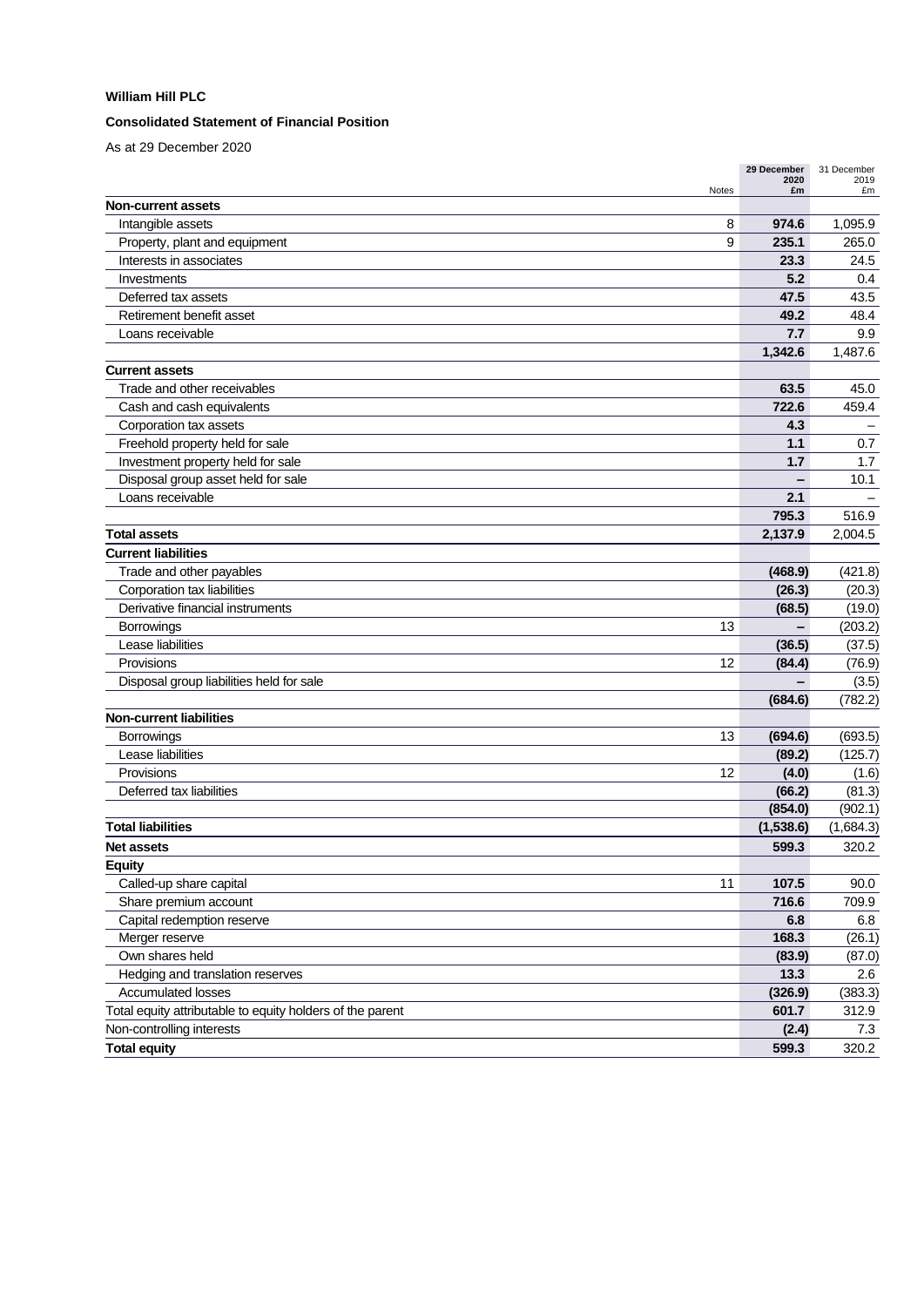### **Consolidated Statement of Cash Flows**

|                                                                          | 52 weeks<br>ended | 52 weeks<br>ended |
|--------------------------------------------------------------------------|-------------------|-------------------|
|                                                                          | 29 December       | 31 December       |
| Notes                                                                    | 2020<br>£m        | 2019<br>£m        |
| Net cash from operating activities<br>14                                 | 366.5             | 183.0             |
| <b>Investing activities</b>                                              |                   |                   |
| Dividends from associates                                                |                   | 1.4               |
| Interest received on cash and cash equivalents                           | 3.5               | 1.5               |
| Proceeds on disposal of property, plant and equipment                    | 0.2               | 6.1               |
| Amounts drawn down on loan facility made available to NeoGames           |                   | (5.0)             |
| Acquisition of CG Technology – net of cash acquired and settlements      | (2.9)             |                   |
| Acquisition of Alfabet - net of cash acquired                            | (0.4)             |                   |
| Acquisition of Mr Green - net of cash acquired                           | -                 | (173.7)           |
| Net proceeds on sale of Northern Ireland and Isle of Man operations      | 7.4               |                   |
| Proceeds on partial disposal of investments in associates                | 10.0              | 2.1               |
| Purchases of property, plant and equipment                               | (20.3)            | (10.7)            |
| Expenditure on intangible assets                                         | (72.9)            | (83.9)            |
| Net cash used in investing activities                                    | (75.4)            | (262.2)           |
| <b>Financing activities</b>                                              |                   |                   |
| Purchase of own shares                                                   | (1.6)             | (0.5)             |
| 11<br>Net proceeds on equity placing                                     | 218.6             |                   |
| Amounts drawn down on Revolving Credit Facilities                        | 425.0             |                   |
| Amounts repaid on Revolving Credit Facilities                            | (425.0)           |                   |
| Amounts paid on redemption of existing senior unsecured loan notes<br>13 | (203.4)           | (171.6)           |
| Existing senior unsecured notes redemption costs                         |                   | (8.1)             |
| Proceeds on issue of 4.75% senior unsecured notes due May 2026<br>13     |                   | 350.0             |
| Debt facility issue costs                                                |                   | (1.5)             |
| Lease liabilities - principal payments                                   | (44.5)            | (46.7)            |
| Dividends paid<br>10                                                     |                   | (90.9)            |
| Net cash (used in)/from financing activities                             | (30.9)            | 30.7              |
|                                                                          |                   |                   |
| Net increase/(decrease) in cash and cash equivalents in the period       | 260.2             | (48.5)            |
| Changes in foreign exchange rates                                        | 3.0               | (2.2)             |
| Transferred to disposal group held for sale                              |                   | (0.4)             |
| Cash and cash equivalents at start of period                             | 459.4             | 510.5             |
| Cash and cash equivalents at end of period                               | 722.6             | 459.4             |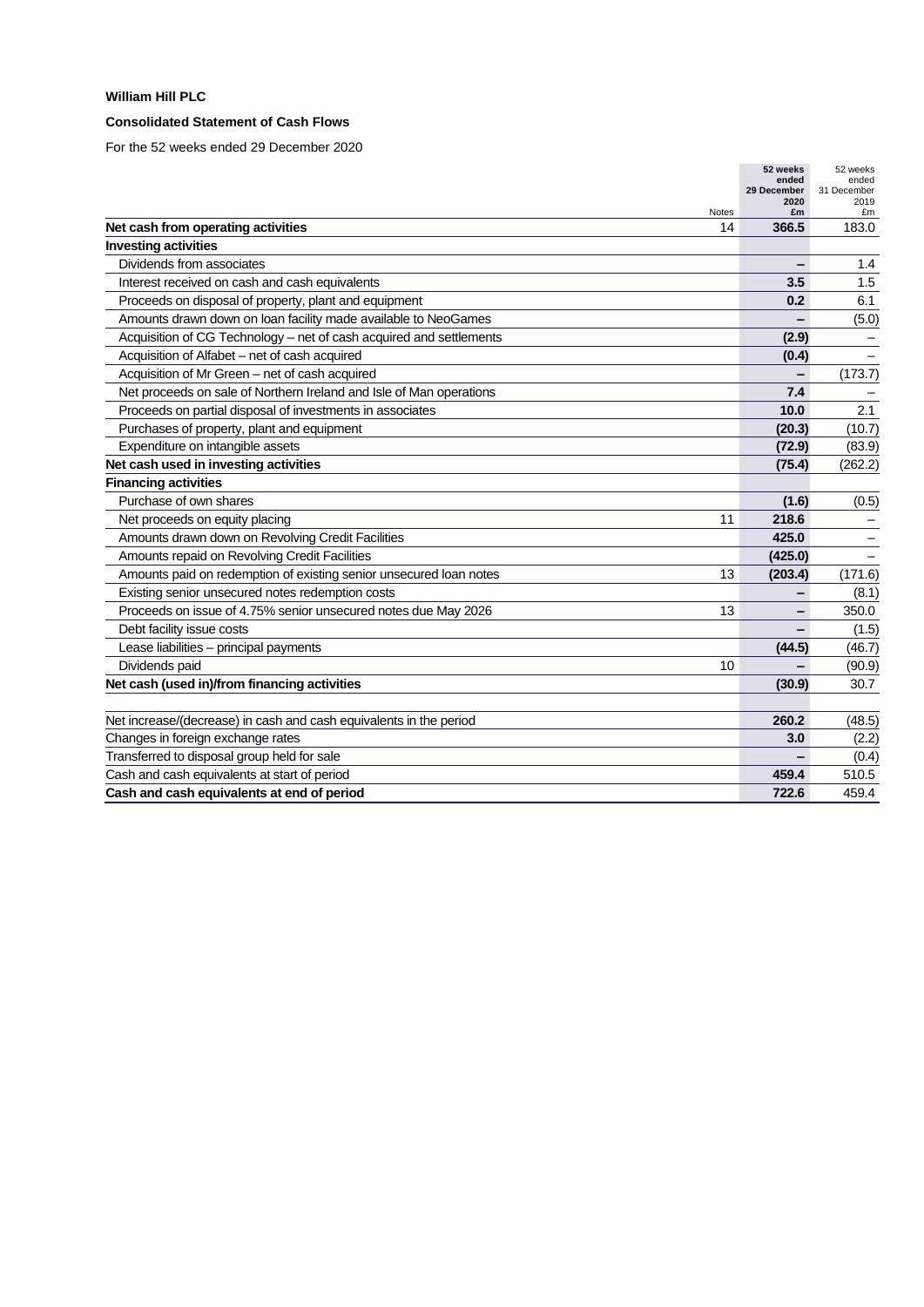### **1. Basis of Accounting**

### **General information**

William Hill PLC is a Company incorporated in the United Kingdom under the Companies Act 2006. The address of the registered office is 1 Bedford Avenue, London, WC1B 3AU. The nature of the Group's operations and its principal activities are set out in the Strategic Report within the Annual Report and note 2.

These financial statements are presented in pounds sterling because that is the currency of the primary economic environment in which the Group operates. Foreign operations are included in accordance with our accounting policies.

#### **Basis of accounting**

The Group financial statements have been prepared in accordance with International Financial Reporting Standards (IFRSs) as issued by the International Accounting Standards Board (IASB). The Group financial statements have also been prepared in accordance with IFRSs under the transitional provisions, adopting any new IFRS standards or amendments that are endorsed by the UK after IP completion day (31 December 2020) in addition to 'frozen' IFRS as endorsed by the European Union at IP completion day.

The Group financial statements have been prepared on the historical cost basis, except where certain assets or liabilities are held at amortised cost or at fair value as described in our accounting policies. The key accounting policies adopted are set out below. A complete list of our accounting policies is included in the Group's Annual Report on pages 170 to 176.

The financial statements set out in this preliminary announcement do not constitute the Company's statutory accounts for the 52-week period ended 29 December 2020 or 52-week period ended 31 December 2019 but are derived from those accounts. The auditor has reported on those accounts and their reports were unqualified, did not draw attention to any matters by way of emphasis and did not contain statements under section 498 (2) or (3) of the Companies Act 2006.

Whilst the financial information included in this preliminary announcement has been computed in accordance with IFRS, this announcement does not itself contain sufficient information to comply with IFRS. The Company has published full financial statements that comply with IFRS on 10 March 2021.

### **Adoption of new and revised standards**

In preparing the Group financial statements for the current period, the Group has adopted a number of new IFRSs, amendments to IFRSs and IFRS Interpretations Committee (IFRIC) interpretations. The new standards are listed on page 170 of the Annual Report.

### **Standards in issue but not yet effective**

A complete list of standards that are in issue but not yet effective is included with our full accounting policies on pages 170 to 176 of the Annual Report. The Group does not anticipate these standards in issue but not yet effective to have a material impact on the results or net assets of the Group.

#### **Revenue recognition**

#### **Direct revenue**

Direct revenue is measured at the fair value of the consideration received or receivable from customers and represents amounts receivable for goods and services that the Group is in business to provide, net of discounts, marketing inducements and VAT, as set out below. Direct revenue is treated as a derivative under IFRS 9 'Financial Instruments' and is therefore out of scope of IFRS 15 'Revenue from Contracts with Customers'.

In the case of Licensed Betting Office (LBO) (including gaming machines), William Hill US, Online Sportsbook and telebetting and Online casino (including games on the Online arcade and other numbers bets) revenue represents gains and losses from gambling activity in the period. Open positions are carried at fair value, and gains and losses arising on this valuation are recognised in revenue, as well as gains and losses realised on positions that have closed.

Revenue from the Online poker business is within the scope of IFRS 15 'Revenue from Contracts with Customers' and reflects the net income (rake) earned when a poker game is completed, which is when the performance obligation is deemed to be satisfied.

#### **Service provider revenue**

US segment service provider revenue is receivable from third-party operators where the Group provides risk management services to the operator. Revenue recognised is the profit earned on these arrangements.

#### **Other operating income**

Other operating income mostly represents rents receivable on properties let by the Group, bookmaking software licensing income, and profit on sales of certain investments which are recognised on an accruals basis.

### **Going concern**

A full description of the Group's business activities, financial position, cash flows, liquidity position, committed facilities and borrowing position, together with the factors likely to affect its future development and performance, is set out in the Strategic Report, including the Financial Review, and in notes 24 and 25 to the Group financial statements within the Annual Report.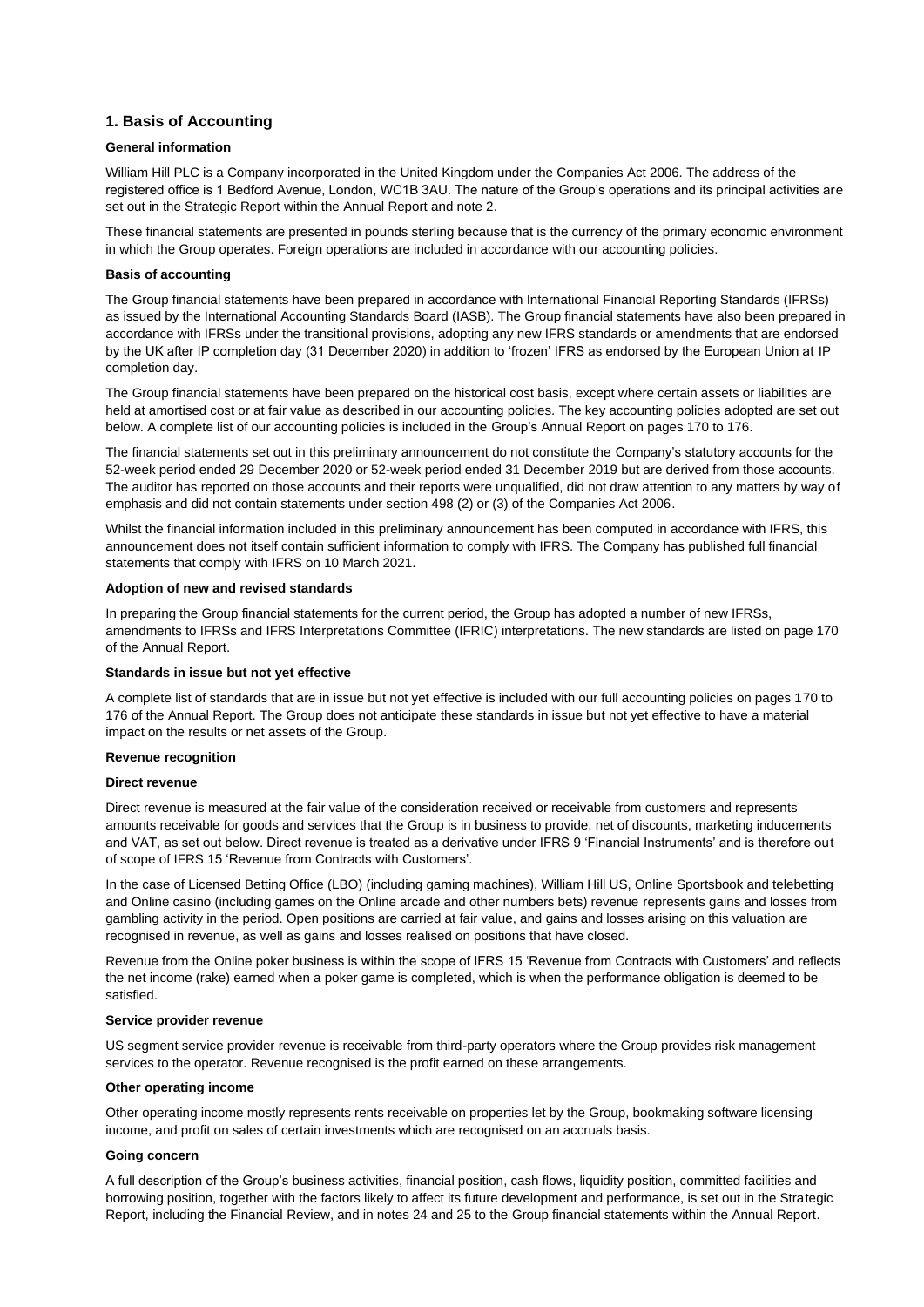As highlighted in notes 24 and 25 to the Group financial statements within the Annual Report, the Group meets its day-to-day working capital requirements from the positive cash flows generated by its trading activities and its available cash resources. These are supplemented when required by additional drawings under the Group's revolving credit facilities (RCF), which are predominantly committed until October 2023 (with £35m committed until November 2022). During the period, the Group drew down the facilities and obtained waivers against the covenants attached to it throughout 2020 with a reset at June 2021 and December 2021.

In June 2020, following the successful equity placement that raised £218.6m of cash (note 29 to the Group financial statements within the Annual Report), £220.0m of the £425.0m RCF was repaid. The remaining £205.0m drawn was repaid in September 2020. Further, the remaining £203.4m of the Group's 2020 £375m senior unsecured notes was repaid in full in the period, demonstrating the strong liquidity of the Group throughout this period. The Group also recognised £208.3m of VAT income in the period, of which the majority has been received in cash in the period excluding interest income receivable of the reclaim (£18.9m) which has been agreed and the Group expects to receive within the first quarter of 2021 (note 3). There are no borrowings due within the next 12 months with the next due date on senior unsecured notes in 2023.

As a result of these actions, alongside the Group's trading performance during the year, net debt at 29 December 2020 was £113.1m (31 December 2019: £535.7m) and net debt to EBITDA of 0.8x (31 December 2019: 2.4x).

### **Consideration of the acquisition by Caesars Entertainment, Inc. (Caesars)**

As referred to on page 2 of the Annual Report, the shareholders of William Hill PLC have approved the takeover offer from Caesars. The Directors have assessed the impact of this on the going concern basis of accounting and have outlined their considerations below regarding a potential future divestment of the non-US business by Caesars and the Group's ability to continue as a going concern in its own right.

The acquisition of the Group by Caesars will be fully funded through a combination of Caesars' existing cash resources (including amounts drawn down under its revolving credit facilities) and the net proceeds of an equity raise of US\$1.7 billion. In addition, Caesars has entered into binding commitment letters in relation to certain credit facilities to be provided in connection with the acquisition with Deutsche Bank AG, London Branch and JPMorgan Chase Bank, N.A., including an interim facilities agreement which may be entered into by (amongst others) an affiliate of Caesars and certain lenders in connection with the acquisition at a later date, following certain regulatory approvals being obtained in relation to such credit facilities.

The Group's financing arrangements include a change of control clause as detailed in note 24 to the Group financial statements within the Annual Report, but as a result of the arrangements detailed above, the Directors are confident that Caesars has the financing in place to acquire and operate the Group after the completion of the acquisition and accordingly believe that sufficient liquidity should be in place to allow the Group to continue as a going concern.

### **Consideration of potential subsequent sale by Caesars**

Whilst the Directors are confident of the Group's ability to continue as a going concern, should the offer from Caesars to acquire the entire issued and to be issued share capital of the Group proceed to completion, the Directors note that Caesars have publicly stated within the Rule 2.7 offer announcement (available on both the Group's and Caesars' websites) that their intention is to seek suitable partners for acquiring the Group's non-US businesses. Depending on the timing of completion of Caesars' offer and of any future potential divestment and the granting of associated regulatory approvals, it is possible that such a subsequent sale could be made within the next 12 months of the date of signing of these financial statements, and the intentions of management following any subsequent sale are currently uncertain.

The Directors also note that Caesars state in the Rule 2.7 offer document that they believe in the "compelling proposition that William Hill's presence in the UK and other non-US international markets offers to their gaming customers in those markets and believe those businesses have a strong future". That document also notes Caesars' intention to seek "suitable partners or owners who have aligned objectives and approaches and who will be focussed on the longer-term ambitions of those non-US businesses and for the benefit of its customers". Furthermore, Caesars have also stated in the Rule 2.7 offer document that they believe retaining key staff within William Hill is of paramount importance, and has given assurances that, following completion of the proposed acquisition, the existing employment rights, including pension rights, of the management and employees of William Hill and its subsidiaries will be fully safeguarded in accordance with applicable law.

### **The Group's ability to continue as a going concern in its own right**

Despite the impact of Covid-19 on trading cash flows, the Group holds a strong liquidity position overall with a cash balance of £590.6m (excluding customer balances and other restricted cash of £132.0m) as at 29 December 2020. Whilst there are several risks to the Group's trading performance, as summarised in the 'Managing our risks' section on pages 50 to 53 of the Annual Report, the Group is confident of its ability to continue to access sources of funding in the medium term.

The Group's forecasts, based on reasonable assumptions, indicate that the Group should be able to operate within the level of its currently available and expected future facilities and its banking covenants for the period of the strategic forecast. The Group has sufficient cash reserves to enable it to meet its obligations as they fall due, as well as operate within its banking covenants, for a period of at least 12 months from the date of signing of these financial statements. This includes consideration of the covenant reset the Group has obtained for 2021.

The Group has also assessed a range of downside scenarios to assess if there was a significant risk to the Group's liquidity position. The forecasts and scenarios prepared consider the trading experience during the pandemic and downside scenarios such as possible further lockdowns, cancellation of ongoing sporting events and a slower recovery of operations than expected from the pandemic have been modelled. These scenarios, both individually and in combination, have enabled the Directors to conclude that the Group has adequate resources to continue to operate for the foreseeable future. Management has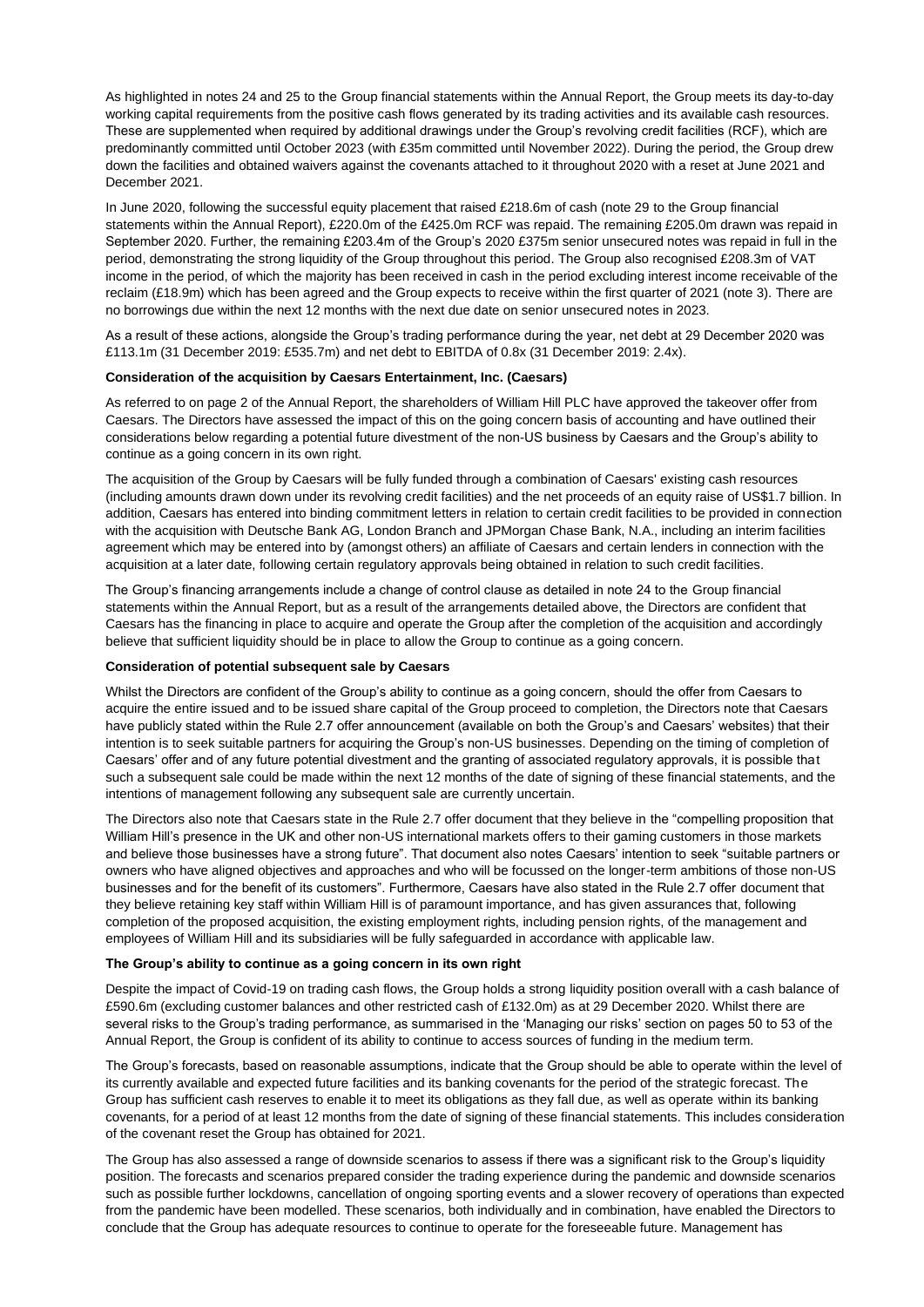performed separate reverse stress tests and has identified further actions to conserve cash that would be actioned to mitigate the impact, please see the viability statement on page 48 of the Annual Report for further detail. Based on the above considerations, the Directors continue to adopt the going concern basis in preparing these financial statements.

#### **Exceptional items and adjustments**

The Group presents adjusted results, as described in note 3, which differ from statutory results due to the exclusion of exceptional items and adjustments.

Exceptional items are those items the Directors consider to be one-off or material in nature that should be brought to the reader's attention in understanding the Group's financial performance.

Adjustments are recurring items that are excluded from internal measures of underlying performance and which are not considered by the Directors to be exceptional. This relates to the amortisation of specific intangible assets recognised in acquisitions.

#### **Critical accounting judgements and key sources of estimation uncertainty**

In the application of the Group's accounting policies, which are described in the key accounting policies above and in the Statement of Group Accounting Policies included on pages 170 to 176 of the Annual Report, the Directors are required to make judgements, estimates and assumptions about the carrying amounts of assets and liabilities that are not readily apparent from other sources. The estimates and associated assumptions are based on historical experience and other factors that are considered to be relevant. Actual results may differ from these estimates.

The estimates and underlying assumptions are reviewed on an ongoing basis. Revisions to accounting estimates are recognised in the period in which the estimate is revised where it affects only that period or in the period and future periods if it affects both current and future periods.

### **Critical accounting judgements**

The following are the critical accounting judgements that the Directors have made in the process of applying the Group's accounting policies and that have the most significant effect on the amounts recognised in the financial statements.

### **Exceptional items and adjustments**

The Group separately reports exceptional items and adjustments in order to calculate adjusted results, as it believes these measures provide additional useful information on underlying performance and trends to shareholders, together with an understanding of the effect of non-recurring or large individual items upon the overall profitability of the Group. These adjusted results are not recognised results under IFRS and may not be directly comparable with those used by other companies.

The classification of adjusting items requires significant management judgement after considering the nature and materiality of a transaction. The Group's definitions of adjusting items are outlined within both the Group accounting policies. Note 3 provides further details on current year adjusting items and their adherence to Group policy.

Where there are individually material items that have not been presented as exceptional items, the nature and amount of these items have been separately disclosed within these financial statements and the Strategic Report where relevant, in particular the Financial Review within the Annual Report.

### **IFRS 16 Leases**

IFRS 16 'Leases' replaced IAS 17 'Leases' in its entirety in the previous year. The Directors have addressed the key judgements, including the assessment of the lease term at the point where the lessee can be reasonably certain of its right to use the underlying asset.

Across the Retail estate, the Group has recognised a lease liability of £93.9m at 29 December 2020. In the previous two years, the Retail estate has experienced both the unprecedented regulatory change with the implementation of the £2 stake limit on B2 gaming products on 1 April 2019 leading to the Group deciding to close 713 shops in the third quarter of 2019, and then the Covid-19 pandemic, which led to the Group deciding to close a further 119 shops in 2020. Given these closure programmes, and the continued uncertainty surrounding the Retail estate from both these external shocks to the business, the Directors have determined the lease term under IFRS 16 across the Retail estate as the next available break date as this uncertainty means the Group is not 'reasonably certain' that any lease break will not be exercised.

#### **Contingent liabilities**

The Group has disclosed a contingent liability surrounding legal claims from consumers relating to the provision of gambling services in a number of (principally European) jurisdictions. The claims allege either failure to follow responsible gambling procedures, breach of licence conditions or that underlying contracts in question are null and void given local licencing regimes (note 35 to Group financial statements within the Annual Report).

The Group assesses and defends individual claims as they are received both on the individual underlying factual basis and also with regard to legal advice received as to whether such jurisdictions and their local licencing regimes are incompatible with European Union law on the free movement of services. During the last two months of 2020, the Group was subject to a particular acceleration of claims made in Austria following marketing campaigns by litigation funders in that jurisdiction.

The Directors have made a critical judgement that these claims, and future claims for services already rendered, are a contingent liability as the liability is only considered possible, but not probable, based on external legal advice received from the Group's lawyers (in relation to the compatibility or otherwise of the Austrian licencing regime with EU law, of the status of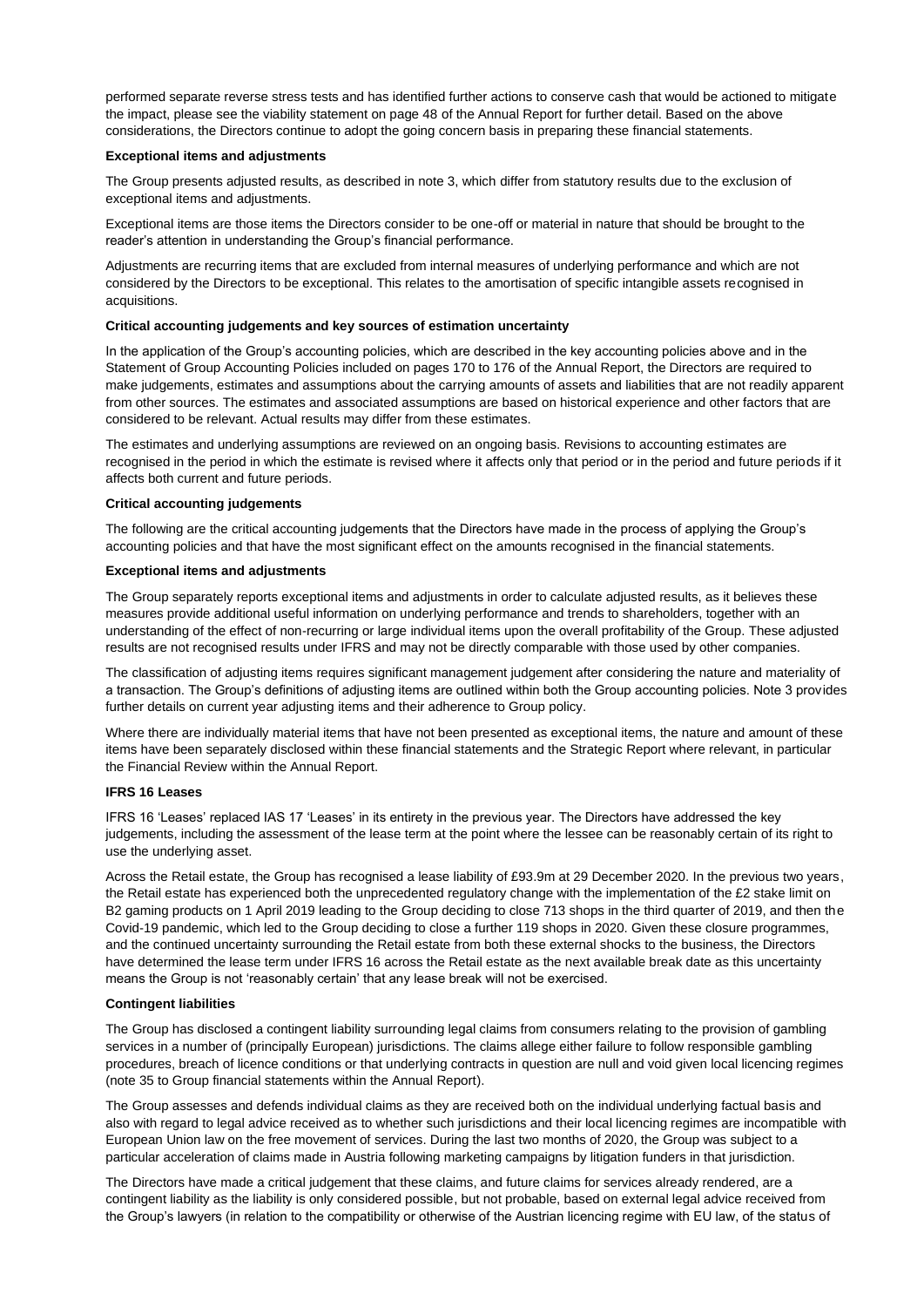the Fluctus s.r.o. and Fluentum s.r.o case and in relation to other arguments about applicable law), see note 35 to the Group financial statements within the Annual Report for further detail.

The Directors also note a key source of estimation uncertainty in providing an estimate of the financial effect of these claims being a potential outflow of economic benefits of between £nil and £25.0m (note 35 to Group financial statements within the Annual Report). This range was assessed based on (i) the number and individual size of claims received to date and assumptions based on such observations as can be derived from those claims at this comparatively early stage (ii) the steps that the Group intends to take to defend those claims and (iii) the fact that the Group has been advised that any outflow would be expected to be on a net of tax basis.

Separately a provision of £1.2m (note 12) is held at 29 December 2020 for claims in separate jurisdictions where an outcome in favour of the consumers in question is probable.

#### **Key sources of estimation uncertainty**

The estimates and assumptions which have a significant risk of causing a material adjustment to the carrying amounts of assets and liabilities within the next financial period are discussed below.

### **Impairment of intangible assets with indefinite lives**

Determining whether intangible assets with indefinite lives are impaired requires an estimation of the value in use of the cashgenerating units to which the intangible assets have been allocated. The value in use calculation requires the Directors to estimate the future cash flows expected to arise from the cash-generating unit and a suitable discount rate in order to calculate present value. Note 8 provides information on the assumptions used, as well as the degree of sensitivity to changes in assumptions.

In 2018, the Group recognised an impairment of £882.8m in the Retail segment due to the reduced expected future cash flows as a result of the announcement of the £2 stake limit on B2 gaming products in the Retail business. This impairment was based on the estimate at the time that this would lead to a reduction in the Retail segment's annualised adjusted operating profit (including mitigation measures) of c£70-100m. The £2 stake limit was then implemented from 1 April 2019, which led to the Group taking the decision to close 713 shops in the third quarter of 2019. A regulatory change of this nature is unprecedented and the full impact of this change will not be fully known until some years after implementation.

The Covid-19 pandemic has had a further sizeable impact on the Retail business with the shops shut or under restrictions across much of 2020 with this expected to continue into at least the first half of 2021 and therefore reducing the shorter-term cash flows of the business (in addition to increasing uncertainty in the medium to long term).

The Group performed an impairment review of the intangible assets with indefinite lives remaining in the Retail segment at the interim reporting, given the Covid-19 pandemic representing a trigger for an impairment review, and recognised an impairment charge of £81.9m. As at 29 December 2020, a further impairment review has been performed given the full nationwide lockdown in place across the end of the period and, separately, the move to the licences asset having a 20 year life rather than indefinite useful life. This impairment review has led to the recognition of a further £43.8m impairment charge, resulting in a total charge of £125.7m in 2020.

As the impact of Covid-19 and the continued impact of the £2 maximum stake continues to become more fully known in time. this could result in further impairments (or reversals of the existing impairment charge) of assets in the Retail segment. Refer to note 8 for an analysis of the sensitivity of the impairment to a range of reasonably possible changes in assumptions.

#### **Retirement benefit costs**

The determination of the pension cost and defined benefit obligation of the Group's defined benefit pension scheme depends on the selection of certain assumptions which include discount rate, inflation rate and mortality assumptions. Differences arising from actual experience or future changes in assumptions will be reflected in subsequent periods. Note 33 to the Group financial statements in the Annual Report provides information on the assumptions used in these financial statements, including a sensitivity analysis of the principal assumptions used to measure scheme liabilities.

#### **Derivative financial liability**

The Group has recognised a £48.5m fair value movement of a specific derivative financial liability held as part of a commercial agreement with a third party that crystallises in the event of a change of control of William Hill PLC. The value on the statement of financial position for this derivative financial liability is £49.9m at 29 December 2020, representing the estimated expected payout on completion of the acquisition of the Group by Caesars.

The payment at the change of control is determined by the valuation of the William Hill US business at that time, based on an agreed value of the business between the Group and the third party, with a separate third party valuation specialist used to confirm the value if necessary. The increase in value of the derivative financial liability in the period reflects both an increased value of the William Hill US business and the increased probability of an exit event occurring.

The range of plausible values of the William Hill US business, as assessed by the Directors, would lead to the range of expected payouts on the liability of £43.0m to £55.6m (\$58.0m to \$75.0m) with the maximum liability capped at \$75.0m.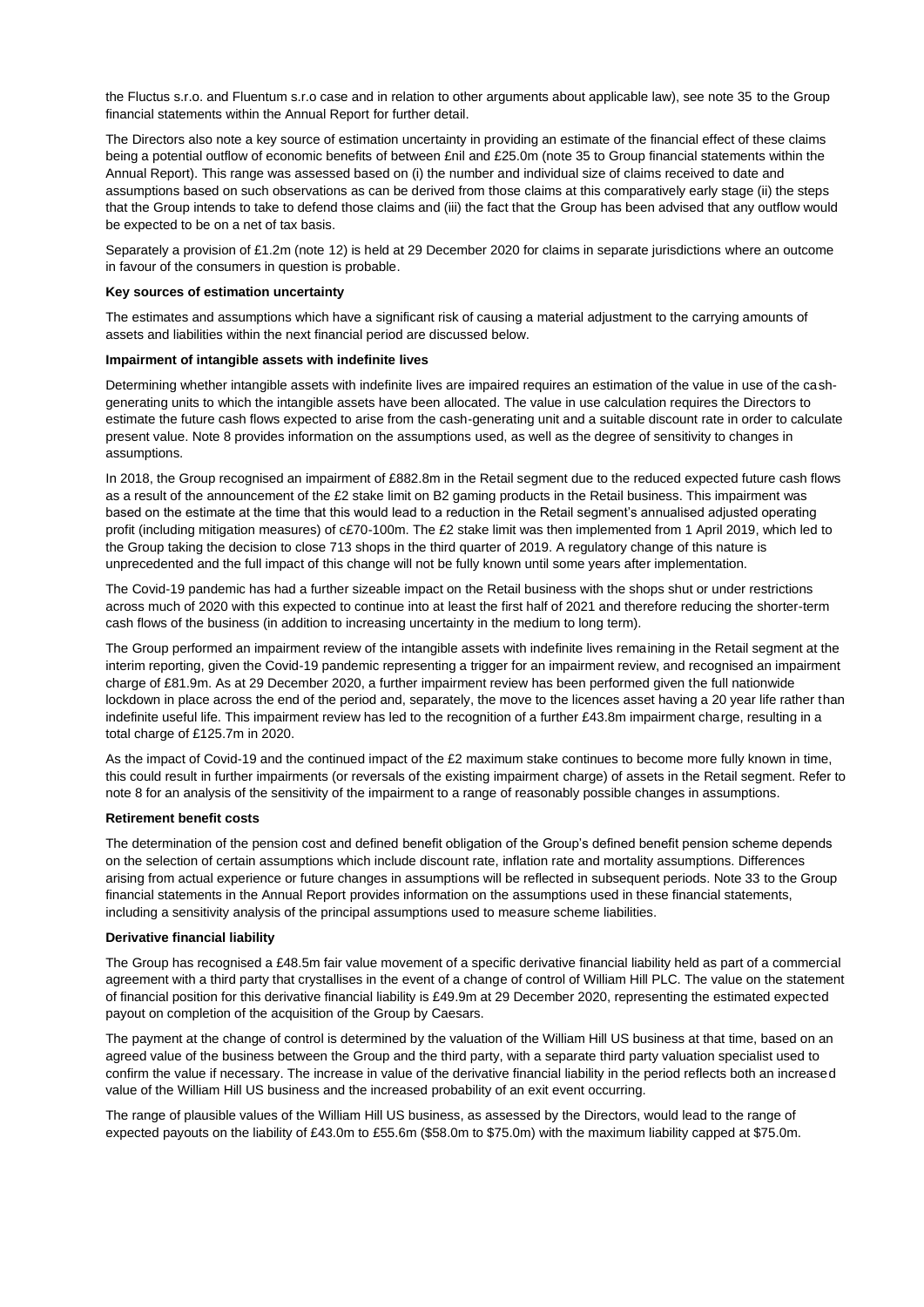### **2. Segment information**

The Board has reviewed and confirmed the Group's reportable segments in line with the guidance provided by IFRS 8 'Operating Segments'. The segments disclosed below are aligned with the reports that the Group's Chief Executive Officer and Chief Financial Officer as Chief Operating Decision Makers review to make strategic decisions.

The Retail segment comprises all activity undertaken in LBOs including gaming machines. The Online segment comprises all online activity, including sports betting, casino, poker and other gaming products along with telephone betting services. The Online segment includes the results of Mr Green since the Group's acquisition in January 2019. The US segment comprises all activity undertaken in US locations. Prior period results have been represented by consolidating the US Existing and US Expansion segments. There are no inter-segmental sales within the Group.

Segment performance is shown on an adjusted operating profit basis, with a reconciliation from adjusted operating profit to statutory results for clarity. Information for the 52 weeks ended 29 December 2020 is as follows:

|                                               | Retail  | Online  | US <sup>1</sup> | Other | Corporate | Group   |
|-----------------------------------------------|---------|---------|-----------------|-------|-----------|---------|
|                                               | £m      | £m      | £m              | £m    | £m        | £m      |
| Direct revenue                                | 354.2   | 802.8   | 159.1           |       |           | 1,316.1 |
| Service provider revenue                      |         |         | 8.2             |       |           | 8.2     |
| Revenue                                       | 354.2   | 802.8   | 167.3           |       | -         | 1,324.3 |
| GPT, duty, levies and other costs of sales    | (76.0)  | (230.4) | (19.1)          |       |           | (325.5) |
| <b>Gross profit</b>                           | 278.2   | 572.4   | 148.2           | -     | -         | 998.8   |
| Depreciation                                  | (36.1)  | (5.0)   | (13.3)          |       | (8.5)     | (62.9)  |
| Amortisation                                  | (8.0)   | (47.9)  | (2.1)           |       | (6.6)     | (64.6)  |
| Other administrative expenses <sup>3</sup>    | (263.6) | (397.6) | (120.4)         |       | (32.7)    | (814.3) |
| Share of results of associates                |         |         |                 |       | 0.3       | 0.3     |
| Adjusted operating (loss)/profit <sup>2</sup> | (29.5)  | 121.9   | 12.4            |       | (47.5)    | 57.3    |
| Operating exceptional items and adjustments   | 112.7   | (12.5)  | (68.1)          |       | (9.1)     | 23.0    |
| Profit/(loss) before interest and tax         | 83.2    | 109.4   | (55.7)          | -     | (56.6)    | 80.3    |
| Investment income                             | 18.9    |         |                 |       | 3.2       | 22.1    |
| Finance costs                                 | (2.7)   | (0.3)   | (1.3)           |       | (47.1)    | (51.4)  |
| Profit/(loss) before tax                      | 99.4    | 109.1   | (57.0)          |       | (100.5)   | 51.0    |

1. A single US Segment replacing the previously presented US Existing and US Expansion segments.

2. Adjusted operating profit is defined as profit before interest and tax, excluding exceptional items and other defined adjustments. Further detail on adjusted measures is provided in note 3.

3. Other administrative expenses are a net figure including other operating income.

| Statement of financial position information | Retail<br>£m | Online<br>£m | US <sup>1</sup><br>£m | Other<br>£m | Corporate<br>£m | Group<br>£m |
|---------------------------------------------|--------------|--------------|-----------------------|-------------|-----------------|-------------|
| At 29 December 2020                         |              |              |                       |             |                 |             |
| Total segment assets                        | 376.1        | 816.2        | 342.3                 |             | 551.5           | 2,086.1     |
| Total segment liabilities                   | 144.0        | 359.8        | 229.2                 |             | 712.0           | 1.445.0     |
| Included within total assets:               |              |              |                       |             |                 |             |
| Goodwill                                    |              | 353.6        | 24.5                  |             | -               | 378.1       |
| Other intangibles with indefinite lives     | 200.9        |              |                       |             | -               | 200.9       |
| Interests in associates                     |              |              |                       |             | 23.3            | 23.3        |
| Capital additions                           | 4.5          | 50.0         | 32.8                  |             | 1.3             | 88.6        |

1. A single US Segment replacing the previously presented US Existing and US Expansion segments.

Assets and liabilities have been allocated by segment based on the information reviewed by the Group's Chief Executive Officer and Chief Financial Officer. Corporate assets and liabilities include net borrowings and the net defined benefit pension asset as well as any assets and liabilities that cannot be allocated to a particular segment other than on an arbitrary basis. The above analysis excludes corporation tax and deferred tax-related balances.

Capital additions in the above table are stated on an accruals basis.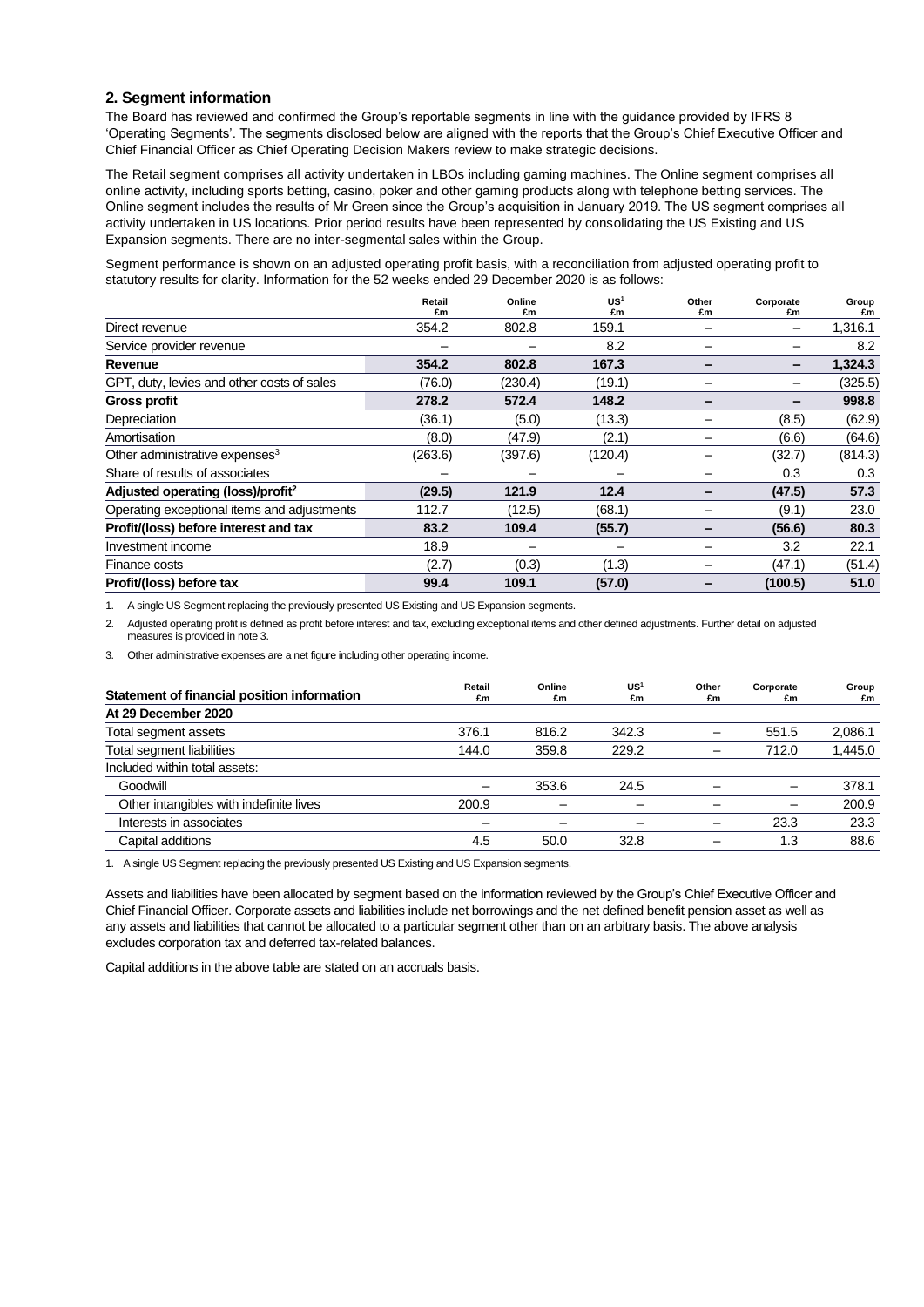Segment performance is shown on an adjusted basis, with a reconciliation from adjusted operating profit to statutory results for clarity. Information for the 52 weeks ended 31 December 2019 is as follows:

|                                               | Retail<br>£m | Online      | US)         | Other<br>£m | Corporate | Group         |
|-----------------------------------------------|--------------|-------------|-------------|-------------|-----------|---------------|
| Direct revenue                                | 717.0        | £m<br>738.3 | £m<br>115.5 |             | £m        | £m<br>1,570.8 |
|                                               |              |             | 10.9        |             |           | 10.9          |
| Service provider revenue                      |              |             |             |             |           |               |
| Revenue                                       | 717.0        | 738.3       | 126.4       |             | -         | 1,581.7       |
| GPT, duty, levies and other costs of sales    | (162.2)      | (202.4)     | (13.3)      |             |           | (377.9)       |
| <b>Gross profit</b>                           | 554.8        | 535.9       | 113.1       |             | -         | 1,203.8       |
| Depreciation                                  | (48.4)       | (3.8)       | (5.9)       |             | (8.5)     | (66.6)        |
| Amortisation                                  | (9.4)        | (41.8)      | (3.5)       |             | (2.7)     | (57.4)        |
| Other administrative expenses <sup>3</sup>    | (413.8)      | (371.5)     | (102.7)     | 0.2         | (45.9)    | (933.7)       |
| Share of results of associates                |              |             |             |             | 0.9       | 0.9           |
| Adjusted operating profit/(loss) <sup>2</sup> | 83.2         | 118.8       | 1.0         | 0.2         | (56.2)    | 147.0         |
| Operating exceptional items and adjustments   | (95.1)       | (18.7)      | (7.2)       |             | (13.1)    | (134.1)       |
| (Loss)/profit before interest and tax         | (11.9)       | 100.1       | (6.2)       | 0.2         | (69.3)    | 12.9          |
| Investment income                             |              |             |             |             | 3.0       | 3.0           |
| Finance costs                                 | (3.5)        | (0.1)       | (0.8)       |             | (49.1)    | (53.5)        |
| (Loss)/profit before tax                      | (15.4)       | 100.0       | (7.0)       | 0.2         | (115.4)   | (37.6)        |

1. A single US Segment replacing the previously presented US Existing and US Expansion segments.

2. Adjusted operating profit is defined as profit before interest and tax, excluding exceptional items and other defined adjustments. Further detail on adjusted measures is provided in note 3.

3. Other administrative expenses are a net figure including other operating income.

| Statement of financial position information | Retail<br>£m | Online<br>£m | US <sup>'</sup><br>£m | Other<br>£m | Corporate<br>£m | Group<br>£m |
|---------------------------------------------|--------------|--------------|-----------------------|-------------|-----------------|-------------|
| At 31 December 2019                         |              |              |                       |             |                 |             |
| Total segment assets                        | 593.2        | 739.3        | 289.4                 |             | 339.1           | 1,961.0     |
| Total segment liabilities                   | 245.1        | 302.2        | 87.3                  | -           | 947.2           | 1,581.8     |
| Included within total assets:               |              |              |                       |             |                 |             |
| Goodwill                                    | -            | 344.3        | 22.9                  | -           |                 | 367.2       |
| Other intangibles with indefinite lives     | 326.6        |              |                       |             |                 | 326.6       |
| Interests in associates                     |              |              |                       |             | 24.8            | 24.8        |
| Capital additions                           | 6.0          | 54.8         | 38.2                  |             | 5.6             | 104.6       |

1. A single US Segment replacing the previously presented US Existing and US Expansion segments.

Revenues and non-current assets by geographical area are as follows:

|                   | Revenues    |             | <b>Non-current assets</b> |             |
|-------------------|-------------|-------------|---------------------------|-------------|
|                   | 52 weeks    | 52 weeks    |                           |             |
|                   | ended       | ended       |                           |             |
|                   | 29 December | 31 December | 29 December               | 31 December |
|                   | 2020        | 2019        | 2020                      | 2019        |
|                   | £m          | £m          | £m                        | £m          |
| United Kingdom    | 857.4       | 1.197.9     | 538.6                     | 711.5       |
| US                | 167.3       | 126.4       | 253.7                     | 222.7       |
| Rest of the World | 299.6       | 257.4       | 550.3                     | 553.4       |
|                   | 1.324.3     | 1,581.7     | 1,342.6                   | 1.487.6     |

Revenue information is based on the location of the customer. Non-current asset information is based on physical location (for property, plant and equipment) or primary operating location of the Company using the asset (for all other assets).

#### **3. Exceptional items and adjustments**

### **Adjusted results**

The Group reports adjusted results, both internally and externally, that differ from statutory results prepared in accordance with IFRS. These adjusted results, which include our key metrics of adjusted operating profit and adjusted EPS, are considered by the Directors to be a useful reflection of the underlying performance of the Group and its businesses, since they exclude transactions which impair visibility of the underlying activity in each segment. More specifically, the Directors judge that visibility can be impaired in one or both of the following instances:

- a transaction is of such a material or infrequent nature that it would obscure an understanding of underlying outcomes and trends in revenues, costs or other components of performance (for example, a significant impairment charge); or

- a transaction that results from a corporate activity that has neither a close relationship to our businesses' operations nor any associated operational cash flows (for example, the amortisation of intangibles recognised on acquisitions).

Adjusted results are used as the primary measures of business performance within the Group and align with the results shown in management accounts, with the key uses being:

- management and Board reviews of performance against expectations and over time, including assessments of segmental performance (see note 2 and the Strategic Report within the Annual Report);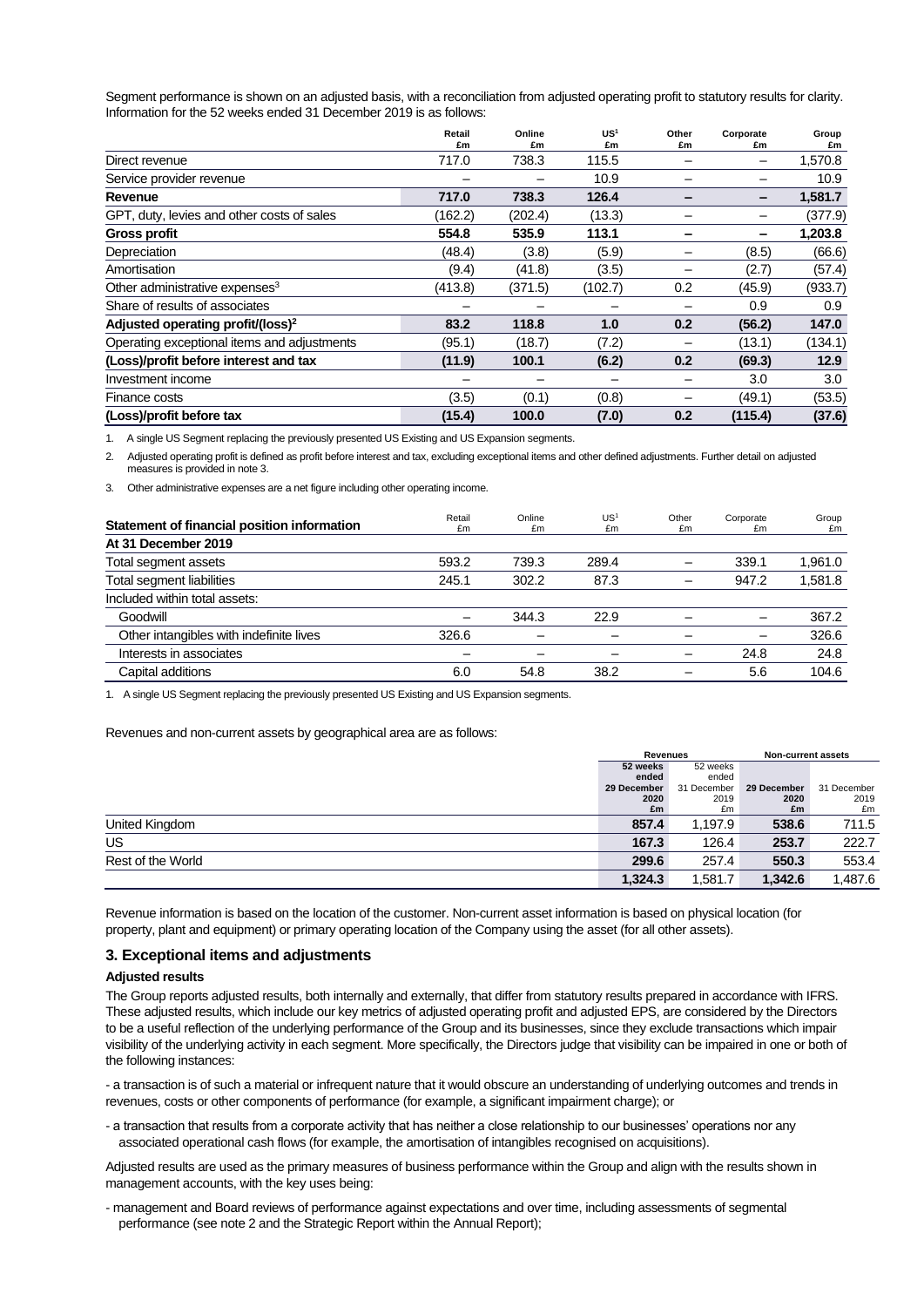- Remuneration Committee assessments of targets and performance for management remuneration purposes (see pages 85 to 99 of the Group's Annual Report);
- in support of business decisions by the Board and by management, encompassing both strategic and operational levels of decisionmaking; and

- assessments of loan covenant compliance, which refer to adjusted results.

The Group's policies on adjusted measures have been consistently applied over time, but they are not defined by IFRS and, therefore, may differ from adjusted measures as used by other companies.

The Consolidated Income Statement presents adjusted results alongside statutory measures, with the reconciling items being itemised and described below. We discriminate between two types of reconciling items: exceptional items and adjustments.

#### **Exceptional items**

Exceptional items are those items the Directors consider to be one-off or material in nature that should be brought to the reader's attention in understanding the Group's financial performance.

#### **Adjustments**

Adjustments are recurring items that are excluded from internal measures of underlying performance and which are not considered by the Directors to be exceptional. This relates to the amortisation of specific intangible assets recognised in acquisitions. This item is defined as an adjustment as the Directors believe it would impair the visibility of the underlying activities across each segment as it is not closely related to the businesses' or any associated operational cash flows. The amortisation of specific intangible assets recognised in acquisitions is recurring and recognised over their useful life.

Exceptional items and adjustments are as follows:

|                                                    |                             |                    | 52 weeks             |                      |             | 52 weeks             |
|----------------------------------------------------|-----------------------------|--------------------|----------------------|----------------------|-------------|----------------------|
|                                                    |                             |                    | ended<br>29 December |                      |             | ended<br>31 December |
|                                                    | <b>Exceptional</b><br>items | <b>Adjustments</b> | 2020                 | Exceptional<br>items | Adjustments | 2019                 |
|                                                    | £m                          | £m                 | £m                   | £m                   | £m          | £m                   |
| Operating                                          |                             |                    |                      |                      |             |                      |
| Cost of sales                                      |                             |                    |                      |                      |             |                      |
| <b>VAT Income</b>                                  | 238.3                       | -                  | 238.3                |                      |             |                      |
| Other operating expenses                           |                             |                    |                      |                      |             |                      |
| Impairment of Retail segment                       | (125.7)                     | -                  | (125.7)              |                      |             |                      |
| Caesars transaction related costs                  | (70.4)                      | -                  | (70.4)               | -                    |             |                      |
| Portfolio shop closures <sup>1</sup>               | -                           | -                  |                      | (93.9)               |             | (93.9)               |
| Other $2$                                          | -                           |                    |                      | (22.0)               |             | (22.0)               |
| Amortisation of acquired intangibles               | -                           | (19.2)             | (19.2)               |                      | (18.2)      | (18.2)               |
|                                                    | 42.2                        | (19.2)             | 23.0                 | (115.9)              | (18.2)      | (134.1)              |
| Non-operating                                      |                             |                    |                      |                      |             |                      |
| <b>Investment income</b>                           |                             |                    |                      |                      |             |                      |
| Finance income in respect of VAT reclaim           | 18.9                        |                    | 18.9                 |                      |             |                      |
|                                                    |                             |                    |                      |                      |             |                      |
| Total exceptional items and adjustments before tax | 61.1                        | (19.2)             | 41.9                 | (115.9)              | (18.2)      | (134.1)              |
| Tax on exceptional items and adjustments           | (13.6)                      | 0.2                | (13.4)               | 11.4                 | 1.9         | 13.3                 |
| Total exceptional items and adjustments            | 47.5                        | (19.0)             | 28.5                 | (104.5)              | (16.3)      | (120.8)              |

1. During 2019 and 2020 there have been two separate shop closure programmes. In 2019, 713 shops were closed as a part of the Triennial Review mitigation restructuring costs programme and in the 52 weeks ended 29 December 2020 a further 119 shops have not been re-opened post the initial Covid-19 lockdown. As a result, £6.6m of credit relating to the Triennial mitigation shop closures was recognised principally in relation to the negotiated early exit of certain property leases, sale of freehold properties and disposal of operations in Northern Ireland and Isle of Man. A charge of £6.2m relating to the 2020 shop closures, being a combination of specific asset write offs (£3.3m) and provision creation (£3.2m), with a £0.3m provision release, was recognised in the period. All portfolio shop closure costs have been included within the adjusted results and not presented as an exceptional item for the 52 weeks ended 29 December 2020 as management do not deem these costs to be material as they net out to a total credit of £0.4m. In the 52 weeks ended 31 December 2019, £47.3m related to an impairment charge against the relevant right-of-use assets and £46.6m related to other costs of closure, onerous costs, redundancy costs and other related costs.

2. The other category combined several items that were previously disclosed separately and all relating to continuing items that were presented as exceptional items in the previous financial reporting period. For the 52 weeks ended 29 December 2020, all of these items have been included in the adjusted results rather than included as exceptional items as management no longer deem these costs to be individually material. £4.7m (52 weeks ended 31 December 2019 £5.2m) of this relates to dual running costs from moving the Group's land-based data centres into the cloud, £0.5m related to corporate transaction and integration costs associated with the acquisition of Mr Green and CG Technologies (52 weeks ended 31 December 2019 £8.2m), £0.4m represented other Group-wide costs relating to the Triennial review mitigation programme aside from shop closure related costs (52 weeks ended 31 December 2019 £5.9m). The other category also included transformation restructuring costs of £3.5m, a credit of £1.2m relating to historic shop closure programmes in 2014 and 2017 and legal fees of £0.4m for the 52 weeks ended 31 December 2019.

#### **VAT Income**

In May 2020, HMRC confirmed it would not appeal the ruling of the Upper Tier Tribunal in the cases of Rank Group Plc and Done Brothers (Cash Betting) Ltd (trading as Betfred) that VAT was incorrectly applied to revenues earned from certain gaming machines prior to 2013. The Group submitted claims which were substantially similar, and these claims have been agreed and settled excluding interest income receivable (£18.9m) which has been agreed and the Group expects to receive within the first quarter of 2021. This is recognised as a receivable within other receivables. The Group continues to engage with HMRC on a number of smaller related claims which have not been recognised in these financial statements as they are not virtually certain of an amount of £8.0m. The refund, net of associated costs, has been classified as an exceptional item as it is both material and one-off in nature. The net of the gross refund of VAT from HMRC and the associated third party costs have been recognised in cost of sales to match where the original charges were recognised. The interest income has been recognised within investment income. After corporation tax, the net profit recognised in respect of the VAT reclaim in the period was £208.3m. This relates to the Retail segment.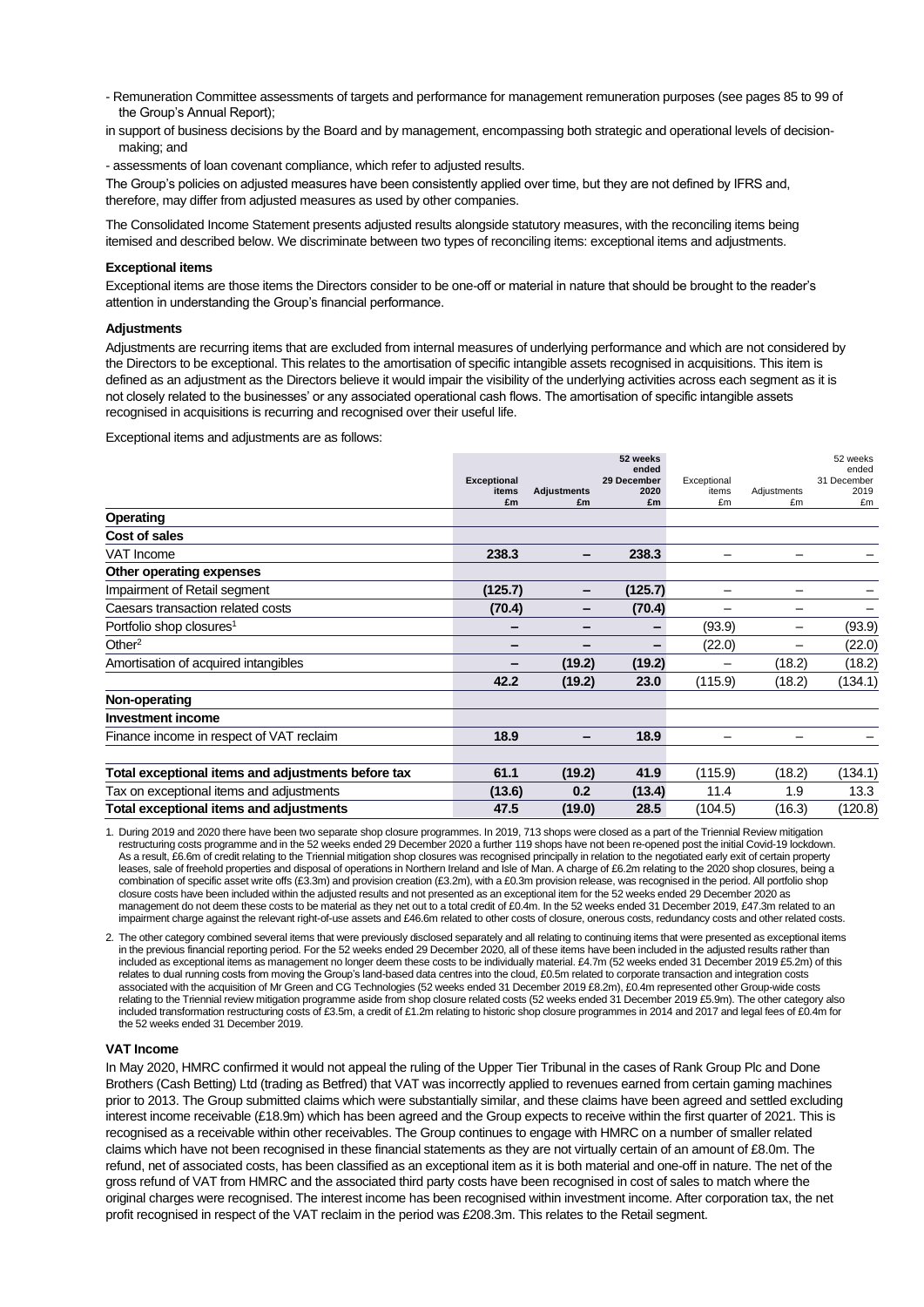#### **Impairment of the Retail segment**

As a result of the impact of the Covid-19 pandemic as well as a change in the useful economic life of the Retail licences intangible asset, management recognised an impairment of intangible assets of the Retail segment. Details of this impairment are provided in note 8. This was presented as an exceptional item due to its material nature and relates to the Retail segment.

#### **Caesars transaction related costs**

The Group has incurred costs associated with the proposed transaction with Caesars, which it has aggregated and presented as an exceptional item given their material size and one-off nature. Of these costs, £47.4m relates to the fair value movement of a specific derivative financial liability held as part of a commercial agreement with a third party that crystallises in the event of a change of control of William Hill PLC. The payment at the change of control is determined by the valuation of the William Hill US business and the increase in value in the period reflects both an increased value of the William Hill US business and the increased probability of an exit event occurring (see note 27 to the Group financial statements within the Annual Report). Only the fair value movement as a result of the Caesars transaction has been included as exceptional with the cost recognised in the current year before the transaction and in the prior year remaining within adjusted results. £13.9m relates to an accelerated charge on a cash-settled share-based payment scheme offered to US employees (US LTIP) as it is triggered by a change of control with the amount of the payment based on the incremental value of the William Hill US business across the vesting period, see note 32 to the Group financial statements within the Annual Report. Only the incremental charge from the acceleration and the increased value of the William Hill US business as a result of the Caesars transaction has been recognised as an exceptional item, with the charges that would have been incurred if the Caesars transaction were not taking place recognised in adjusted results. £9.1m relates to amounts due to advisors, which are costs that have already been borne by the Group for work performed during the period. Several further costs are contingent on the deal completing and are disclosed as a contingent liability, see note 15.

The costs of the fair value movement of a specific derivative financial liability and the US LTIP are recognised in the US segment and the advisor costs are recognised within the Corporate segment.

### **4. Profit/(loss) before interest and tax**

Profit/(loss) before interest and tax has been arrived at after charging/(crediting):

|                                                                                    | 52 weeks    | 52 weeks    |
|------------------------------------------------------------------------------------|-------------|-------------|
|                                                                                    | ended       | ended       |
|                                                                                    | 29 December | 31 December |
|                                                                                    | 2020        | 2019        |
|                                                                                    | £m          | £m          |
| Net foreign exchange losses                                                        | 4.5         | 3.1         |
| Loss/(gain) on disposal of property, plant and equipment and investment properties | 0.3         | (3.2)       |
| Impairment of Retail segment                                                       | 125.7       |             |
| Staff costs                                                                        | 312.2       | 394.5       |
| Depreciation of property, plant and equipment (note 9)                             | 62.9        | 66.6        |
| Amortisation of intangible assets (note 8)                                         | 83.8        | 75.6        |

### **5. Finance costs**

|                                       | 52 weeks    | 52 weeks    |
|---------------------------------------|-------------|-------------|
|                                       | ended       | ended       |
|                                       | 29 December | 31 December |
|                                       | 2020        | 2019        |
|                                       | £m          | £m          |
| Interest payable and similar charges: |             |             |
| Bank loans, bonds and overdrafts      | 45.0        | 46.6        |
| Amortisation of finance costs         | 1.7         | 1.8         |
| Interest on lease liabilities         | 4.7         | 5.1         |
|                                       | 51.4        | 53.5        |

### **6. Tax on profit/(loss) on ordinary activities**

The tax charge/(credit) comprises:

|                                                   | 52 weeks    | 52 weeks    |
|---------------------------------------------------|-------------|-------------|
|                                                   | ended       | ended       |
|                                                   | 29 December | 31 December |
|                                                   | 2020        | 2019        |
|                                                   | £m          | £m          |
| Current tax:                                      |             |             |
| UK corporation tax                                | 25.2        | 3.1         |
| Overseas tax                                      | 0.2         | 10.0        |
| Adjustment in respect of prior periods            | (5.0)       | (7.5)       |
| Total current tax charge                          | 20.4        | 5.6         |
| Deferred tax:                                     |             |             |
| Origination and reversal of temporary differences | (21.4)      | (15.7)      |
| Adjustment in respect of prior periods            | 1.0         | (0.5)       |
| Total deferred tax credit                         | (20.4)      | (16.2)      |
| Total tax on profit/(loss) on ordinary activities |             | (10.6)      |

The effective tax rate in respect of adjusted results was -146.2% (52 weeks ended 31 December 2019: 2.8%). The effective tax rate in respect of statutory results was nil% (52 weeks ended 31 December 2019: 28.2%).

The difference between the total tax shown above and the amount calculated by applying the standard rate of UK corporation tax to the profit/(loss) before tax is as follows: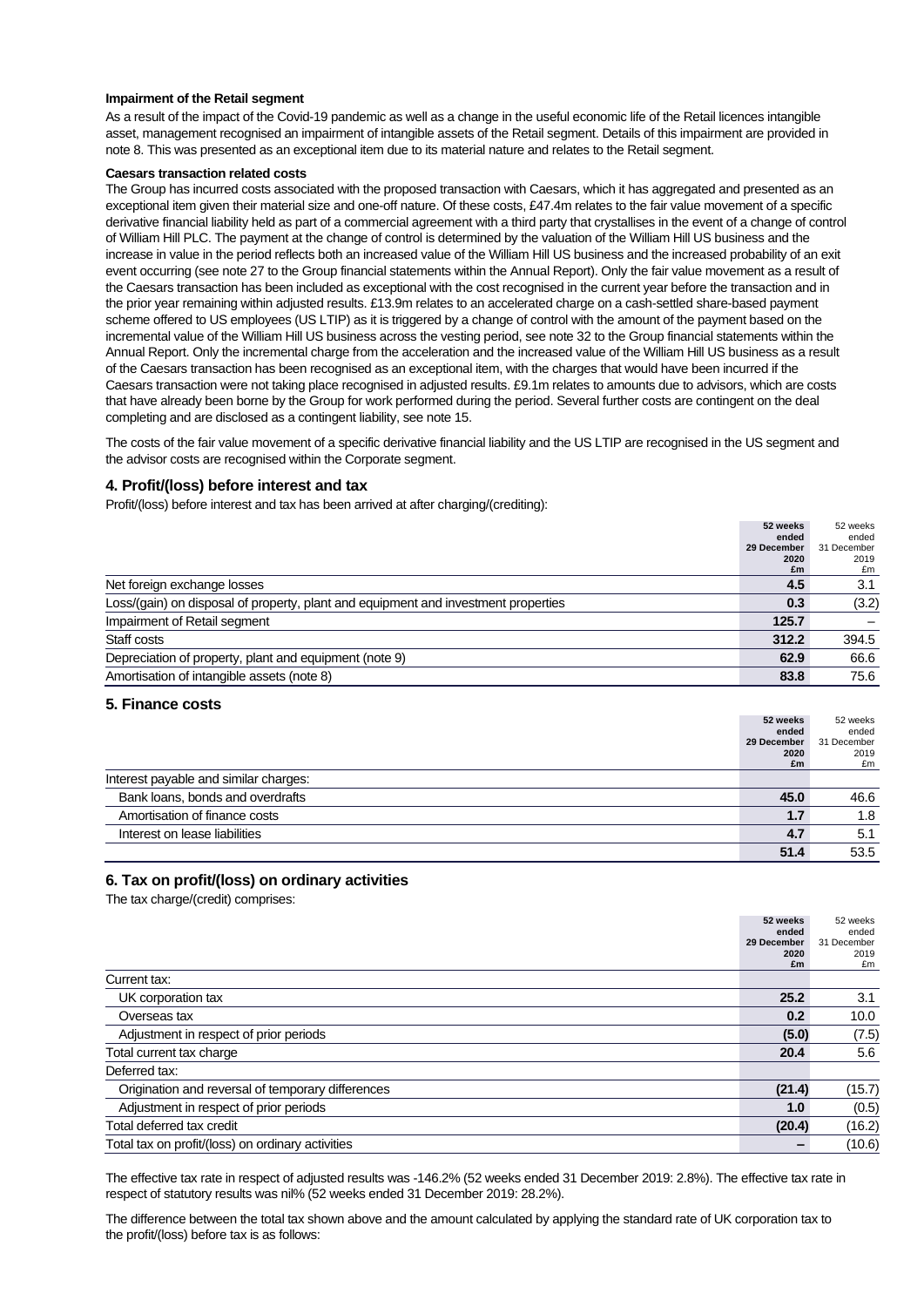|                                                       |        | 52 weeks ended 29 December 2020 |                  |                | 52 weeks ended 31 December 2019 |             |  |  |
|-------------------------------------------------------|--------|---------------------------------|------------------|----------------|---------------------------------|-------------|--|--|
|                                                       |        | <b>Exceptional</b>              |                  |                | Exceptional                     |             |  |  |
|                                                       |        | items and                       | <b>Statutory</b> |                | items and                       | Statutory   |  |  |
|                                                       | £m     | Adjusted adjustments<br>£m      | total<br>£m      | Adjusted<br>£m | adjustments<br>£m               | total<br>£m |  |  |
| Profit/(loss) before tax                              | 9.1    | 41.9                            | 51.0             | 96.5           | (134.1)                         | (37.6)      |  |  |
| Tax on Group profit/(loss) at standard UK corporation |        |                                 |                  |                |                                 |             |  |  |
| tax rate of 19% (2019: 19%)                           | 1.7    | 8.0                             | 9.7              | 18.3           | (25.5)                          | (7.2)       |  |  |
| Different tax rates in overseas territories           | (9.7)  | 0.4                             | (9.3)            | (12.8)         | 1.9                             | (10.9)      |  |  |
| Losses not recognised for deferred tax                |        |                                 |                  | 1.5            |                                 | 1.5         |  |  |
| Change in deferred tax rate                           | 5.9    | -                               | 5.9              |                |                                 |             |  |  |
| Current year tax credits on loss carry back           | (5.2)  |                                 | (5.2)            |                |                                 |             |  |  |
| Accrual of liabilities for uncertain tax positions    | 2.3    |                                 | 2.3              | 3.1            |                                 | 3.1         |  |  |
| Impact of future changes in tax rate                  |        |                                 |                  | (1.2)          | 1.0                             | (0.2)       |  |  |
| Tax on share of results of associates                 | (0.2)  |                                 | (0.2)            | (0.5)          |                                 | (0.5)       |  |  |
| Tax on share-based payments                           | (3.7)  |                                 | (3.7)            |                |                                 |             |  |  |
| Adjustment in respect of prior periods                | (4.1)  | 0.1                             | (4.0)            | (7.7)          | (0.3)                           | (8.0)       |  |  |
| Non-deductible expenditure                            | (0.4)  | 4.9                             | 4.5              | 2.0            | 9.6                             | 11.6        |  |  |
| Total tax (credit)/charge                             | (13.4) | 13.4                            |                  | 2.7            | (13.3)                          | (10.6)      |  |  |

The different tax rates in overseas territories reflects the lower effective tax rates in Gibraltar and Malta. The current year tax credits on the loss carry back relate to the additional benefit received from the carry back of US tax losses under the CARES Act, in excess of the US statutory tax rate of 21%. The charge in respect of the change in deferred tax rates arises on the restatement of UK net opening deferred tax liabilities from 17% to 19% following the UK Government's decision to reverse of the previously enacted reduction in the UK corporation tax rate to 17%.

The Group's effective tax rate for 2021 is expected to be c14%.

### **7. Earnings/(loss) per share**

The earnings/(loss) per share figures for the respective periods are as follows:

|                                                               | 52 weeks ended 29 December 2020 |                                      |                | 52 weeks ended 31 December 2019<br>Potentially |         |         |  |
|---------------------------------------------------------------|---------------------------------|--------------------------------------|----------------|------------------------------------------------|---------|---------|--|
|                                                               |                                 | <b>Potentially</b><br>dilutive share |                | dilutive share                                 |         |         |  |
|                                                               | <b>Basic</b>                    | options                              | <b>Diluted</b> | Basic                                          | options | Diluted |  |
| Statutory profit/(loss) attributable to equity holders of the |                                 |                                      |                |                                                |         |         |  |
| parent (£m)                                                   | 59.7                            |                                      | 59.7           | (26.9)                                         |         | (26.9)  |  |
| Weighted average number of shares (million)                   | 967.4                           | 4.1                                  | 971.5          | 873.0                                          | 4.8     | 877.8   |  |
| Earnings/(loss) per share (pence)                             | 6.2                             | (0.1)                                | 6.1            | (3.1)                                          |         | (3.1)   |  |
|                                                               |                                 |                                      |                |                                                |         |         |  |
| Adjusted profit (£m)                                          | 22.5                            | $\overline{\phantom{0}}$             | 22.5           | 93.8                                           |         | 93.8    |  |
| Weighted average number of shares (million)                   | 967.4                           | 4.1                                  | 971.5          | 873.0                                          | 4.8     | 877.8   |  |
| Earnings per share (pence)                                    | 2.3                             |                                      | 2.3            | 10.7                                           |         | 10.7    |  |

An adjusted earnings per share, based on adjusted profits (as described in note 3), has been presented in order to highlight the underlying performance of the Group. The basic weighted average number of shares excludes shares held by the William Hill Holdings 2001 Employee Benefit Trust and those shares held in treasury, as such shares do not qualify for dividends. The effect of this was to reduce the average number of shares by 26.3 million (52 weeks ended 31 December 2019: 26.8 million).

Where relevant, the diluted loss per share is the same as the basic loss per share as the potentially dilutive share options are considered antidilutive, as they would reduce the loss per share and therefore, they are disregarded in the calculation.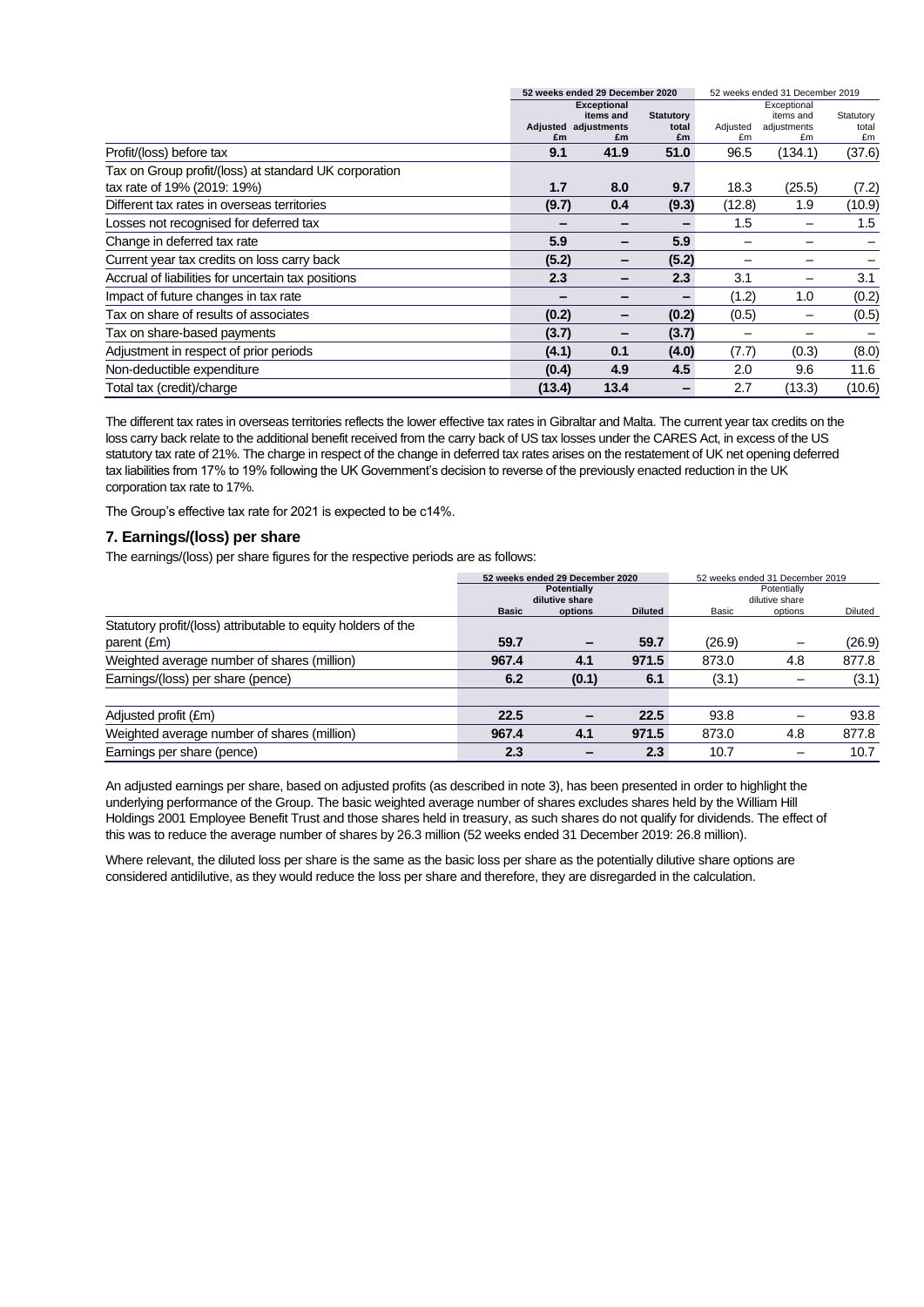# **8. Intangible Assets**

|                                          | Goodwill<br>£m           | Licences<br>£m           | Brands, trade<br>names and<br>customer<br>relationships<br>£m | technology<br>platforms<br>£m | <b>Acquired Market access</b><br>and<br>exclusivity<br>£m | Computer<br>software<br>£m | Total<br>£m |
|------------------------------------------|--------------------------|--------------------------|---------------------------------------------------------------|-------------------------------|-----------------------------------------------------------|----------------------------|-------------|
| Cost:                                    |                          |                          |                                                               |                               |                                                           |                            |             |
| At 1 January 2019                        | 258.3                    | 332.8                    | 156.5                                                         | 11.0                          |                                                           | 399.9                      | 1,158.5     |
| Additions                                |                          |                          |                                                               | $\overline{\phantom{0}}$      | 138.0                                                     | 94.6                       | 232.6       |
| Additions via acquisition                | 153.0                    | -                        | 96.7                                                          | 16.3                          |                                                           | 1.5                        | 267.5       |
| Disposals                                | -                        | $\overline{\phantom{0}}$ | -                                                             | $\overline{\phantom{0}}$      | $\overline{\phantom{0}}$                                  | (22.0)                     | (22.0)      |
| Transfer to disposal group held for sale | $\overline{\phantom{0}}$ | (6.2)                    |                                                               |                               |                                                           |                            | (6.2)       |
| Effect of foreign exchange rates         | (2.7)                    |                          | (1.9)                                                         | (0.2)                         | (2.4)                                                     | (2.0)                      | (9.2)       |
| At 31 December 2019                      | 408.6                    | 326.6                    | 251.3                                                         | 27.1                          | 135.6                                                     | 472.0                      | 1,621.2     |
| Additions                                |                          |                          |                                                               | $\overline{\phantom{0}}$      | $\overline{\phantom{0}}$                                  | 70.0                       | 70.0        |
| Additions via acquisition                | 2.8                      | ÷                        | 4.6                                                           | $\overline{\phantom{0}}$      | $\overline{\phantom{0}}$                                  |                            | 7.4         |
| Disposals                                | $\qquad \qquad$          | $\overline{\phantom{0}}$ | $\overline{\phantom{0}}$                                      | -                             | $\qquad \qquad -$                                         | (3.6)                      | (3.6)       |
| Retail impairment                        | $\overline{\phantom{0}}$ | (125.7)                  |                                                               |                               |                                                           |                            | (125.7)     |
| Effect of foreign exchange rates         | 8.3                      | -                        | 5.3                                                           | 1.0                           | (4.1)                                                     | 2.4                        | 12.9        |
| At 29 December 2020                      | 419.7                    | 200.9                    | 261.2                                                         | 28.1                          | 131.5                                                     | 540.8                      | 1,582.2     |
| <b>Accumulated amortisation:</b>         |                          |                          |                                                               |                               |                                                           |                            |             |
| At 1 January 2019                        | 41.6                     | ÷                        | 153.4                                                         | 11.0                          |                                                           | 266.4                      | 472.4       |
| Charge for the period                    | $\overline{\phantom{0}}$ | $\overline{\phantom{0}}$ | 8.0                                                           | 5.1                           | 5.2                                                       | 57.3                       | 75.6        |
| <b>Disposals</b>                         | $\overline{\phantom{0}}$ | $\overline{\phantom{0}}$ |                                                               | $\overline{\phantom{0}}$      |                                                           | (22.0)                     | (22.0)      |
| Effect of foreign exchange rates         |                          | -                        | (0.4)                                                         | (0.1)                         | (0.1)                                                     | (0.1)                      | (0.7)       |
| At 31 December 2019                      | 41.6                     | $\overline{\phantom{0}}$ | 161.0                                                         | 16.0                          | 5.1                                                       | 301.6                      | 525.3       |
| Charge for the period                    | -                        | -                        | 8.4                                                           | 5.6                           | 5.2                                                       | 64.6                       | 83.8        |
| <b>Disposals</b>                         | $\overline{\phantom{0}}$ | -                        |                                                               |                               |                                                           | (2.2)                      | (2.2)       |
| Effect of foreign exchange rates         | $\overline{\phantom{0}}$ | -                        | (0.1)                                                         | (0.4)                         | 0.4                                                       | 0.8                        | 0.7         |
| At 29 December 2020                      | 41.6                     | -                        | 169.3                                                         | 21.2                          | 10.7                                                      | 364.8                      | 607.6       |
| Net book value:                          |                          |                          |                                                               |                               |                                                           |                            |             |
| At 29 December 2020                      | 378.1                    | 200.9                    | 91.9                                                          | 6.9                           | 120.8                                                     | 176.0                      | 974.6       |
| At 31 December 2019                      | 367.0                    | 326.6                    | 90.3                                                          | 11.1                          | 130.5                                                     | 170.4                      | 1,095.9     |

### **Licences**

The licence portfolio has always been judged to have an indefinite life and accordingly has not been amortised and was subject to annual impairment reviews as the Directors always considered that the Group's licence portfolio has an indefinite life owing to the fact that the Group is a significant operator of scale in a well-established market; the competitive advantage provided by an existing licensed portfolio; the proven and sustained demand for bookmaking services; and the Group's track record of successfully renewing its betting permits and licences.

This remains the case for the 52 weeks ended 29 December 2020, however management has re-considered this assessment as at 29 December 2020 and have made the decision to change the useful economic life of the licences intangible asset to 20 years to be amortised straight line, see further detail on this in the 'Retail impairment review' section of this note below. This change will be made prospectively from the 52-week financial period commencing 30 December 2020 and is a change in accounting estimate.

The licence portfolio is recognised as a single intangible asset assigned to the Retail group of cash-generating units (CGUs), rather than being allocated to individual LBOs or geographies. This approach has been consistently followed since 2005, the reason being, this licence asset is a separately identifiable intangible asset that is deemed to enhance the overall Retail business' ability to apply for new licences in other parts of the country, demonstrating credibility to local planning authorities that the Group was successfully operating shops in other parts of the UK, as well as enhancing the scale of the LBO estate, to both establish a competitive advantage and to appeal to patrons.

#### **Brands, trade names and customer relationships**

This category of assets includes brands, trade names and customer relationships recognised in business combinations. In 2012, the Group acquired three US businesses. Brands and other assets of £13.1m were recognised and are being amortised over lives of between three and ten years.

In 2019, the Group acquired Mr Green & Co AB. As part of the acquisition, the Group acquired brand of €96.7m (£83.9m), customer relationships of €14.8m (£12.8m) and a software platform of €18.8m (£16.3m). These assets are being amortised over 20, five and three years respectively.

On 6 September 2018, the Group announced a partnership between William Hill US and Eldorado Resorts, Inc., now Caesars Entertainment, Inc. (Caesars). At inception of the agreement, the Group created an intangible asset of £138.0m, representing the exclusive access and use of gaming licences obtained by Caesars. This asset is amortised over the 25-year term of the agreement.

During the period, the Group acquired CG Technology. As part of the acquisition, the Group acquired customer contracts of \$6.1m (£4.5m) and customer lists of \$0.1m (£0.1m). These assets are being amortised over ten years. For further details, see note 18 to the Group financial statements within the Annual Report.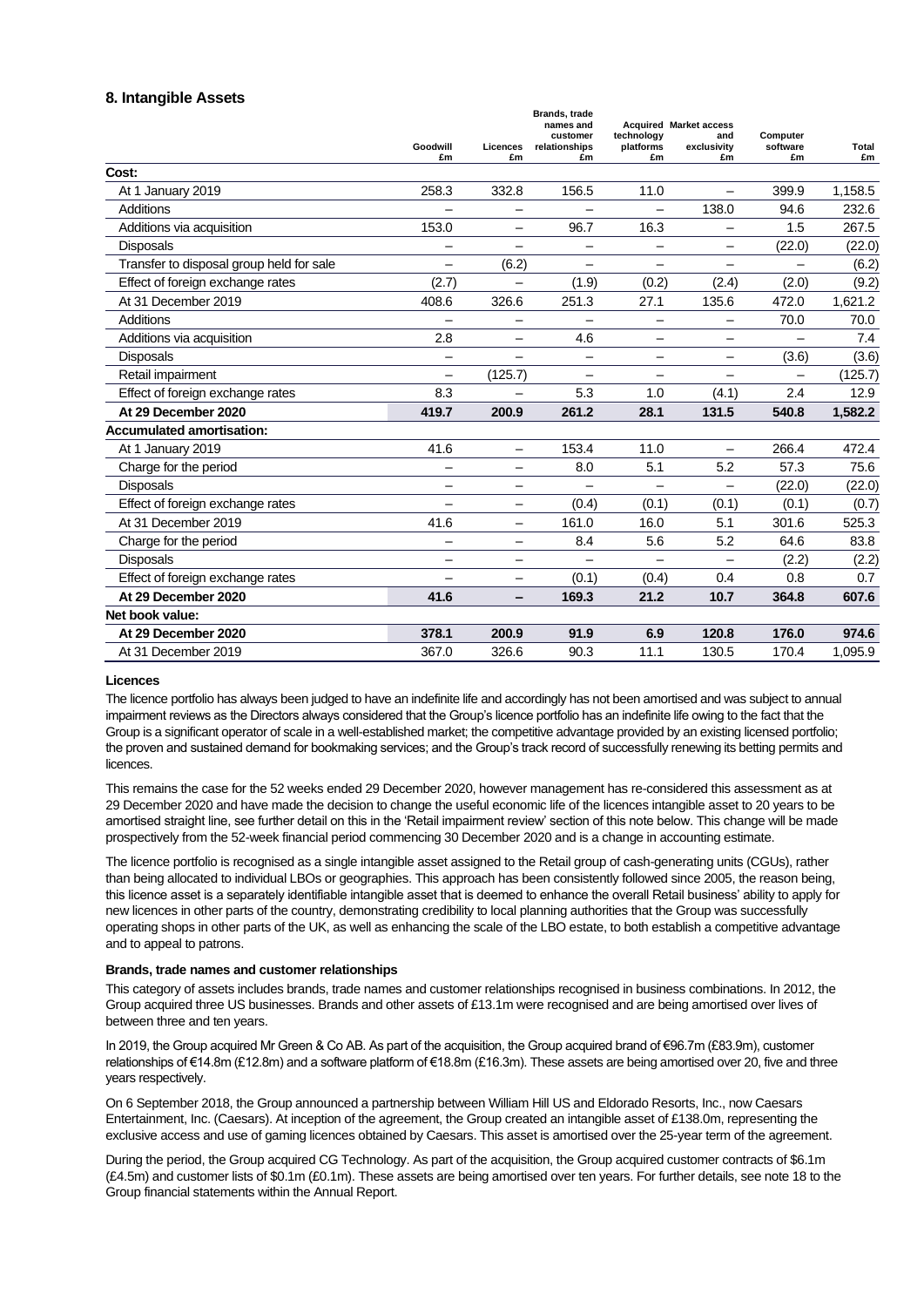#### **Impairment reviews**

The Group performs an annual impairment review for goodwill and other intangible assets with indefinite lives, by comparing the carrying amount of these assets with their recoverable amount. This is an area where the Directors exercise judgement and estimation, as noted on pages 125 to 126 of the Group's financial statements within the Annual Report. Testing is carried out by allocating the carrying value of these assets to CGUs or group of CGUs and determining the recoverable amounts of those CGUs through value in use calculations. Where the recoverable amount exceeds the carrying value of the assets, the assets are considered as not impaired. Each CGU or group of CGUs is defined as its segment, which is described in note 2, apart from the Nevada CGU which relates to the US segment operations in the state of Nevada.

The most recent test was conducted at 29 December 2020. Prior to this, an additional impairment test was performed at 30 June 2020 on the Retail group of CGUs. Given Covid-19, and the closure of the retail estate leading to shorter term impacts such as social distancing coupled with longer term uncertainty of customer behaviours in the retail industry and the future of the high street, this was deemed to be an indicator of impairment at the time. This led to an impairment of £81.9m being recognised at 30 June 2020.

For both the Retail group of CGUs and Online CGU, value in use calculations are based upon estimates of future cash flows derived from the Group's adjusted operating profit forecasts by segment. Adjusted operating profit forecasts are derived from the Group's annual strategic planning or similarly scoped exercise.

The Board approved the 2021 budget for each segment in December 2020 and a further two-year strategic forecast covering years 2022 and 2023. Management prepared a further two-year strategic forecast covering years 2024 and 2025, using the same basis of preparation as the strategic forecast for years 2022 and 2023, and these five years form the basis of our value in use calculation. Cash flows beyond that five-year period were extrapolated using long-term growth rates as estimated for each CGU separately.

Discount rates are applied to each CGU or group of CGU's cash flows that reflect both the time value of money and the risks that apply to the cash flows of that CGU or group of CGUs. Discount rates are calculated using the weighted average cost of capital formula based on the CGU's or group of CGU's leveraged beta. The leveraged beta is determined by management as the mean unleveraged beta of listed gaming and betting companies, with samples chosen where applicable from comparable markets or territories as the CGU or group of CGUs, leveraged to the Group's capital structure. Further risk premia and discounts are applied, if appropriate, to this rate to reflect the risk profile of the specific CGU or group of CGUs relative to the market in which it operates. Our discount rates are calculated on a post-tax basis and converted to a pre-tax basis using the iterative method. Discount rates disclosed below are pre-tax discount rates.

The principal assumptions underlying our cash flow forecasts are as follows:

- we assume that the underlying business model will continue to operate on a comparable basis, as adjusted for known regulatory or tax changes and planned business initiatives;
- our forecasts anticipate the continuation of recent growth or decline trends in staking, gaming net revenues and expenses, as adjusted for changes in our business model or expected changes in the wider industry or economy;
- we assume that we will achieve our target sports betting gross win margins as set for each territory, which we base upon our experience of the outturn of sports results over the long term, given the tendency for sports results to vary in the short term but revert to a norm over a longer term; and
- in our annual forecasting process, expenses incorporate a bottom-up estimation of our cost base. For employee remuneration, this takes into account staffing numbers and models by segment, while other costs are assessed separately by category, with principal assumptions including an extrapolation of recent cost inflation trends and the expectation that we will incur costs in line with agreed contractual rates.

For the Nevada CGU, the Group engaged a third party to perform an independent valuation.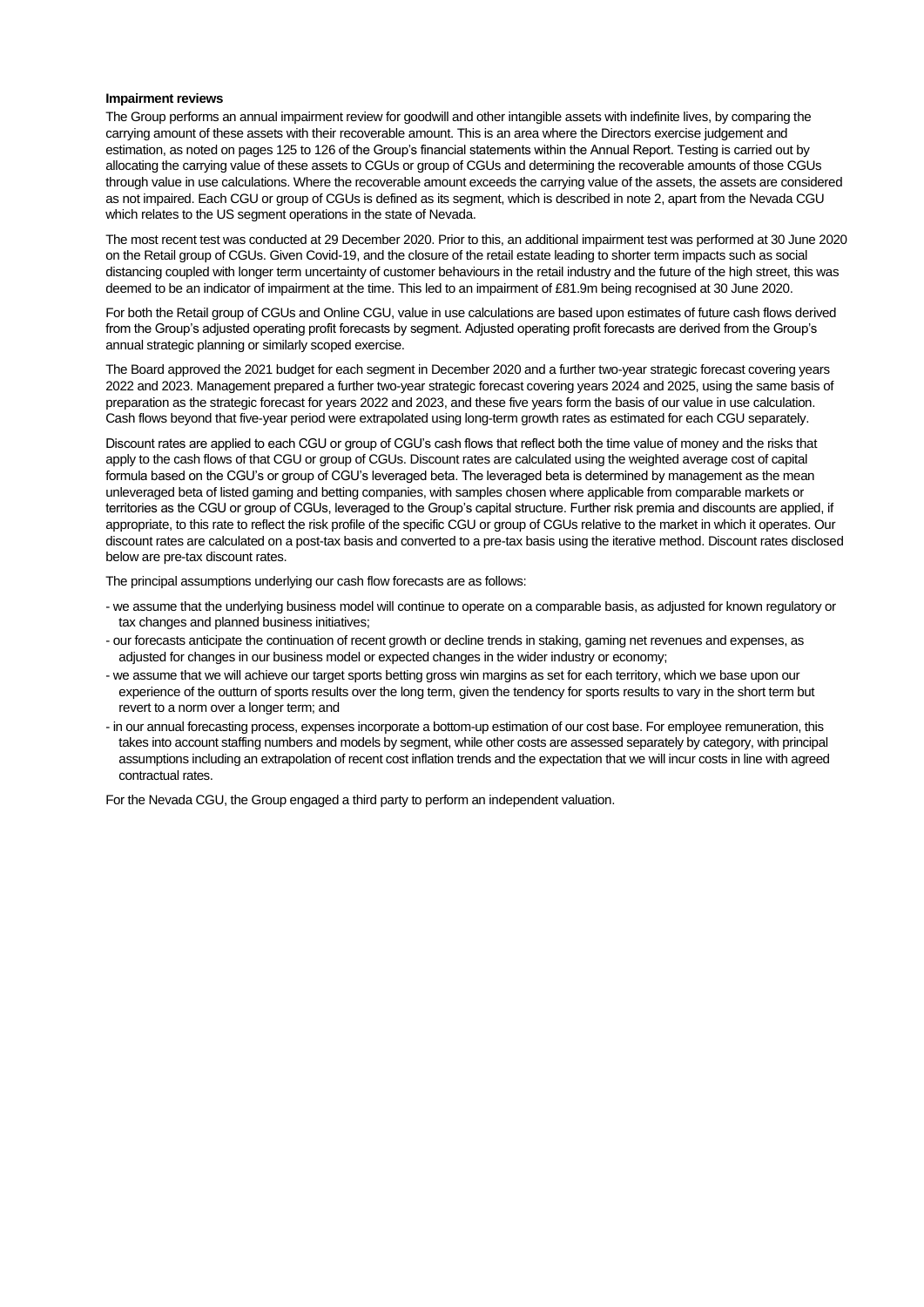The other significant assumptions incorporated into our impairment reviews are those relating to discount rates and long-term growth assumptions, as noted below separately for each CGU or group of CGUs:

#### **CGUs**

|                                                |                      | 2020        |               | 2019        |
|------------------------------------------------|----------------------|-------------|---------------|-------------|
|                                                | 2020                 | Long-term   | 2019          | Long-term   |
|                                                | <b>Discount rate</b> | growth rate | Discount rate | growth rate |
| <b>Cash-generating unit</b>                    |                      | $\%$        |               | %           |
| Retail                                         | 10.7                 | (2.0)       | 8.6           | (2.0)       |
| Online                                         | 9.3                  | 1.5         | 8.2           | 1.8         |
| Nevada (previously referred to as US Existing) | 11.5                 | 2.0         | 11.0          | 2.0         |

The long-term growth rates included in the impairment review do not exceed the observed long-term growth rate for each respective CGU or group of CGUs.

#### **Retail impairment review**

During the period, management re-considered the indefinite life estimate of the licence value under IAS 38 'Intangible Assets'. The licences intangible asset has historically been assessed to have an indefinite useful life owing to the fact that the Group is a significant operator of scale in a well-established market; the competitive advantage provided by an existing licensed portfolio; the proven and sustained demand for bookmaking services; and the Group's track record of successfully renewing its betting permits and licences.

The Retail division has declined gradually over time, the estate has been re-sized twice in recent years, and the industry is naturally moving away from retail space in the UK towards an online/digital presence. These factors lead to the consideration that the value of a licence to operate a LBO / group of LBOs is depreciating over time and is not expected to hold its value indefinitely. Management have decided to therefore amortise the assets over a 20-year useful economic life (UEL). This change in UEL is an estimate that management have made based on the available information. This change will be made prospectively from the 52 week financial period starting 30 December 2020 and is a change in accounting estimate.

The movement from an indefinite life intangible to a finite life intangible is an indicator of impairment, as such an impairment test was performed at the reporting date of 29 December 2020 and, given the change to finite life, the value in use calculation was prepared with a cash flows extrapolated to 20 years, rather than into perpetuity as prepared in prior periods.

### **Results of impairment reviews**

The result of the Retail group of CGUs interim impairment review was to recognise an impairment charge of £81.9m in other operating expenses recognised as an exceptional item (note 3). This impairment charge was recognised at the interim reporting based on the impairment review performed at 30 June 2020. The impairment review performed at 29 December 2020 has led to an increase in this impairment charge of £43.8m, totalling £125.7m recognised in the period.

The impairment charge was taken solely against licenses, within intangible assets. No impairment charge was taken pro-rata against other assets within the Retail group of CGUs as it was assessed that for each of these assets the recoverable amount was greater than the asset carrying value.

The CGUs or group of CGUs are defined as their segment, which is described in note 2, apart from the Nevada CGU which relates to the US segment operations in the state of Nevada. The carrying value of each CGU or group of CGU's goodwill and indefinite lives intangible assets, after the recognition of £125.7m impairment charge in the Retail CGU is as below:

|                             |                          | Indefinite life |       |  |
|-----------------------------|--------------------------|-----------------|-------|--|
|                             | Goodwill                 | intangibles     | Total |  |
| <b>Cash-generating unit</b> | £m                       | £m              | £m    |  |
| Retail                      | $\overline{\phantom{m}}$ | 200.9           | 200.9 |  |
| Online                      | 353.6                    | -               | 353.6 |  |
| Nevada                      | 24.5                     | -               | 24.5  |  |

The Nevada CGU includes the goodwill recognised on acquisition of CG Technology of £2.4m (note 18 to the Group financial statements in the Annual Report) and the Online CGU includes the goodwill recognised on acquisition of Alfabet of £0.4m.

The recoverable amount and headroom above carrying amount based on the impairment review performed at 29 December 2020 for the Retail group of CGUs are as follows:

|                      | 29 December 2020 |            | 31 December 2019 |                            |
|----------------------|------------------|------------|------------------|----------------------------|
|                      |                  |            |                  | Headroom                   |
|                      | Recoverable      | Impairment |                  | Recoverable above carrying |
|                      | amount           | charge     | amount           | amount                     |
| Cash-generating unit | £m               | £m         | £m               | £m                         |
| Retail               | 364.3            | 125.7      | 604.3            | 16.6                       |

The headroom for the Online and Nevada CGUs both exceeded 100% over the carrying amount of the assets.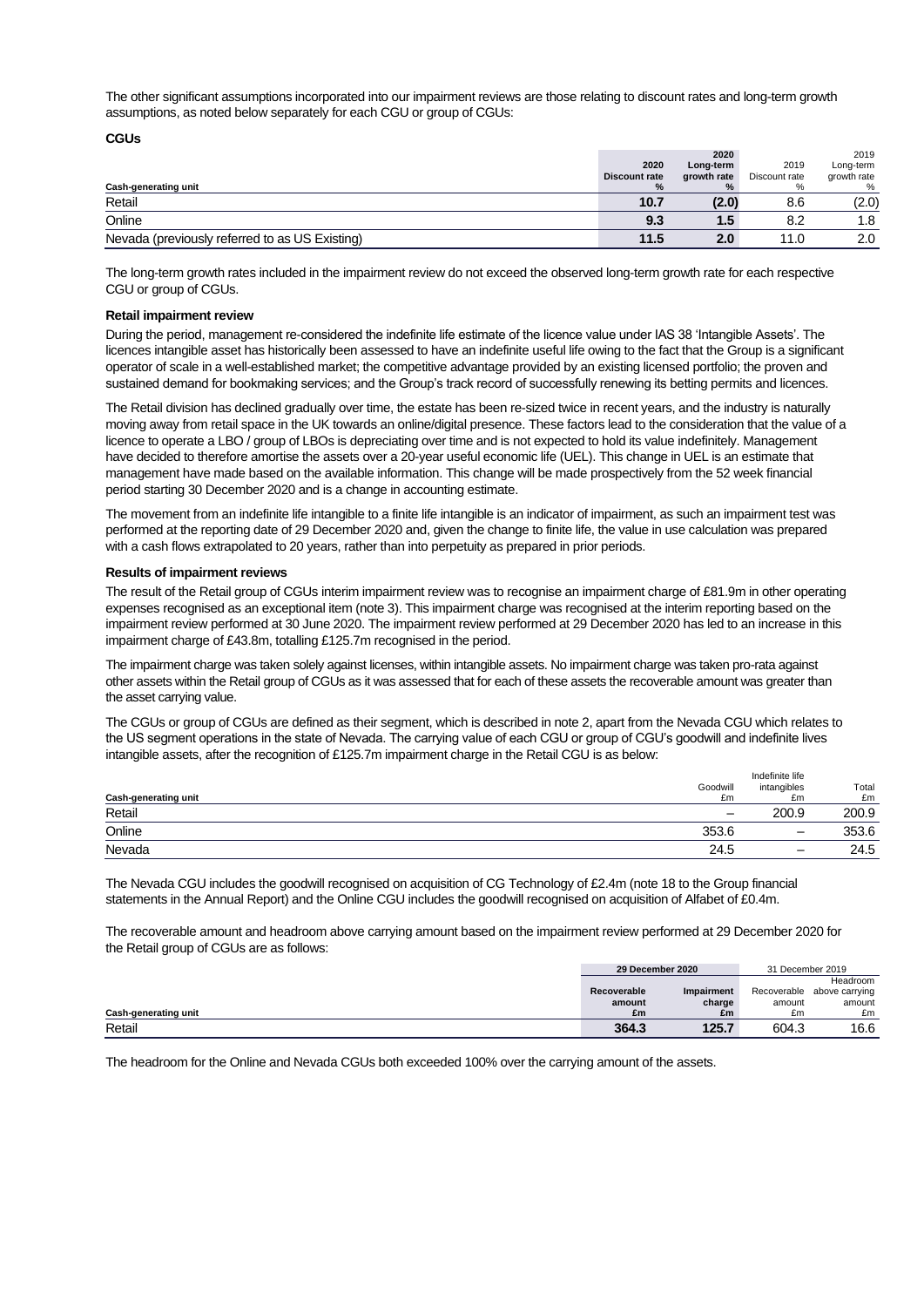#### **Sensitivity of impairment reviews**

For the Retail group of CGUs, the following reasonably possible changes in assumptions upon which the recoverable amount was estimated, would lead to the following changes in the recoverable amount of the Retail group of CGUs:

|                                                              | Increase/(decrease)<br>in the impairment |
|--------------------------------------------------------------|------------------------------------------|
| Change in assumption                                         | £m                                       |
| Average one month full lockdown impact                       | 24.2                                     |
| Decrease in forecast medium-term operating cash flows by 20% | 86.3                                     |
| Increase in post-tax discount rate by 1ppt                   | 24.3                                     |
| Decrease in long term growth rate by 1ppt                    | 12.8                                     |
| Increase in forecast medium-term operating cash flows by 20% | (86.3)                                   |
| Decrease in post-tax discount rate by 1ppt                   | (27.0)                                   |
| Increase in long term growth rate by 1ppt                    | (13.4)                                   |
|                                                              |                                          |

For the Online and Nevada CGUs reviewed at 29 December 2020, no impairment would occur under any reasonable possible changes in assumptions upon which the recoverable amount was estimated.

# **9. Property, plant and equipment**

|                                              | Land and<br>buildings<br>£m | Fixtures,<br>fittings and<br>equipment<br>£m | Right-of-use<br>asset <sup>1</sup><br>£m | Total<br>£m |
|----------------------------------------------|-----------------------------|----------------------------------------------|------------------------------------------|-------------|
| Cost:                                        |                             |                                              |                                          |             |
| At 1 January 2019                            | 355.6                       | 162.3                                        |                                          | 517.9       |
| Additions                                    | 11.7                        | $\overline{\phantom{0}}$                     | 218.5                                    | 230.2       |
| Additions via acquisition                    |                             | 1.9                                          | 3.6                                      | 5.5         |
| Impairment losses                            |                             |                                              | (47.3)                                   | (47.3)      |
| Disposals                                    | (97.8)                      | (7.1)                                        | $\overline{\phantom{0}}$                 | (104.9)     |
| Transfers to disposal group held for sale    | (1.0)                       | (0.3)                                        | (1.8)                                    | (3.1)       |
| Transfers to freehold property held for sale | (0.7)                       | -                                            | -                                        | (0.7)       |
| Effect of foreign exchange rates             | (0.1)                       |                                              |                                          | (0.1)       |
| At 31 December 2019                          | 267.7                       | 156.8                                        | 173.0                                    | 597.5       |
| <b>Additions</b>                             | 13.5                        | 4.5                                          | 16.1                                     | 34.1        |
| Additions via acquisition                    |                             | 0.6                                          | 6.5                                      | 7.1         |
| Impairment losses                            |                             |                                              | (2.9)                                    | (2.9)       |
| <b>Disposals</b>                             | (22.4)                      | (13.5)                                       |                                          | (35.9)      |
| Transfers to freehold property held for sale | (0.4)                       |                                              |                                          | (0.4)       |
| Effect of foreign exchange rates             | (0.5)                       | (3.1)                                        | (1.3)                                    | (4.9)       |
| At 29 December 2020                          | 257.9                       | 145.3                                        | 191.4                                    | 594.6       |
| Accumulated depreciation:                    |                             |                                              |                                          |             |
| At 1 January 2019                            | 249.6                       | 118.5                                        | —                                        | 368.1       |
| Charge for the period                        | 16.3                        | 6.9                                          | 43.4                                     | 66.6        |
| Disposals                                    | (94.8)                      | (7.1)                                        |                                          | (101.9)     |
| Effect of foreign exchange rates             |                             | (0.3)                                        |                                          | (0.3)       |
| At 31 December 2019                          | 171.1                       | 118.0                                        | 43.4                                     | 332.5       |
| Charge for the period                        | 18.6                        | 6.9                                          | 37.4                                     | 62.9        |
| Impairment losses                            |                             |                                              | (1.6)                                    | (1.6)       |
| Disposals                                    | (19.8)                      | (13.5)                                       |                                          | (33.3)      |
| Effect of foreign exchange rates             | (0.8)                       |                                              | (0.2)                                    | (1.0)       |
| At 29 December 2020                          | 169.1                       | 111.4                                        | 79.0                                     | 359.5       |
| Net book value:                              |                             |                                              |                                          |             |
| At 29 December 2020                          | 88.8                        | 33.9                                         | 112.4                                    | 235.1       |
| At 31 December 2019                          | 96.6                        | 38.8                                         | 129.6                                    | 265.0       |

1. The right-of-use asset is presented as a single asset because the vast majority relates to one class of asset, being Land and Buildings. There is 3.1m of right-ofuse assets that would be classified as different classes such as equipment and motor vehicles.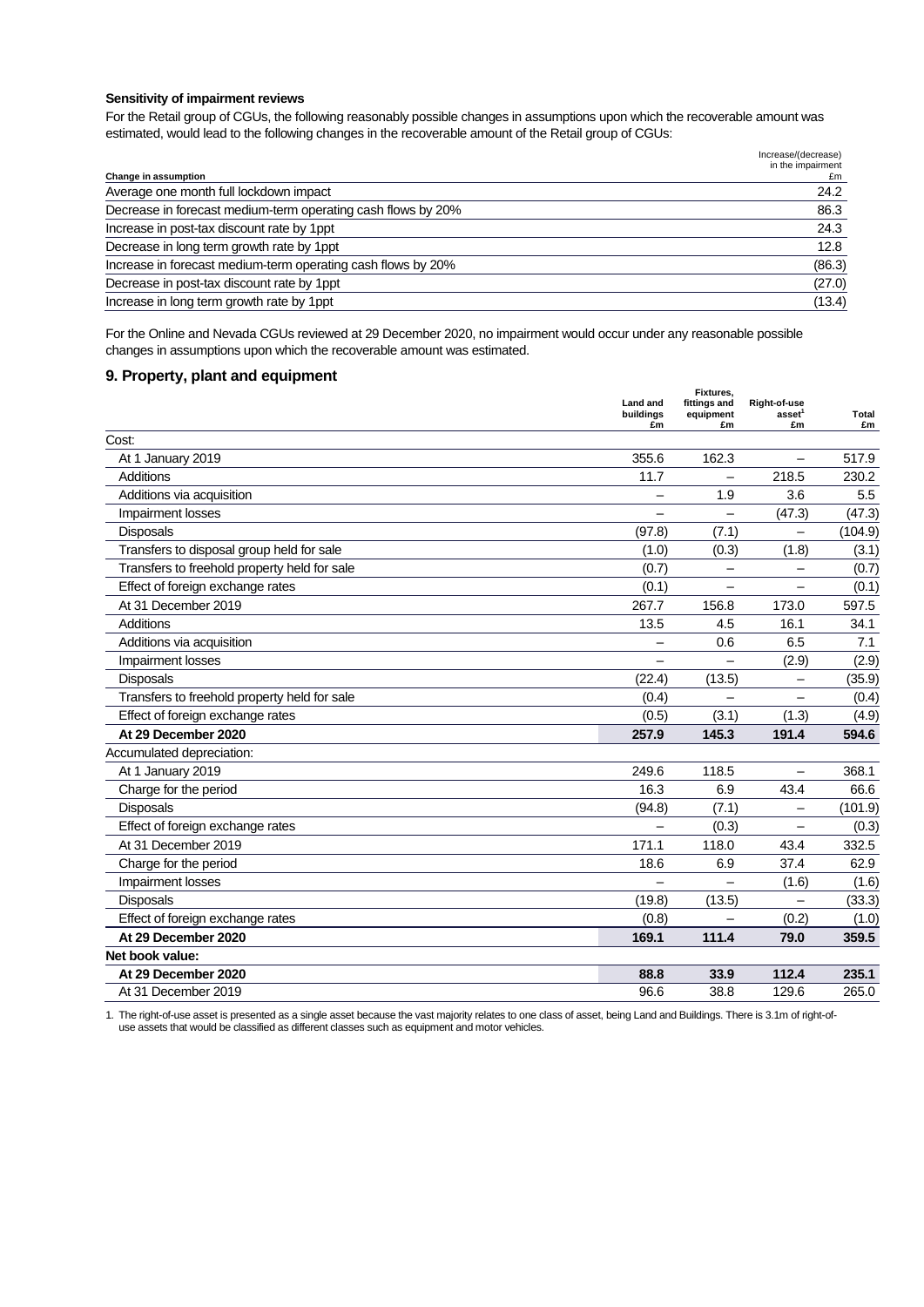### **10. Dividends proposed and paid**

|                                      | 52 weeks    | 52 weeks          | 52 weeks    | 52 weeks    |
|--------------------------------------|-------------|-------------------|-------------|-------------|
|                                      | ended       | ended             | ended       | ended       |
|                                      | 29 December | 31 December       | 29 December | 31 December |
|                                      | 2020        | 2019              | 2020        | 2019        |
|                                      | Per share   | Per share         | £m          | £m          |
| Equity shares:                       |             |                   |             |             |
| Current period interim dividend paid | -           | 2.7p              |             | 23.2        |
| Prior period final dividend paid     |             | 7.7p              |             | 67.7        |
|                                      |             | 10.4 <sub>p</sub> |             | 90.9        |
| Proposed final dividend              |             |                   |             |             |

As a result of the situation surrounding Covid-19 and the associated material impact on the revenue and earnings of the Group, the Board determined that it is appropriate to focus on retaining resources within the Group and has suspended the dividend until further notice. The 2019 final dividend, therefore, was not proposed at the AGM that was held on 15 May 2020 and was cancelled. No dividend for 2020 is proposed.

### **11. Called-up share capital**

|                                                | 29 December 2020 |       | 31 December 2019           |      |
|------------------------------------------------|------------------|-------|----------------------------|------|
|                                                | Number of shares |       | <b>£m</b> Number of shares | £m   |
| Called-up, authorised, allotted and fully paid |                  |       |                            |      |
| $-$ ordinary shares of 10p each:               |                  |       |                            |      |
| At start of period                             | 900,725,706      | 90.0  | 887,295,272                | 88.7 |
| Shares issued                                  | 174.872.457      | 17.5  | 13.430.434                 | 1.3  |
| At end of period                               | 1,075,598,163    | 107.5 | 900.725.706                | 90.0 |

On 17 June 2020, the Group conducted a successful placing of 19.99% of ordinary share capital, raising gross proceeds of £223.8m (£218.6m net of fees) which were used to partially pay down the Group's committed revolving credit facilities, further strengthening the balance sheet to match the Group's ambitions.

174,872,457 new ordinary shares of 10p each were issued at a price of 128p per share. Ordinary share capital of £17.5m has been recognised relating to the issue.

Of the 174,872,457 new ordinary shares, 169,111,584 were placed with institutional investors. Using a Jersey cashbox structure, the Group has recognised a merger reserve relating to this placing of £194.4m.

The remaining 5,760,873 new ordinary shares were issued to retail and other investors (5,600,860 shares) and to Directors and members of the senior management team (160,013 shares). A share premium of £6.7m has been recognised relating to these share issues.

The Company has one class of ordinary shares, which carry no right to fixed income.

### **12. Provisions**

Provisions comprise:

|                                      |                  | Other         |                 |                  |             |
|--------------------------------------|------------------|---------------|-----------------|------------------|-------------|
|                                      | Shop closure     | restructuring | Indirect tax    | Legal            |             |
|                                      | provisions<br>£m | costs<br>£m   | provision<br>£m | provisions<br>£m | Total<br>£m |
|                                      |                  |               |                 |                  |             |
| As at 1 January 2019                 | 7.4              | 0.9           |                 |                  | 8.3         |
| Provision assumed on acquisition     |                  |               | 43.9            | 3.0              | 46.9        |
| Charged/(credited) to profit or loss |                  |               |                 |                  |             |
| Additional provisions recognised     | 43.9             |               | 9.8             |                  | 53.7        |
| Unused amounts reversed              | (1.4)            |               |                 |                  | (1.4)       |
| Total charged to profit or loss      | 42.5             |               | 9.8             |                  | 52.3        |
| Provisions utilised                  | (28.1)           | (0.9)         |                 |                  | (29.0)      |
| As at 31 December 2019               | 21.8             |               | 53.7            | 3.0              | 78.5        |
| Charged/(credited) to profit or loss |                  |               |                 |                  |             |
| Additional provisions recognised     | 9.2              | 3.3           | 21.3            | 1.2              | 35.0        |
| Unused amounts reversed              | (3.4)            |               |                 |                  | (3.4)       |
| Total charged to profit or loss      | 5.8              | 3.3           | 21.3            | 1.2              | 31.6        |
| Provisions utilised                  | (16.1)           | (2.6)         |                 | (3.0)            | (21.7)      |
| As at 29 December 2020               | 11.5             | 0.7           | 75.0            | 1.2              | 88.4        |

### **Shop closure provisions**

The Group holds provisions relating to the associated costs of closure of 713 shops in 2019, 119 shops closed in the current period and certain shops that ceased to trade as part of normal trading activities. At 29 December 2020, £7.5m of this provision is held within current liabilities and £4.0m within non-current liabilities.

#### **Other restructuring costs**

As a result of the announced restructuring to bring our UK Online and Retail operations together under one leadership team, in addition to other restructurings announced across the Group, predominantly in the technology team, the Group has recognised certain provisions for staff severance.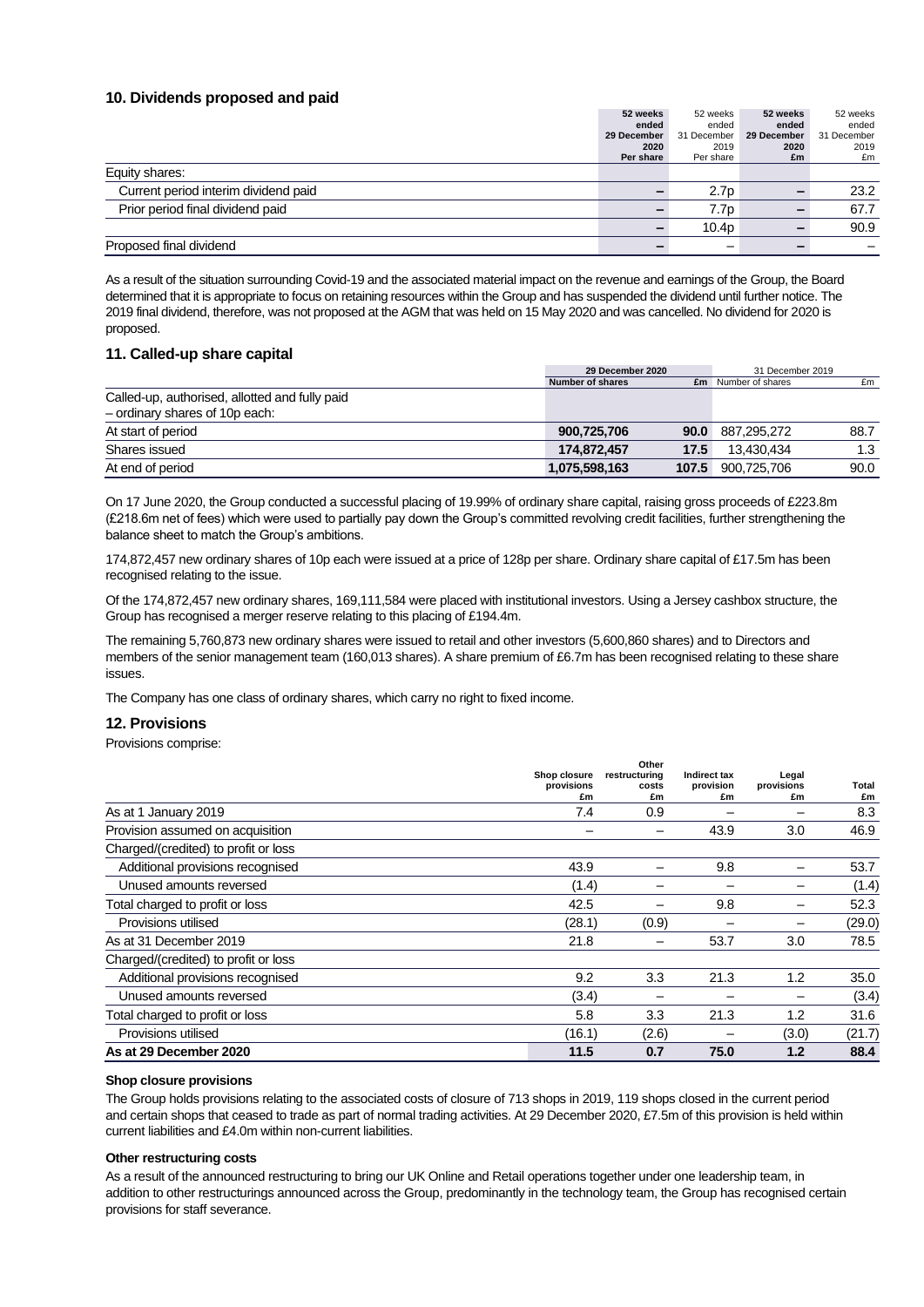#### **Indirect tax provision**

As part of the acquisition of Mr Green & Co AB, the Group acquired a provision relating to a gaming tax liability in Austria, where the Austrian tax authority believes that foreign gaming companies should be liable to pay gaming taxes in Austria. Post-acquisition, the Group has continued to provide for the gaming taxes, including interest, assessed by the Austrian tax authority until this matter is resolved.

### **Legal provisions**

In common with other businesses in the gambling sector the Group receives claims from consumers relating to the provision of gambling services. Claims have been received from consumers in a number of (principally European) jurisdictions and allege either failure to follow responsible gambling procedures, breach of licence conditions or that underlying contracts in question are null and void given local licencing regimes. The Group expenses consumer claims as they are resolved or finally determined in consumers' favour and provides for such claims where an outcome in favour of the consumers in question is probable.

### **13. Borrowings**

|                                                                         | 29 December<br>2020 | 31 December<br>2019 |
|-------------------------------------------------------------------------|---------------------|---------------------|
|                                                                         | £m                  | £m                  |
| Borrowings at amortised cost                                            |                     |                     |
| <b>Bank facilities</b>                                                  |                     |                     |
| Less: expenses relating to bank facilities                              | (2.2)               | (2.6)               |
| £375m 4.25% Senior Unsecured Notes due 2020                             |                     | 203.4               |
| Less: expenses relating to £375m 4.25% Senior Unsecured Notes due 2020  |                     | (0.2)               |
| £350m 4.875% Senior Unsecured Notes due 2023                            | 350.0               | 350.0               |
| Less: expenses relating to £350m 4.875% Senior Unsecured Notes due 2023 | (0.9)               | (1.2)               |
| £350m 4.75% Senior Unsecured Notes due 2026                             | 350.0               | 350.0               |
| Less: expenses relating to £350m 4.75% Senior Unsecured Notes due 2026  | (2.3)               | (2.7)               |
| Total Borrowings                                                        | 694.6               | 896.7               |
| Less: Borrowings as due for settlement in 12 months                     |                     | (203.2)             |
| Total Borrowings as due for settlement after 12 months                  | 694.6               | 693.5               |
|                                                                         |                     |                     |
| The gross borrowings are repayable as follows:                          |                     |                     |
| Amounts due for settlement within one year                              |                     | 203.4               |
| In the second year                                                      |                     |                     |
| In the third to fifth years inclusive                                   | 350.0               | 350.0               |
| After more than five years                                              | 350.0               | 350.0               |
|                                                                         | 700.0               | 903.4               |

### **Bank facilities**

At 29 December 2020, the Group had the following bank facilities:

Committed revolving credit facilities (RCF) of £425m (31 December 2019: £425m) provided by a syndicate of banks, expiring in November 2022 (£35m) and October 2023 (£390m). At the period end, £nil of these facilities were drawn down (31 December 2019: £nil).

An overdraft facility of £5m, of which £nil was drawn down at the period end (31 December 2019: £nil).

### **£425m Revolving Credit Facilities**

Borrowings under the RCF are unsecured but are guaranteed by the Company and certain of its operating subsidiaries.

Borrowings under the facilities incur interest at LIBOR plus a margin of between 1.10% and 2.50%, determined quarterly by the Group's consolidated net debt to EBITDA ratio as defined in the facility agreements (note 25 to the Group financial statements in the Annual Report). A utilisation fee is payable if more than a certain percentage of the facility is drawn. A commitment fee, equivalent to 40% of the margin, is also payable in respect of available but undrawn borrowings.

Upfront participation and arrangement fees plus associated costs incurred in arranging the RCF have been capitalised in the Statement of Financial Position and are being amortised on a straight line basis over the life of the facilities.

#### **Overdraft facility**

At 29 December 2020, the Group had an overdraft facility with National Westminster Bank plc of £5m (31 December 2019: £5m). The balance on this facility at 29 December 2020 was £nil (31 December 2019: £nil).

#### **Senior Unsecured Notes**

### (i) £375m 4.25% Senior Unsecured Notes due 2020

In June 2013, the Group issued £375m of senior unsecured notes and used the net proceeds to repay £275m borrowed under a Term Loan Facility used to part fund the acquisition of Sportingbet plc's Australian business and Playtech's stake in Online, with the remainder of the funds raised used to reduce outstanding amounts under the Group's RCF. The senior unsecured notes, which were guaranteed by the Company and certain of its operating subsidiaries, bore a coupon rate of 4.25% and were due for redemption in June 2020.

In April 2019, the Group launched a tender offer on the £375m June 2020 senior unsecured notes alongside the launch of a new £350m May 2026 senior unsecured notes (iii). As a result, the Group repurchased £171.6m of the £375m June 2020 senior unsecured notes in April 2019 and repaid the outstanding £203.4m at maturity.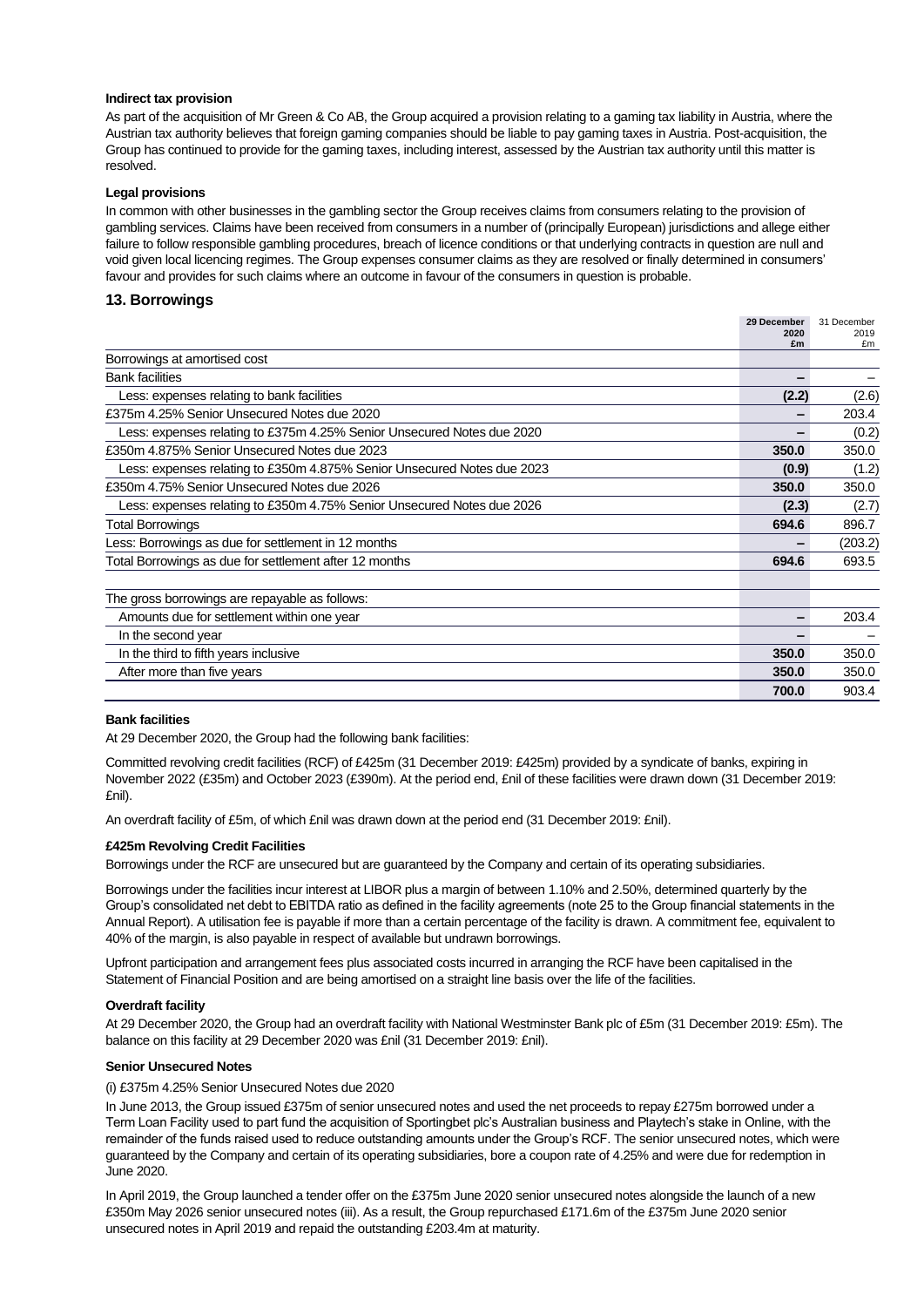### (ii) £350m 4.875% Senior Unsecured Notes due 2023

On 27 May 2016, the Company issued £350m of senior unsecured notes and used the net proceeds to refinance the Company's existing debt and for general corporate purposes. The notes, which are guaranteed by the Company and certain of its operating subsidiaries, were issued with a coupon of 4.875% and mature in September 2023.

#### (iii) £350m 4.75% Senior Unsecured Notes due 2026

On 1 May 2019, the Company issued £350m of senior unsecured notes and used the net proceeds to refinance the Company's existing debt and for general corporate purposes. The bonds, which are guaranteed by the Company and certain of its operating subsidiaries, were issued with a coupon of 4.75% and mature in May 2026.

Finance fees and associated costs incurred on the issue of notes have been capitalised in the Statement of Financial Position and are being amortised over the life of the respective notes using the effective interest rate method..**Change of control**

The Group has committed bank facilities dated October 2018 and November 2019, consisting of a five-year multi-currency syndicated revolving credit facility of £390m and a three-year bilateral multi-currency revolving credit facility of £35m respectively. Under the terms of these facilities, the lenders can give notice to the Group to repay outstanding amounts plus accrued and unpaid interest, and are able to cancel the commitments where there is a change of control of the Parent Company.

In addition, under the indentures for our 4.875% senior unsecured notes due 2023 and our 4.75% senior unsecured notes due 2026, each Noteholder is entitled to require the Group (as issuer) to redeem or purchase any outstanding Senior Unsecured Notes in the event of a change of control at a cash purchase price equal to 101 per cent of the principal amount together with interest accrued.

### **14. Notes to the cash flow statement**

|                                                              | 52 weeks<br>ended<br>29 December | 52 weeks<br>ended<br>31 December |
|--------------------------------------------------------------|----------------------------------|----------------------------------|
|                                                              | 2020<br>£m                       | 2019<br>£m                       |
| Profit before interest and tax                               | 80.3                             | 12.9                             |
| Adjustments for:                                             |                                  |                                  |
| Share of results of associates                               | (0.3)                            | (0.9)                            |
| Depreciation of property, plant and equipment                | 62.9                             | 66.6                             |
| Amortisation of intangibles                                  | 83.8                             | 75.6                             |
| Impairment of Retail segment and right-of-use lease assets   | 126.6                            | 47.3                             |
| Provision for LBO closures                                   | (2.8)                            | 43.9                             |
| Loss/(gain) on disposal of property, plant and equipment     | 0.3                              | (3.2)                            |
| Cost charged in respect of equity settled share remuneration | 3.1                              | 4.5                              |
| Defined benefit pension cost less cash contributions         | (0.9)                            | (8.6)                            |
| Fair value movements on derivative financial instruments     | 46.7                             | 4.1                              |
| Fair value movements on shares held in Flutter Entertainment | (3.7)                            |                                  |
| Profit on sale of interests in associates                    | (8.1)                            |                                  |
| Operating cash flows before movements in working capital:    | 387.9                            | 242.2                            |
| Decrease in receivables                                      | (2.7)                            | 14.8                             |
| Increase/(decrease) in payables                              | 52.4                             | (26.8)                           |
| Cash generated by operations                                 | 437.6                            | 230.2                            |
| Income taxes paid                                            | (19.9)                           | (3.1)                            |
| Interest paid                                                | (46.5)                           | (39.0)                           |
| Interest paid on leases                                      | (4.7)                            | (5.1)                            |
| Net cash from operating activities                           | 366.5                            | 183.0                            |

### **15. Contingent liabilities**

### **Legal claims**

In common with other businesses in the gambling sector the Group receives claims relating to losses incurred by consumers following the use of the Group's gambling products. Claims have been received from consumers in a number of (principally European) jurisdictions and allege either failure to follow responsible gambling procedures, breach of licence conditions or that underlying contracts in question are null and void given local licencing regimes.

The Group assesses and defends individual claims as they are received both on the individual underlying factual basis and also with regard to legal advice received as to whether such jurisdictions and their local licencing regimes are incompatible with European Union law on the free movement of services. Consumer claims are expensed as they are resolved and the Group provides for such claims where it is determined that the Group has both a present obligation and that an outcome in favour of the claimant is determined to be probable.

The Group is aware of the existence of on-going challenges to local licencing regimes on the basis of their incompatibility with EU law including one such case where the Austrian courts have referred a case relating to Fluctus s.r.o. and Fluentum s.r.o., to the European Court of Justice and has received legal advice that the outcome of such cases is likely to have a significant effect on the status of the claims brought against it. In addition to the outcome of cases relating to the compatibility or otherwise of local licencing regimes with EU law, significant issues remain to be resolved in the context of consumer claims related to the applicable law under which claims in cross border cases should be determined and the enforceability of disputed judgments obtained in jurisdictions from which the Group does not trade and where it has no assets or presence.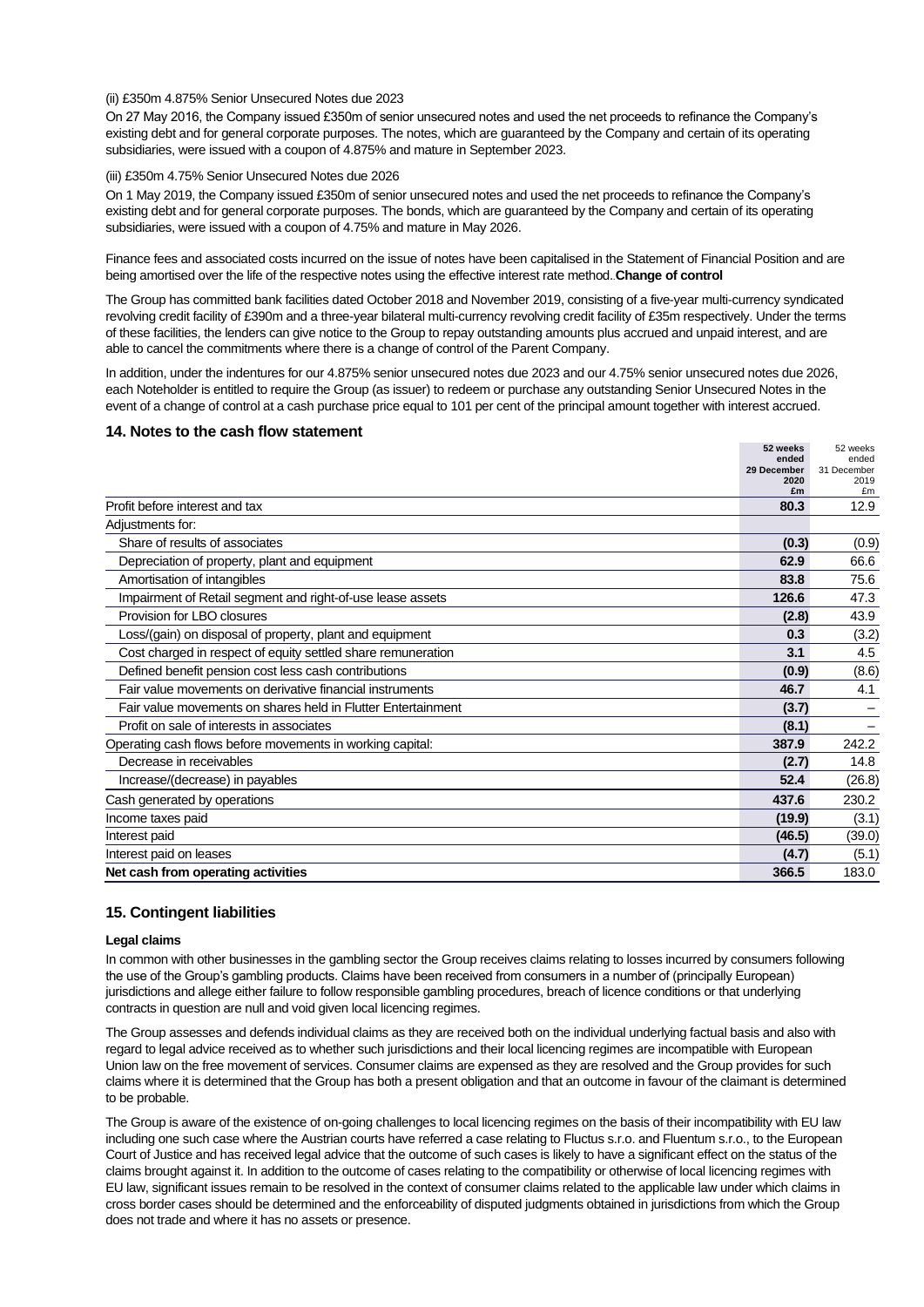Taking into account the uncertainty associated with the legal basis for these claims, coupled with an assessment of the strength of the legal defence that the Group has against such claims, the Directors are aware of a possible, but not probable, outflow of economic benefits associated with these claims.

During the last two months of 2020, the Group was subject to a particular acceleration of claims made in Austria following marketing campaigns by litigation funders in that jurisdiction. In estimating the size of the potential outflow that might result if this were to occur the Directors have assessed (i) the number and individual size of claims received to date and assumptions based on such observations as can be derived from those claims at this comparatively early stage; (ii) the steps that the Group intends to take to defend those claims; and (iii) the fact that the Group has been advised that any outflow would be expected to be on a net of tax basis. Based on that assessment the Group estimates that, if there were an outflow of economic benefits, it could be between £nil and £25.0m.

The timing of any such outflow will be dependent on (i) the timing of decisions by the ECJ and of cases that could then be heard before national courts and the Gibraltar and/or Maltese courts (being the courts of the jurisdictions in which and from which the Group's online businesses operate); and (ii) the rate and number of future claims made by consumers. Given those factors any outflow will only result after final court hearings which are unlikely to take place within the next twelve months and any outflow would, in any event, then take place over a multi-year period.

### **Contingent Advisor fees**

The Group have entered into agreements with third parties for a range of fees and expenses in connection of the acquisition by Caesars, including financial, corporate broking, legal and public relations advice. £34.2m (inclusive of VAT where applicable) of these fees are only payable contingent on the completion of the transaction and as such have been disclosed as a contingent liability given the regulatory clearances still being obtained in 2021.

£9.1m of fees (inclusive of VAT) have been incurred and recognised in the period (see note 3), which, along with the fees expected to be incurred in 2021, is consistent with the expected fees and costs publicly stated within the Rule 2.7 Offer announcement.

In addition, the Group have confirmed with Caesars the payment of £8.0m (net of tax) of retention payments to key employees to be paid contingent on completion of the transaction which are disclosed as a contingent liability consistent to the advisor fees.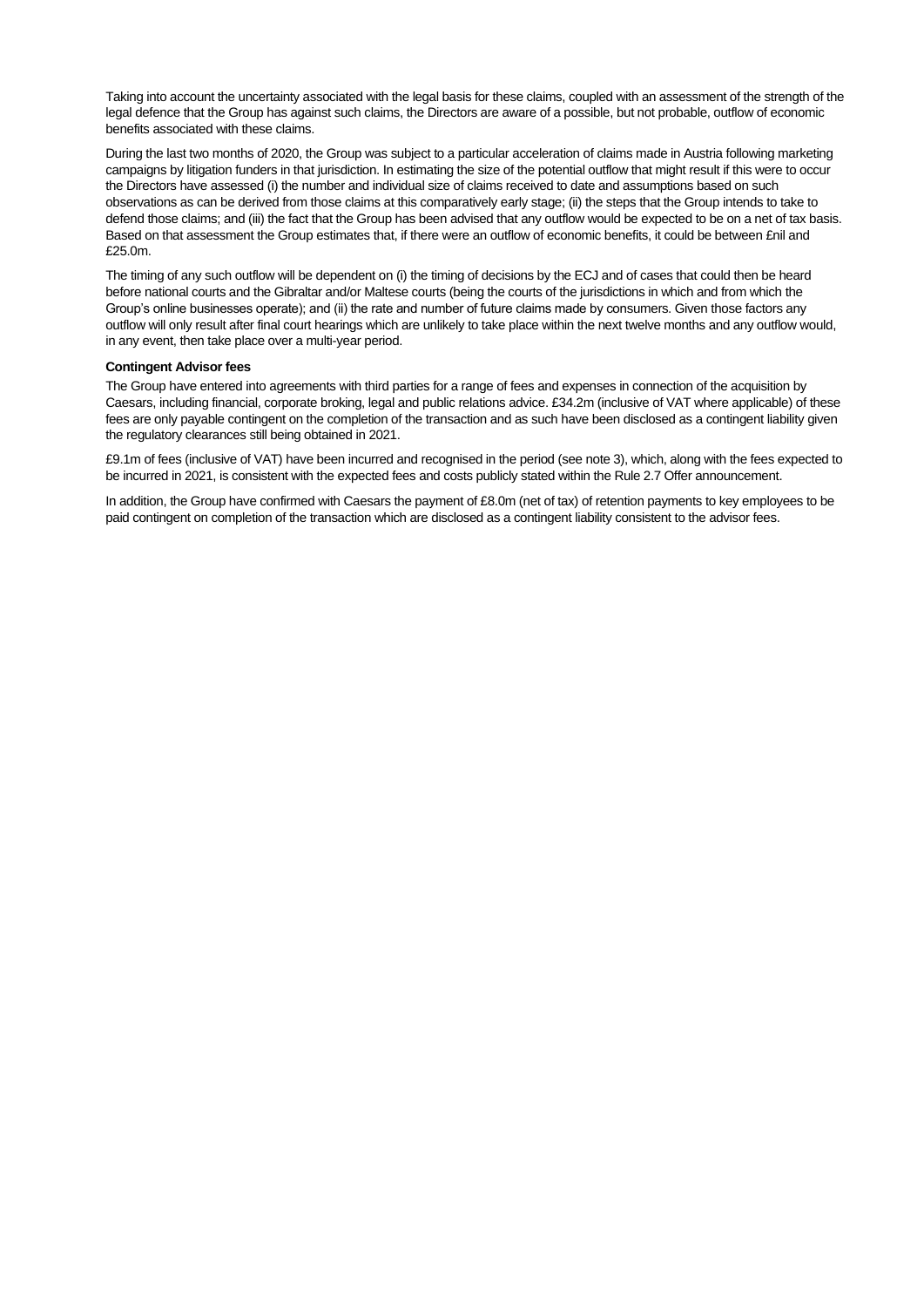### **ABBREVIATIONS AND GLOSSARY**

### **Adjusted operating profit**

Profit before interest and tax, excluding exceptional items and other defined adjustments. Further detail on adjusted measures is provided in note 3.

### **AGM**

Annual General Meeting

# **Alfabet**

Alfabet S.A.S.

#### **Amounts wagered**

This is an industry term that represents the gross takings on sports betting.

### **ARPU**

Average net revenue per user.

### **Caesars**

Caesars Entertainment, Inc.

### **CG Technology**

Formerly known as Cantor Gaming

### **Company**

William Hill PLC, the ultimate holding Company of the William Hill Group.

### **Direct revenue**

Direct revenue is measured at the fair value of consideration received or receivable from customers and represents amount received for goods and services that the Group is in business to provide, net of discounts, marketing inducements and VAT.

### **EBITDA**

Earnings before interest, tax, depreciation and amortisation.

### **Eldorado**

Eldorado Resorts, Inc.

### **EPS**

Earnings per share.

### **FVAs**

Fair value adjustments. These are principally free bets, which are recorded as a cost between gross win and net revenue.

### **Gambling Commission**

The Gambling Commission for Great Britain, the regulatory body for casinos, bingo clubs, gaming machines, betting, remote gambling and lotteries.

### **Gross gambling yield (GGY)**

This is an industry term that represents total stakes less prizes or winnings.

#### **Gross win**

Gross win is an industry measure which is calculated as total customer stakes less customer winnings. This measure is nonstatutory and differs from net revenue as net revenue is stated after deductions for free bets and customer bonuses. It is used by management to evaluate the impact of sporting results and customer activity on performance.

#### **Gross win margin**

This is an industry measure that represents gross win as a proportion of amounts wagered.

#### **Group**

The Company and its subsidiaries and/or affiliates or any of them, as the context may require

### **HMRC**

HM Revenue and Customs